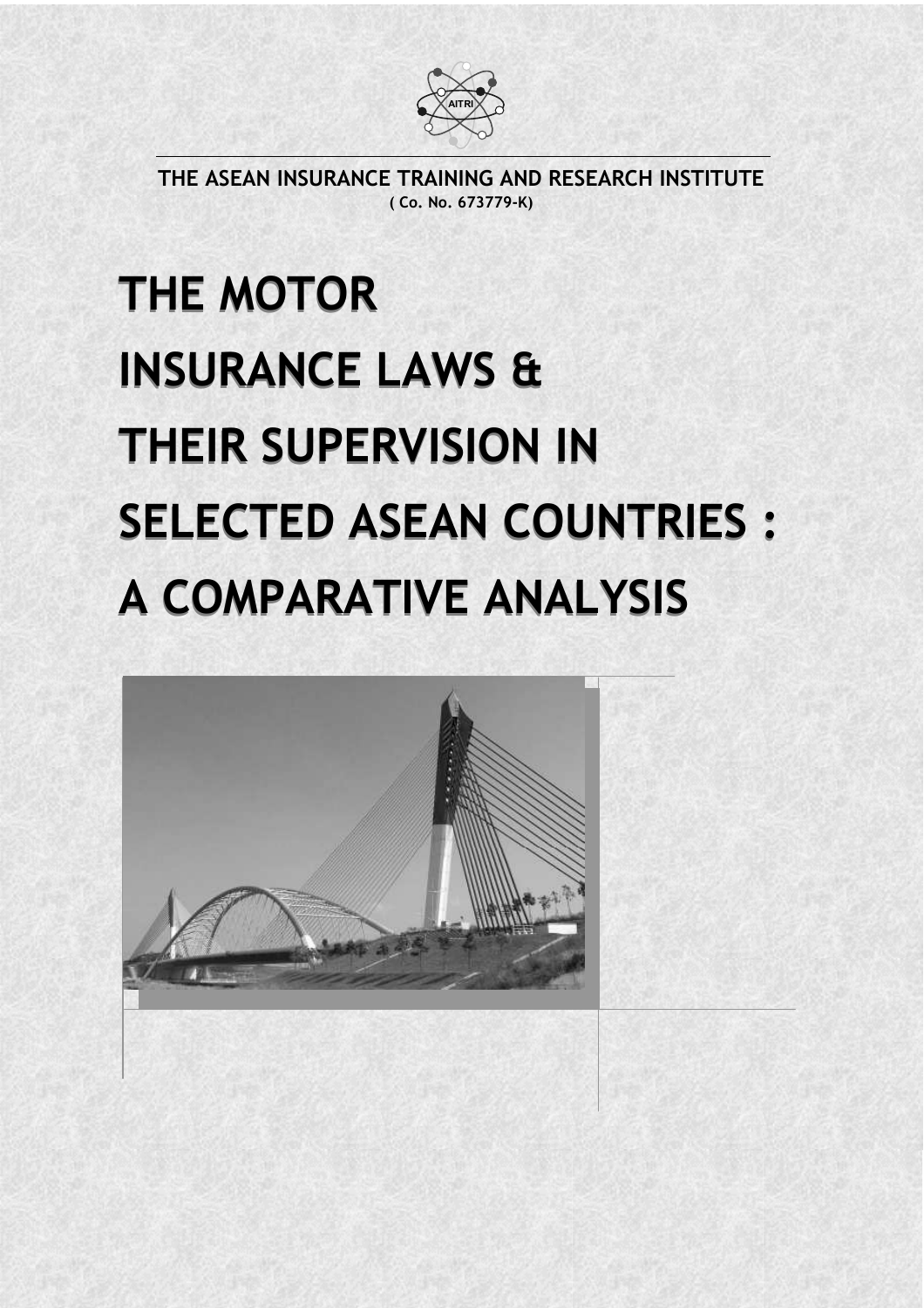

# Table of Contents

|                                             |                                                                                                                                                      | Page                 |  |  |  |  |
|---------------------------------------------|------------------------------------------------------------------------------------------------------------------------------------------------------|----------------------|--|--|--|--|
|                                             | Introduction                                                                                                                                         | 1                    |  |  |  |  |
|                                             | 1. Limits and scope of cover<br>Scope of compulsory cover<br><b>Basis of Liability</b>                                                               | $\overline{7}$<br>12 |  |  |  |  |
|                                             | 2. Organizational workflow<br><b>Distribution Network</b><br>Acceptability of policies                                                               | 14<br>18             |  |  |  |  |
|                                             | 3. Adjudication<br>Enforcement of Laws (Jurisdiction, reciprocity)<br>Limitations<br>(i)<br><b>Limitation Period</b><br>(ii) Limits of Liability     | 21<br>24<br>27       |  |  |  |  |
| 4.                                          | Rights in terms of subrogation                                                                                                                       | 30                   |  |  |  |  |
| 5.                                          | Uninsured vehicles                                                                                                                                   | 33                   |  |  |  |  |
| 6.                                          | <b>Related Issues</b><br>Insurance Industry Associations and Alternative<br>Dispute Resolution (ADR) mechanism<br><b>Policy Wordings &amp; Scope</b> | 35<br>37             |  |  |  |  |
|                                             | <b>Summary and Findings</b>                                                                                                                          | 38                   |  |  |  |  |
| <b>Conclusion and Recommendations</b><br>43 |                                                                                                                                                      |                      |  |  |  |  |
|                                             | <b>Matrices</b>                                                                                                                                      | 47                   |  |  |  |  |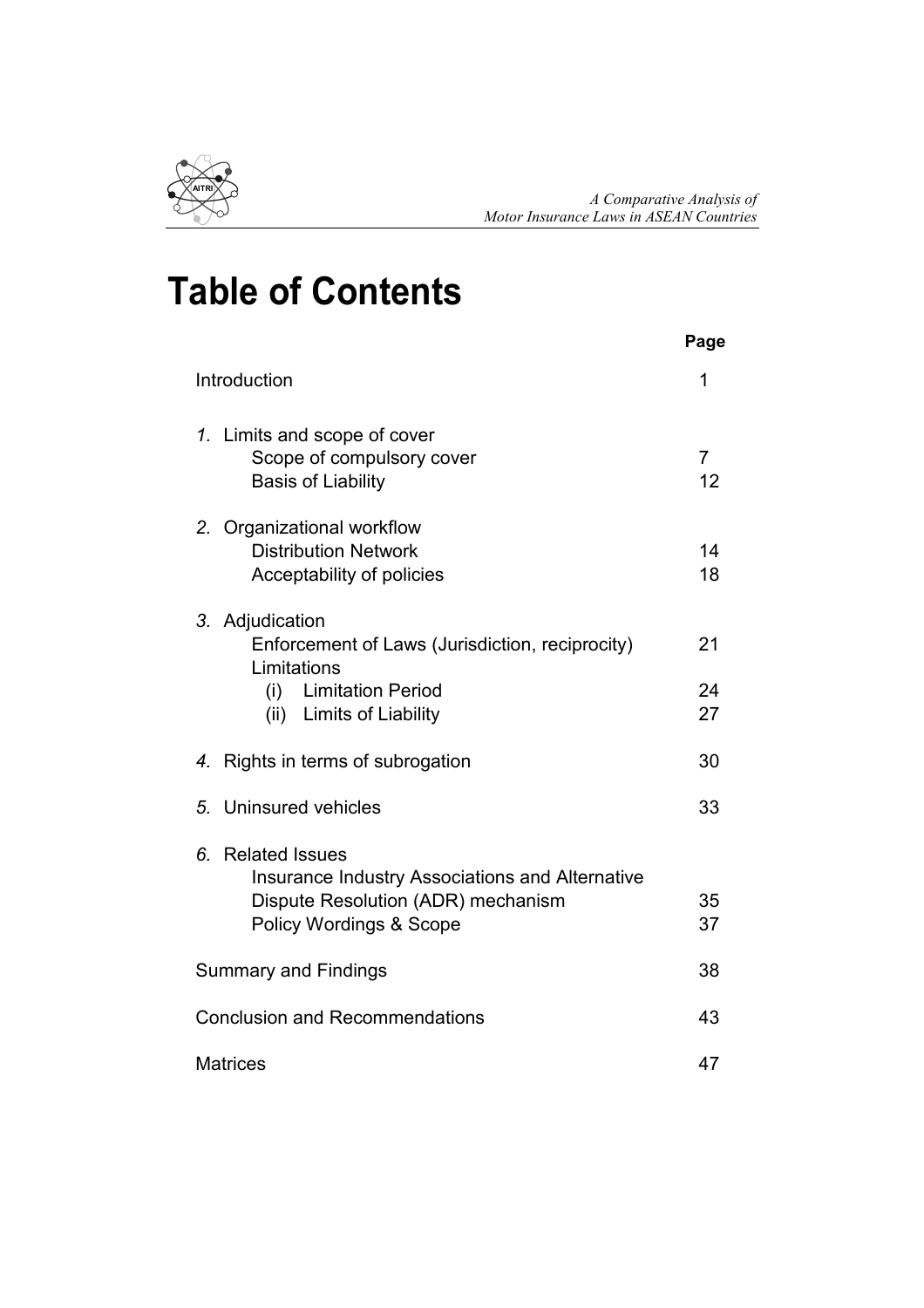

# THE MOTOR INSURANCE LAWS & THEIR SUPERVISION IN SELECTED ASEAN COUNTRIES: A COMPARATIVE ANALYSIS

#### Introduction

 $\overline{a}$ 

The ASEAN Vision 2020 adopted by ASEAN leaders in 1997 had called for ASEAN Partnership in Dynamic Development aimed at forging closer economic integration within the region. Additionally, this vision statement had resolved to create a stable, prosperous and highly competitive ASEAN Economic Region, in which there is a free flow of goods, services, investments, capital, and equitable economic development and reduced poverty and socio-economic disparities.  $^{\mathrm{1}}$ 

The Hanoi Plan of Action (HPA), adopted in 1998, serves as the first in a series of plans of action leading up to the realization of the ASEAN vision. The HPA lays down specific steps and measures to be taken during the years 1999-2004 to strengthen macroeconomic and financial cooperation, advance economic integration and promote social, science & technology and information technology infrastructure as well as human resources development.<sup>2</sup>

<sup>1</sup> ASEAN Secretariat (2003). Overview: Association of Southeast Asian Nations at http://www.aseansec.org/64.htm  $\overline{a}$  ibid.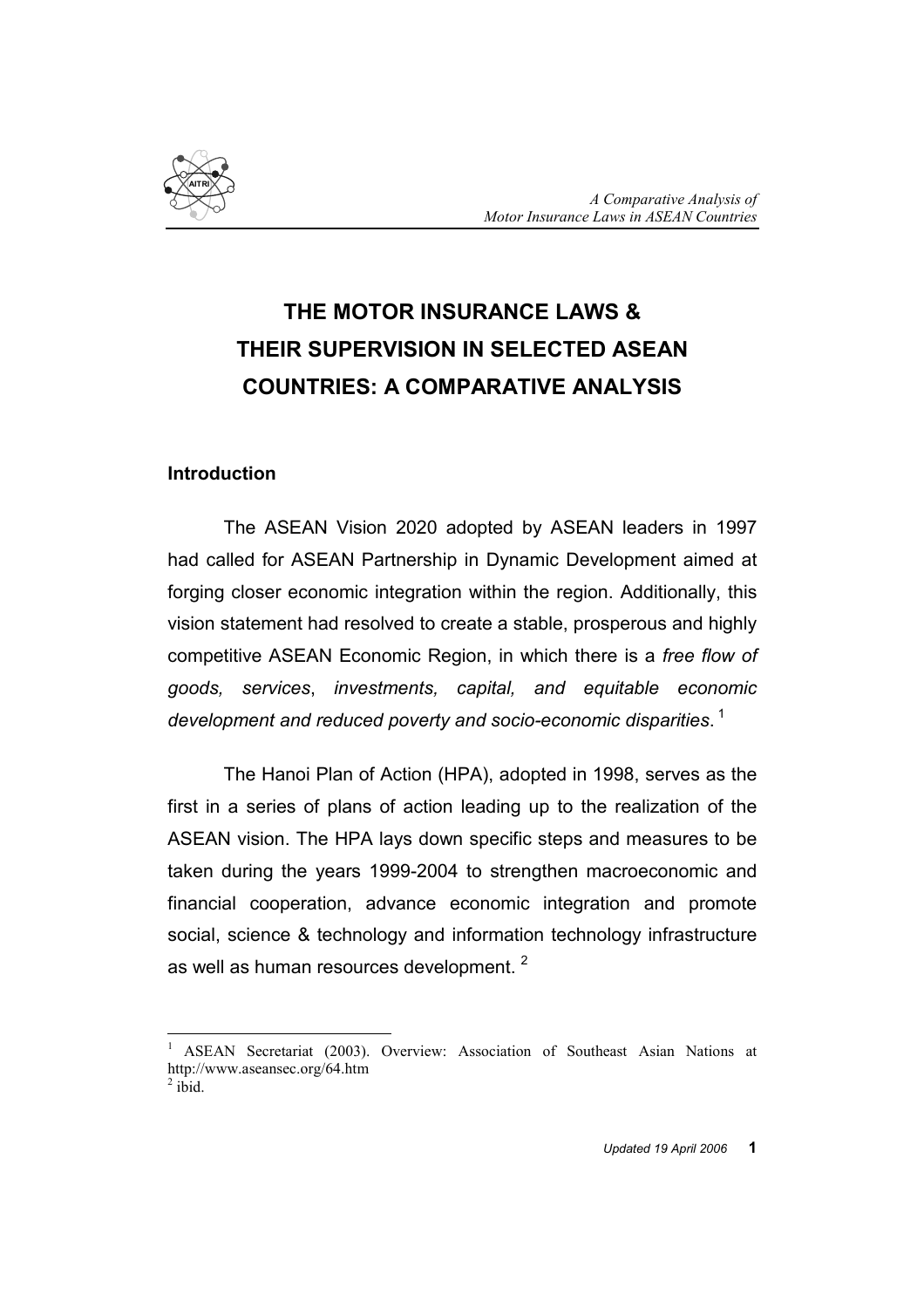

 $\overline{a}$ 

In addition to trade and investment liberalization, regional economic integration is being pursued through the development of Trans-ASEAN transportation network consisting of major inter-state highway and railway networks, principal ports and sea lanes for maritime traffic, inland waterway transport, and major civil aviation links. ASEAN is promoting the interoperability and interconnectivity of the national telecommunications equipment and services. The building of Trans-ASEAN energy networks, which consist of the ASEAN Power Grid and the Trans-ASEAN Gas Pipeline Projects, is also being developed.<sup>3</sup>

In response to the above plans, the Finance Ministers of ASEAN signed several key co-operation agreements. Those that particularly relate to the area of insurance cooperation are the ASEAN Framework Agreement on the Facilitation of Goods in Transit (Framework Agreement)<sup>4</sup>. The aforesaid Hanoi Plan of Action stipulates the operationalization of this Framework Agreement by the year 2000.<sup>5</sup> The Framework agreement has nine implementing Protocols wherein Protocol 5 is the ASEAN Scheme of Compulsory Motor Vehicle Insurance, which was signed in April 2001. As of December 2002, eight of the Member Countries, namely Brunei Darussalam, Cambodia,

<sup>&</sup>lt;sup>3</sup> ASEAN Secretariat (2003). Overview: Association of Southeast Asian Nations at http://www.aseansec.org/64.htm

<sup>&</sup>lt;sup>4</sup> Signed in Hanoi on 16 December 1998 and entered into force in October 2000

<sup>&</sup>lt;sup>5</sup> Protocol 5, ASEAN Scheme of Compulsory Motor Vehicle Insurance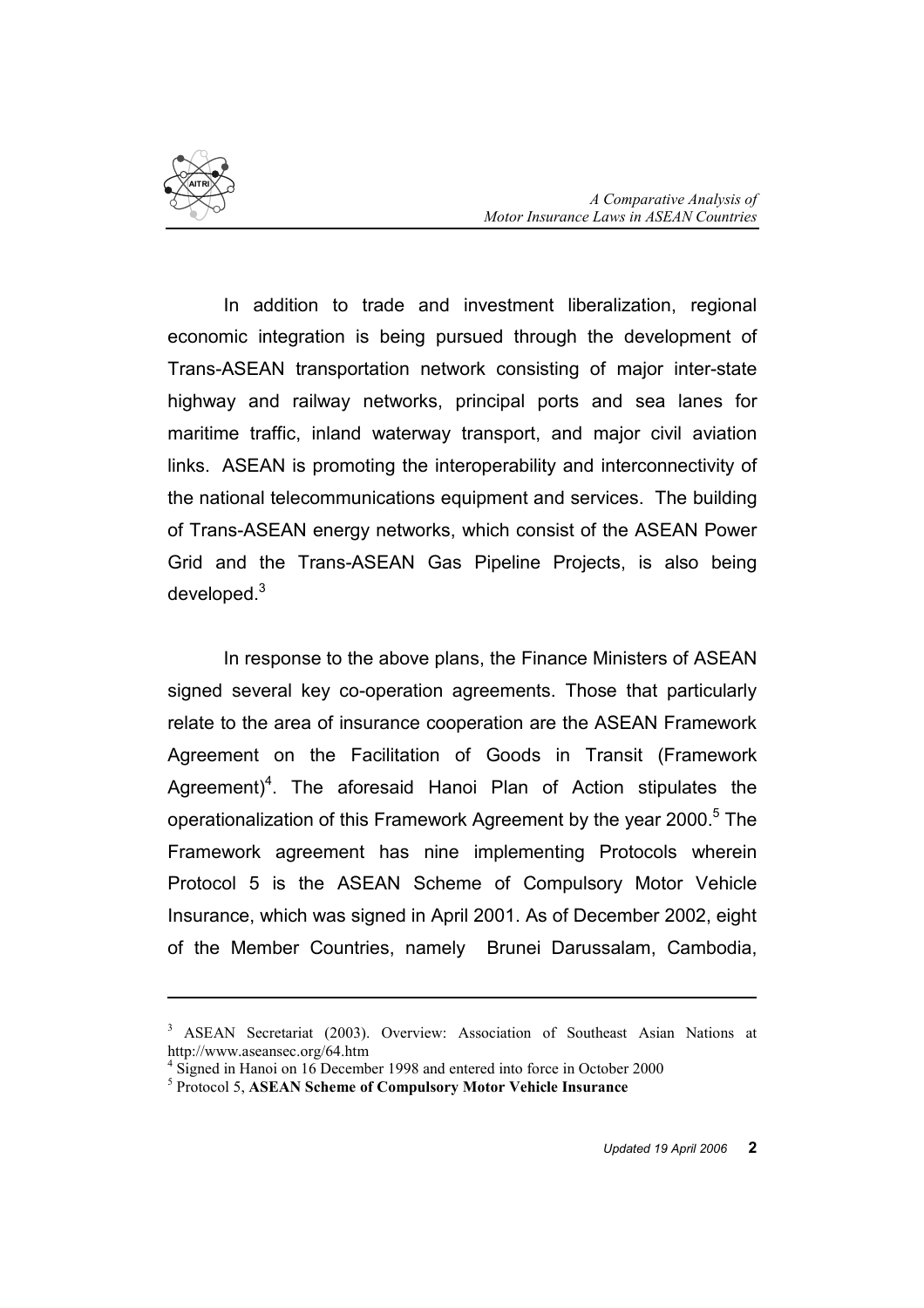

Indonesia, Lao PDR, Malaysia, Singapore, Vietnam and Thailand have ratified/accepted Protocol 5. $^6$  This Protocol arose in response to the need to compensate victims of road traffic accidents caused by transit transport operators and road transit transport vehicles for the damages they may have sustained as a result of such accidents.

Various measures need to be undertaken by the member countries of ASEAN for the implementation of Protocol 5. Amongst them is the formalization of the respective National Bureaux, purchasing of longer-term policies by the transit transport vehicles, the signing of the Inter-Bureaux Agreement and the endorsement of the Blue-Card format, reviewing the compulsory motor vehicles insurance coverage, etc.<sup>7</sup>

The successful implementation of Protocol 5 is very much dependent on the carrying out of the necessary groundwork in order to harmonize the relevant motor insurance laws and regulations of the respective member countries. For this purpose a comparative analysis of the laws of selected member countries will be undertaken in relation to areas that may have an impact on the successful implementation of Protocol 5:

 $\overline{a}$ 

<sup>&</sup>lt;sup>6</sup> ASEAN Secretariat Information Paper (16 December 2002). The Progress of Implementation of Protocol 5 through the Council of Bureaux and the Next Course of Action<br><sup>7</sup> ibid ibid.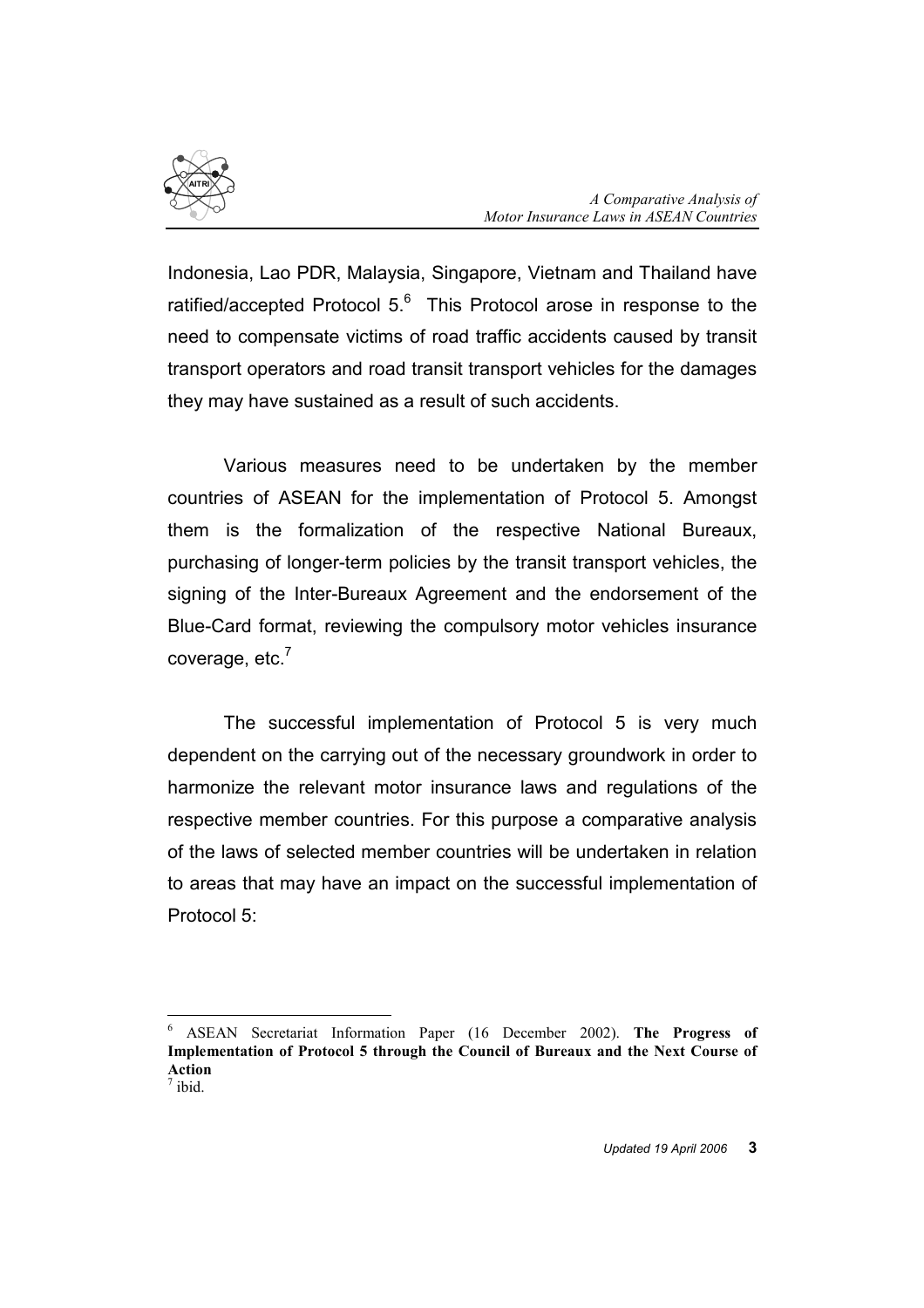

- 1. Limits and scope of cover
- 2. Organization work flow
- 3. Adjudication
- 4. Rights in terms of subrogation
- 5. Uninsured vehicles
- 6. Related issues

# A Comparative Analysis of the Motor Insurance Laws and its Supervision in Selected ASEAN Countries

Motor vehicles have increasingly gained popularity as a mode of transport in the past decade and with it, the risk of traffic accidents has also increased. A traffic accident could result in a variety of losses and injuries, ranging from:

- Damage to or loss of one's car; (Own Damage Claim)
- Personal injury or death to the driver
- Personal injury or death to passengers
- Damage to third party property and
- Personal injury or death to third party.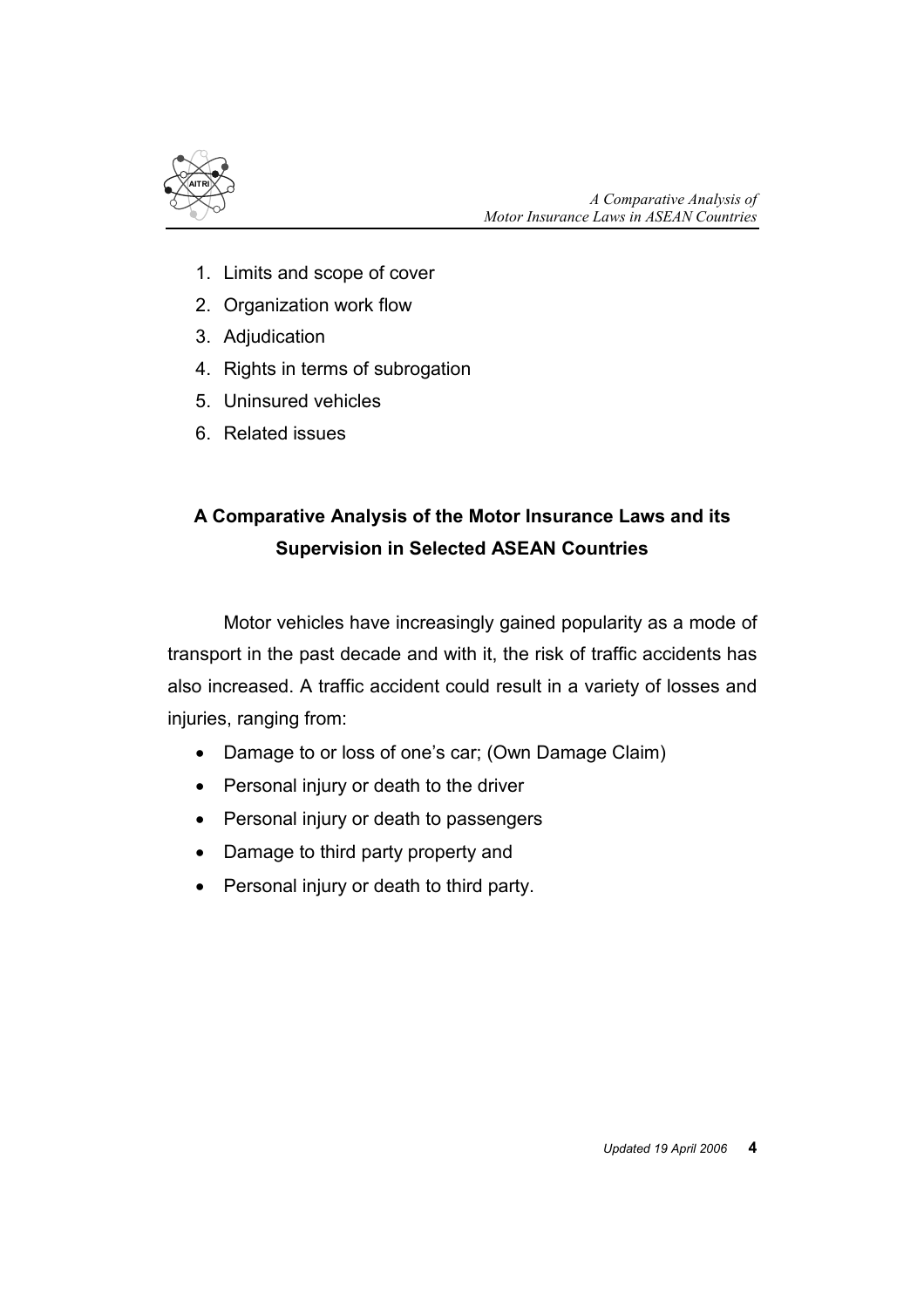

Traditional motor insurance policy generally provides two distinct covers namely:

- (i) Comprehensive Policy covers both damages to Insured vehicle as well as death and / or bodily injury and property damage to third party.
- (ii) Third Party Policy covers death of and / or bodily injury to any third party and damage to third party property.

The laws of many countries require all motor vehicles owners or users to obtain minimum third party insurance (death or bodily injury) before a motor vehicle is allowed on the road. It is an offence for the user or owner of the vehicle to be uninsured. Thus, the concept of compulsory motor insurance was conceived.<sup>8</sup>

Both Malaysia and Singapore reports the existence of compulsory third party liability insurance, namely Motor Third Party Death of and / or bodily injury. In Philippines and Brunei as well, compulsory motor vehicle liability insurance is a requirement under their respective legislations governing third party motor insurance schemes. In Indonesia, there is no statutory requirement to insure against bodily injury or death to third parties.

 $\overline{a}$  $8$  Goh & Loh (2001). Insurance Law, Butterworths Asia at pp 153-154.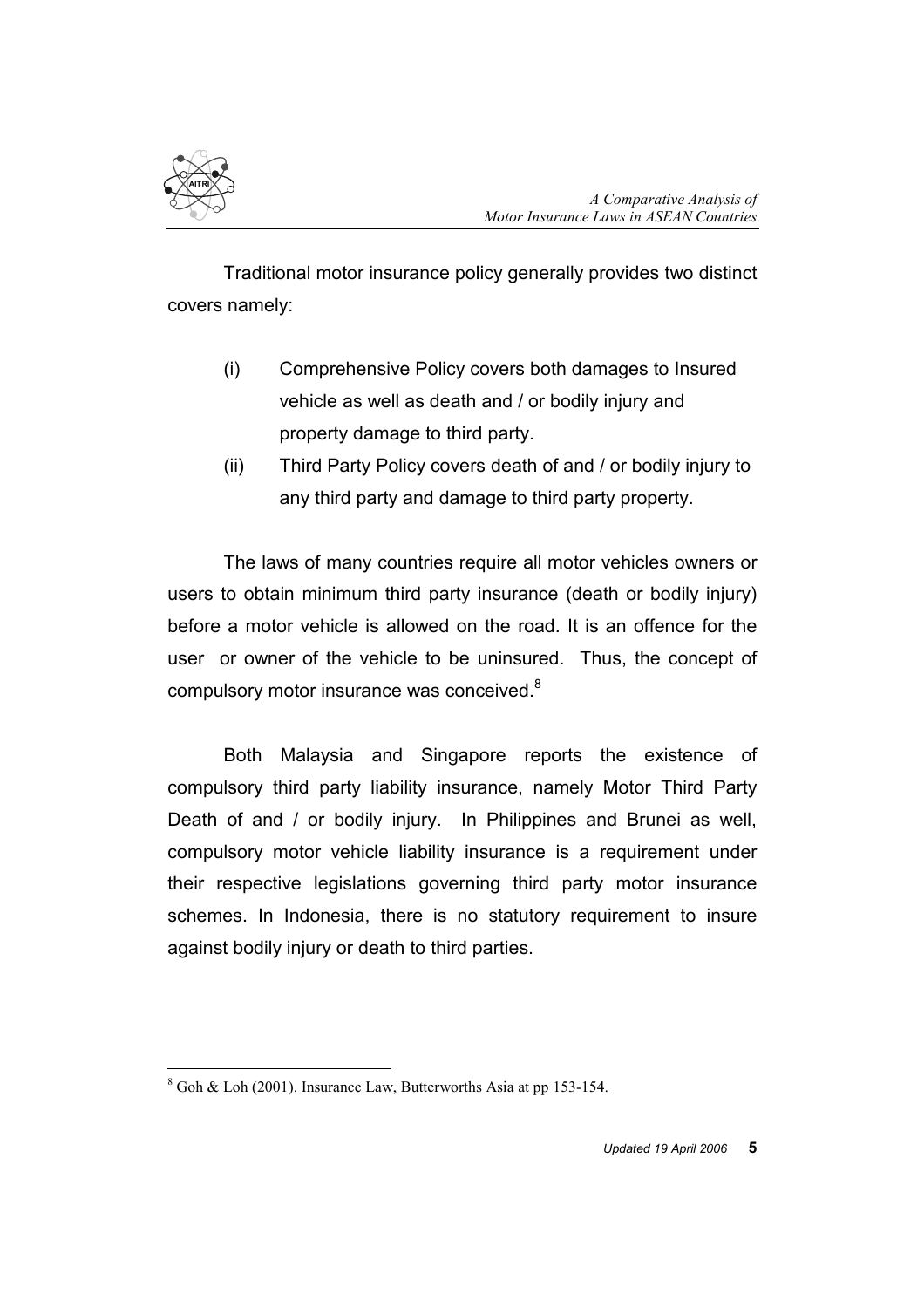

The aim of compulsory motor insurance legislation is generally as follows $^9$ :

- Makes it compulsory for owner / user to insure against liability in respect of specified third party risks; thus compensation for road users is secured;
- Regulates the form and content of compulsory motor insurance contracts in order to safeguard the indemnity payable by the insurer;
- Grants rights of enforcement to third parties, enabling them to enforce payment against the motor insurer without any assistance or cooperation of the insured driver.

Most common law countries such as Malaysia and Singapore, have laws on motor insurance, which are, modelled after the laws in the United Kingdom, in particular the Road Traffic Act. From 1930 onwards, every person in the United Kingdom who used a vehicle on the road, or were permitting others to use the vehicle, were required by the Road Traffic Act to have some form of motor insurance policy. This had to be at the minimum, a third party cover for death or bodily injury. This was the origination of motor insurance in the United Kingdom,<sup>10</sup> which eventually influenced the Road Transport Act 1987 (Act 333) of Malaysia and the Motor Vehicles (Third Party Risks And

 $\overline{a}$ 

 $<sup>9</sup>$  *Ibid.* at p.154</sup>

<sup>&</sup>lt;sup>10</sup> UK Motor Insurance at http://laws-united-kingdom.motor-insurance.uk.net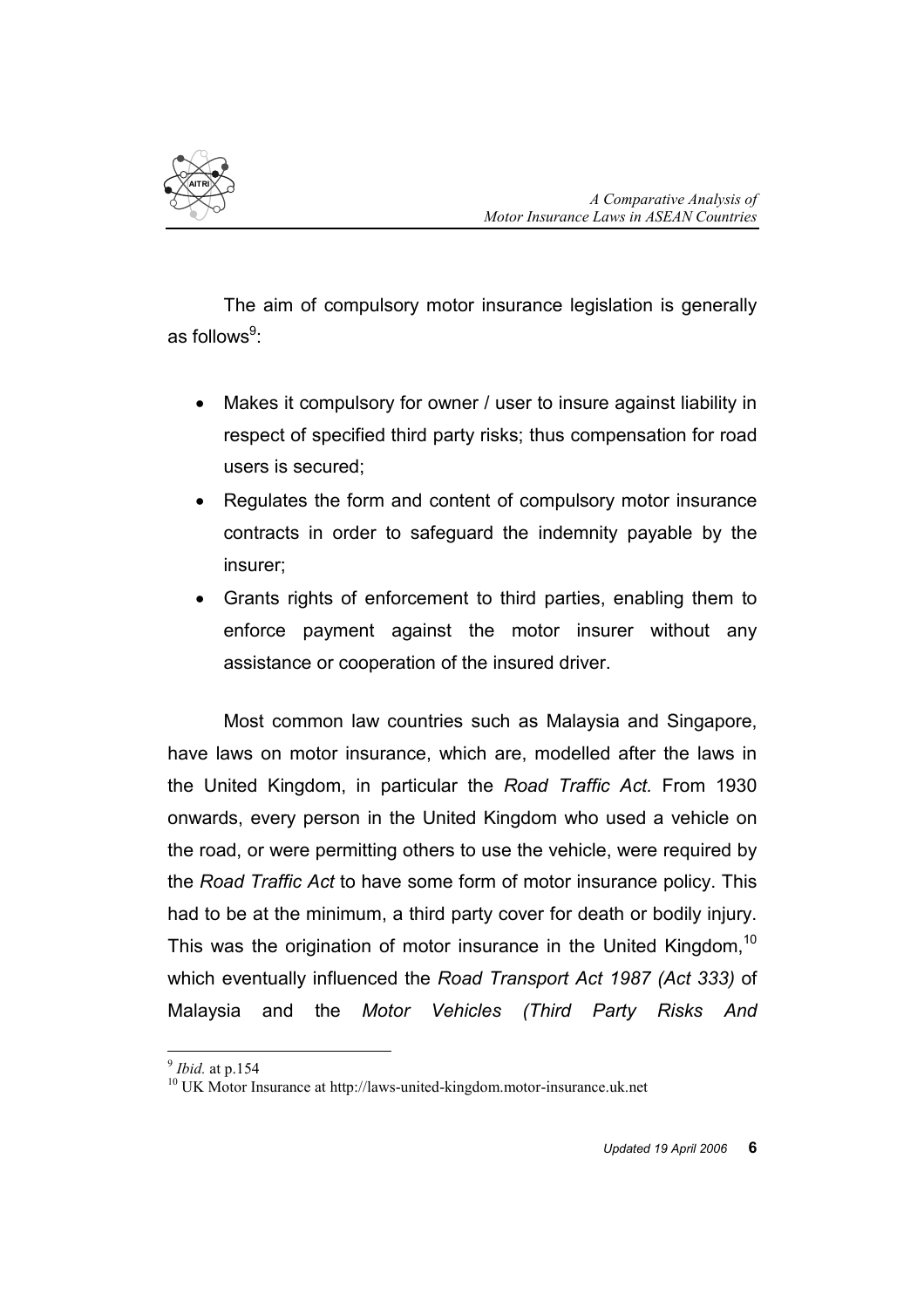

Compensation) Act (Chapter 189) of Singapore respectively. While the basic requirements of compulsory motor insurance legislation in most Commonwealth jurisdictions are broadly similar, they differ in details<sup>11</sup> according to the historic background and the specific needs of the respective jurisdictions.

1. Limits and scope of cover

# Scope of compulsory cover

Generally, all compulsory motor insurance legislations ascertain the minimum scope of compulsory cover with regard to liability for causing death or bodily injury to others.

The scope of the Malaysian legislation is in relation to all 'motor vehicles' classified under section 5 of the Road Transport Act. Section 90(1) of the said Act has made it a compulsory requirement for the user of the motor vehicle or the person he permits to use the vehicle to have at least a policy of insurance in respect of third party risks.

The scope of the Singapore legislation i.e. Motor Vehicles (Third Party Risks And Compensation) Act (Chapter 189), referred to hereafter as the Motor Vehicles Act, is in relation to motor vehicles in

 $\overline{a}$ <sup>11</sup> Goh & Loh (2001). Insurance Law, Butterworths Asia at p.154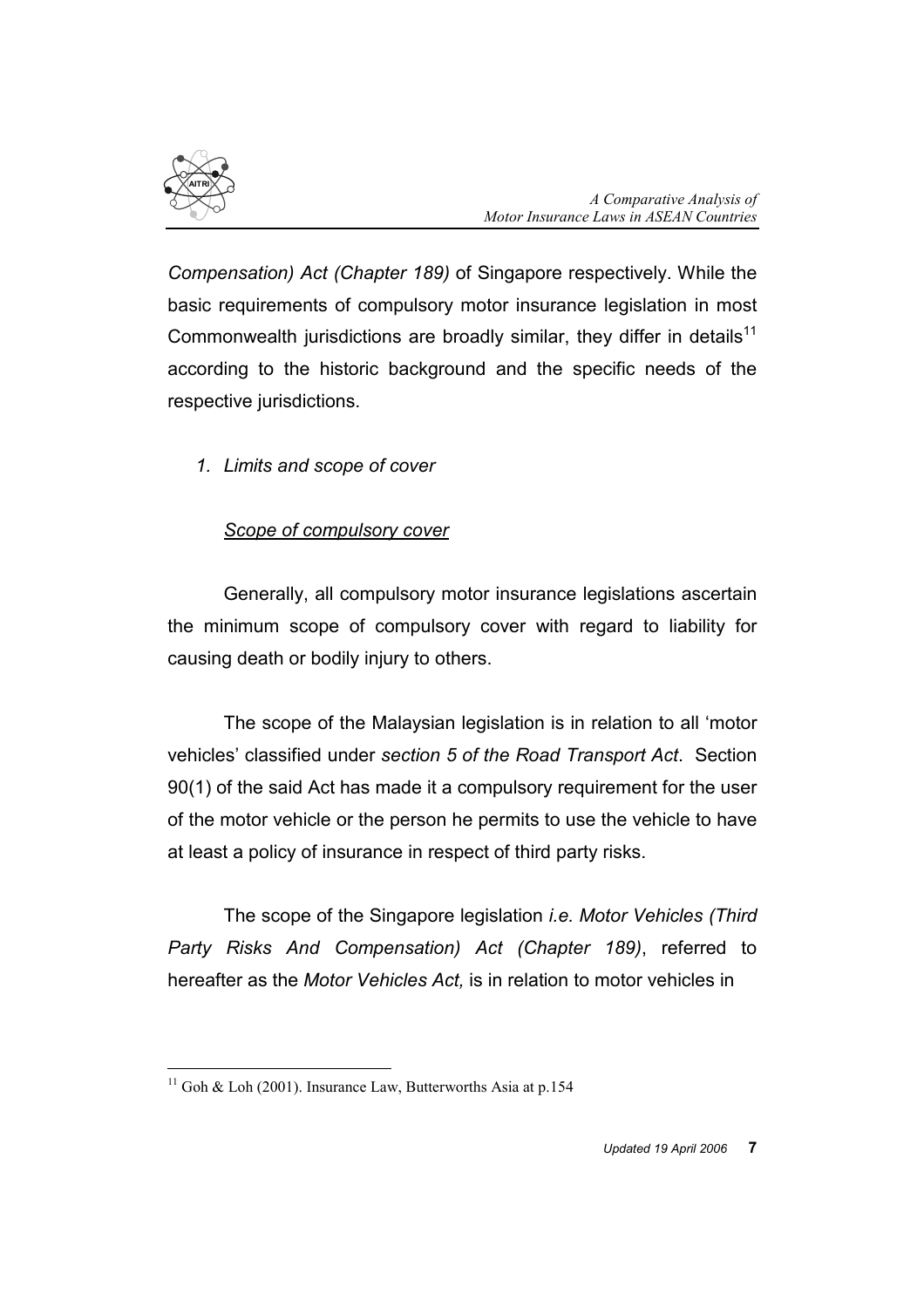

Singapore or those that are registered in Singapore in any territory specified in the Schedule<sup>12</sup> i.e., West Malaysia. The act has also provided that it is unlawful for any person to use or cause or permit any other person to use motor vehicles unless there is at least a policy of insurance in respect of third party risks.

The scope of Philippines legislation is in accordance to the Insurance Code wherein Chapter VI (Section 373 – 389) deals with compulsory motor vehicle liability insurance. The code makes it compulsory for land transportation operators and motor vehicle owners to secure an insurance policy OR surety bond issued by an authorized insurance company and posted with the Insurance Commissioner OR cash deposit made to the Insurance Commissioner.<sup>13</sup>

Thus, all three acts have adopted the standard minimum norm of compulsory cover for death or bodily injury to third parties. However, the Malaysian and Singapore acts make reference to "users" of vehicles whilst the Philippines act makes reference to "owners" only. This is a vital distinction, as the user/driver of the vehicle does not necessarily have to be its owner. Thus, an insurance policy indemnifies the 'user' rather than the 'owner'. Hence, in accordance to both the Malaysian and Singapore acts, one needs to be insured by law in order

 $\overline{a}$ 

<sup>&</sup>lt;sup>12</sup> Sections  $3(1(a) \& (b)$  Motor Vehicles Act

<sup>&</sup>lt;sup>13</sup> Sec. 377 of the Insurance Code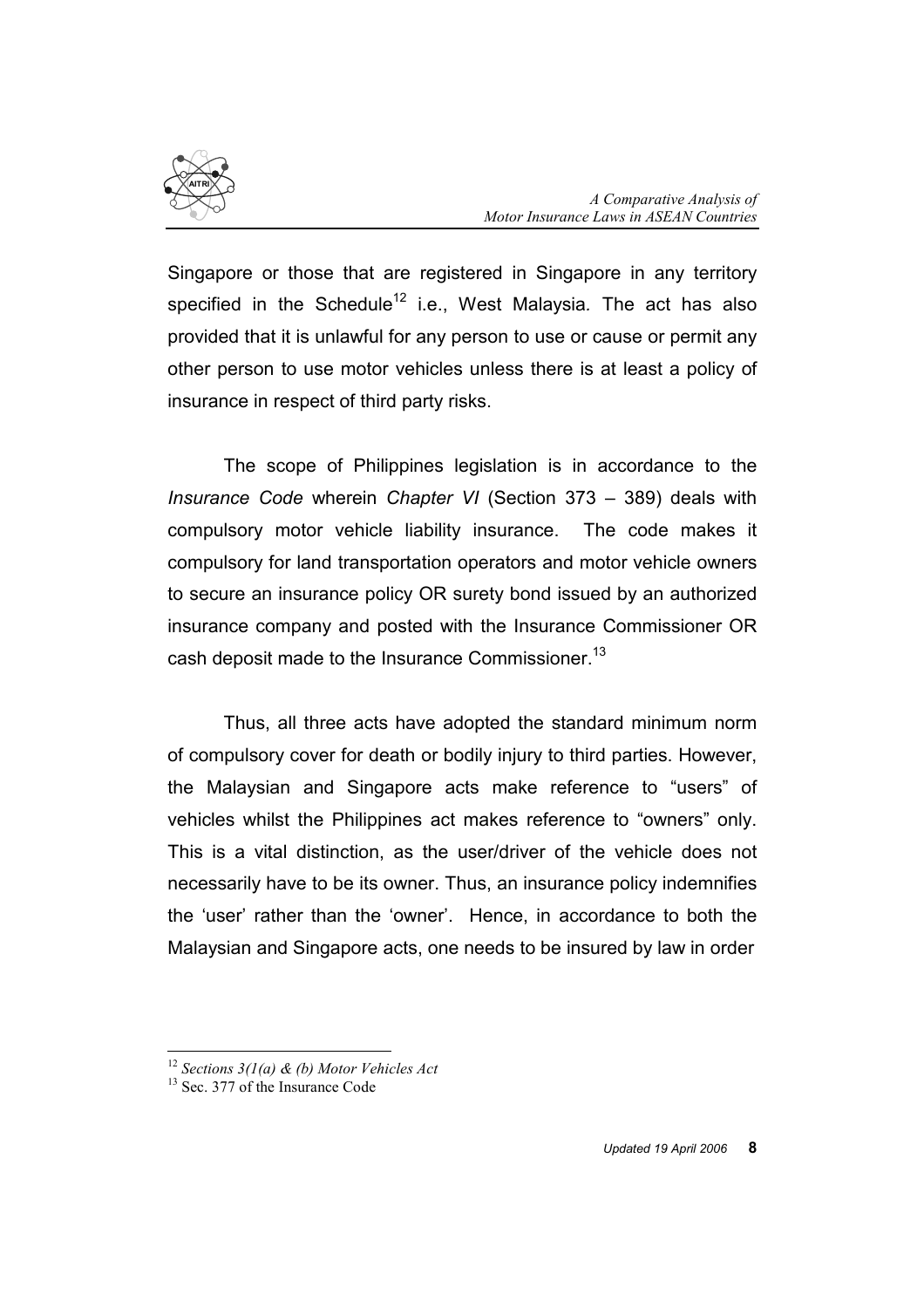

to have "the use of a motor vehicle" when on the road. However, in the Philippines, one needs to be an actual legal owner of a motor vehicle.

However, there are areas of differences in terms of types of liability, which have been made compulsory by statute. In Singapore (similar to the UK legislation), liability to passengers in a traffic accident is compulsory but liability to employees in respect of death or bodily injury arising out of and in the course of employment is not required as per section 4(4) of the Motor Vehicles Act. In contrast, both types of liability are not required in the compulsory cover in Malaysia via sections 91(1)(aa) and (bb). However, vehicles licensed to carry passengers are required to have passenger liability cover. The compulsory insurance coverage of Malaysia and Singapore does not include third party property damage unlike the United Kingdom. Similarly, policies of insurance in Malaysia as well as Singapore are not required to cover any contractual liability.<sup>14</sup>

In Brunei, the scope of compulsory cover is stipulated in Section 4 of the Laws of Brunei, Motor Vehicles Insurance (Third Party Risk) Act Chapter 90. The provisions contained therein are synonymous to the wordings found in Part IV of the Road Transport Act 1987 (Malaysia) in particular Section 91 of the same.

 $\overline{a}$ <sup>14</sup> Section 91(1)(*cc*) of Road Transport Act and Section 4(4) Motor Vehicles (Third Party Risks and Compensation Act).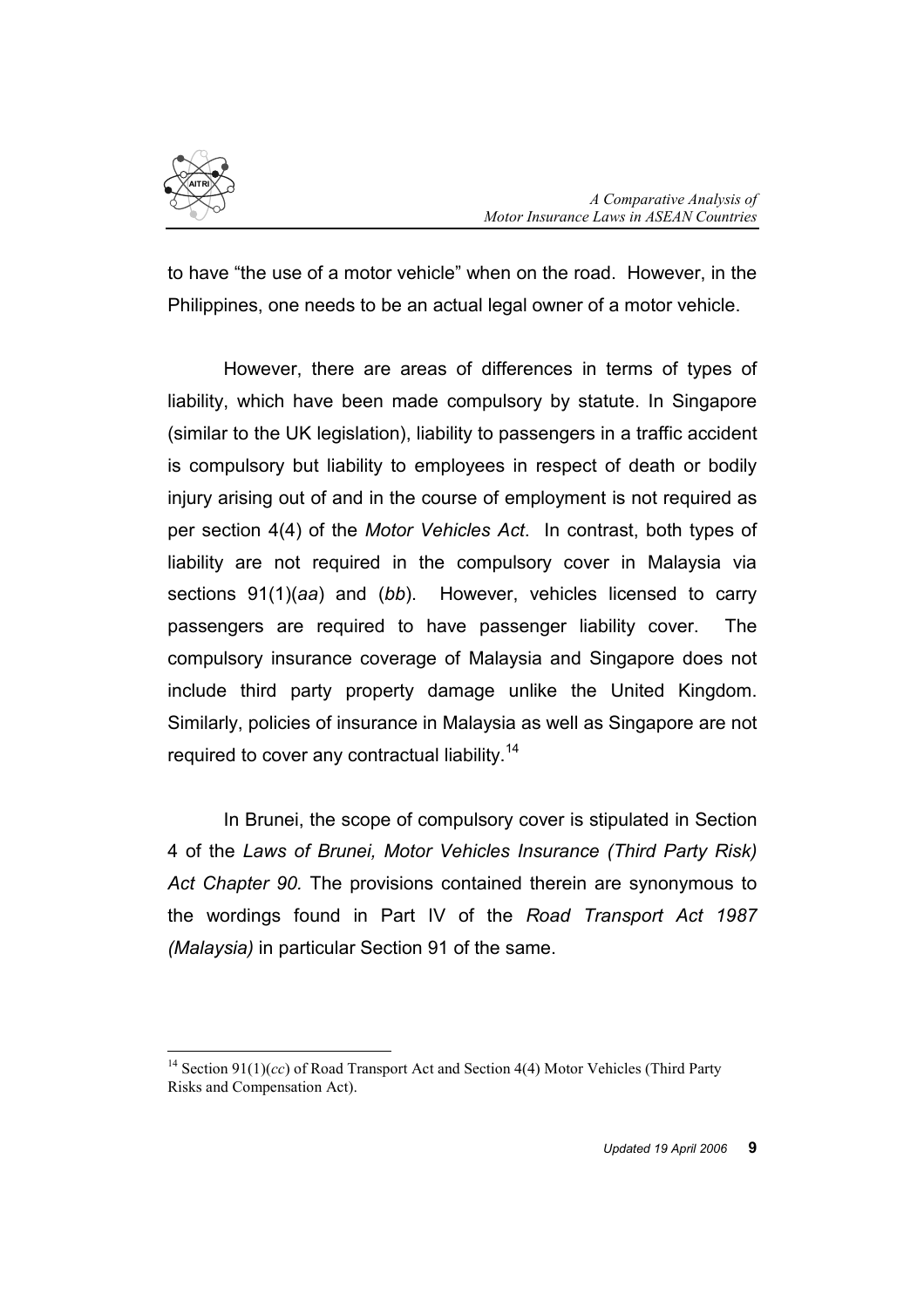

In Philippines, liability to passengers in traffic accidents only arises in relation to land transportation operators. Liabilities to passengers in traffic accidents are only compulsory in relation to use of vehicles by land transportation operators.<sup>15</sup> The code does not have specific provisions in relation to liabilities to employees with respect to death or bodily injuries arising out of or in the course of employment. The compulsory insurance coverage of Philippines does not include third-party property damage just like Malaysia and Singapore.<sup>16</sup>

In Indonesia, motor third party bodily injury liability is not compulsory. To compensate in some small measure, a modest personal accident cover for drivers and passengers is available within the cost of an annual driving licence. Furthermore, there is some degree of Personal Accident cover included in the cost of a ticket for public transport passengers on buses, trains and aircraft $17$ .

In Thailand, The Protection for Motor Vehicle Accident Victims Act B.E 2535 (1992) requires compulsory third party liability insurance for bodily injury and death for all motor vehicles.

 $\overline{a}$ 

 $15$  Sec. 377(1) of the Insurance Code

<sup>&</sup>lt;sup>16</sup> Sec. 374 of the Insurance Code

<sup>&</sup>lt;sup>17</sup> AXCO Report (December 2001), Insurance Market Report on Indonesia – Non Life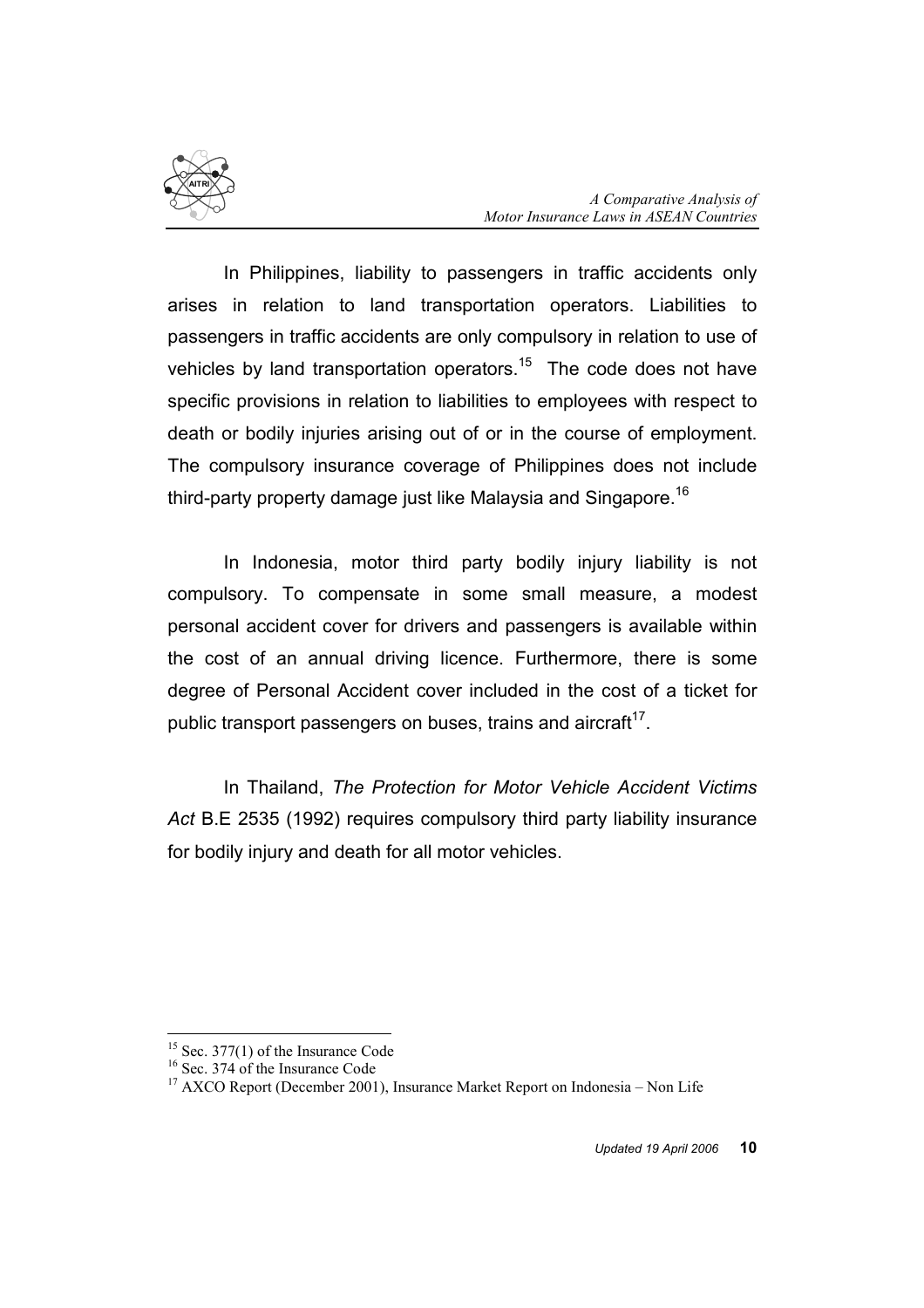

In Vietnam, the scope of cover is stipulated in Decision No 23/2003/QD-BTC of February 25 which requires compulsory third party liability insurance for bodily injury, death and property damage for all motorized vehicles. Additionally, third party liability insurance for bodily injury, death and property damage for owner of motorized passengers transport vehicles.

 In Cambodia, the provisions for compulsory third party liability for bodily injury, death and property damage are contained in the Insurance Law Act 2000 and the Sub Decree on Insurance 2001 which requires compulsory third party liability insurance for vehicles used for commercial purposes, carriage of passengers, for vehicles owned by companies, enterprises and factories, all motor vehicles owned by Non Governmental Organizations, International Organizations and Associations, for Cement Mixers moved from one place to another by its direct machine or by dragging and for Tricycles used for commercial purposes or for transporting goods or passengers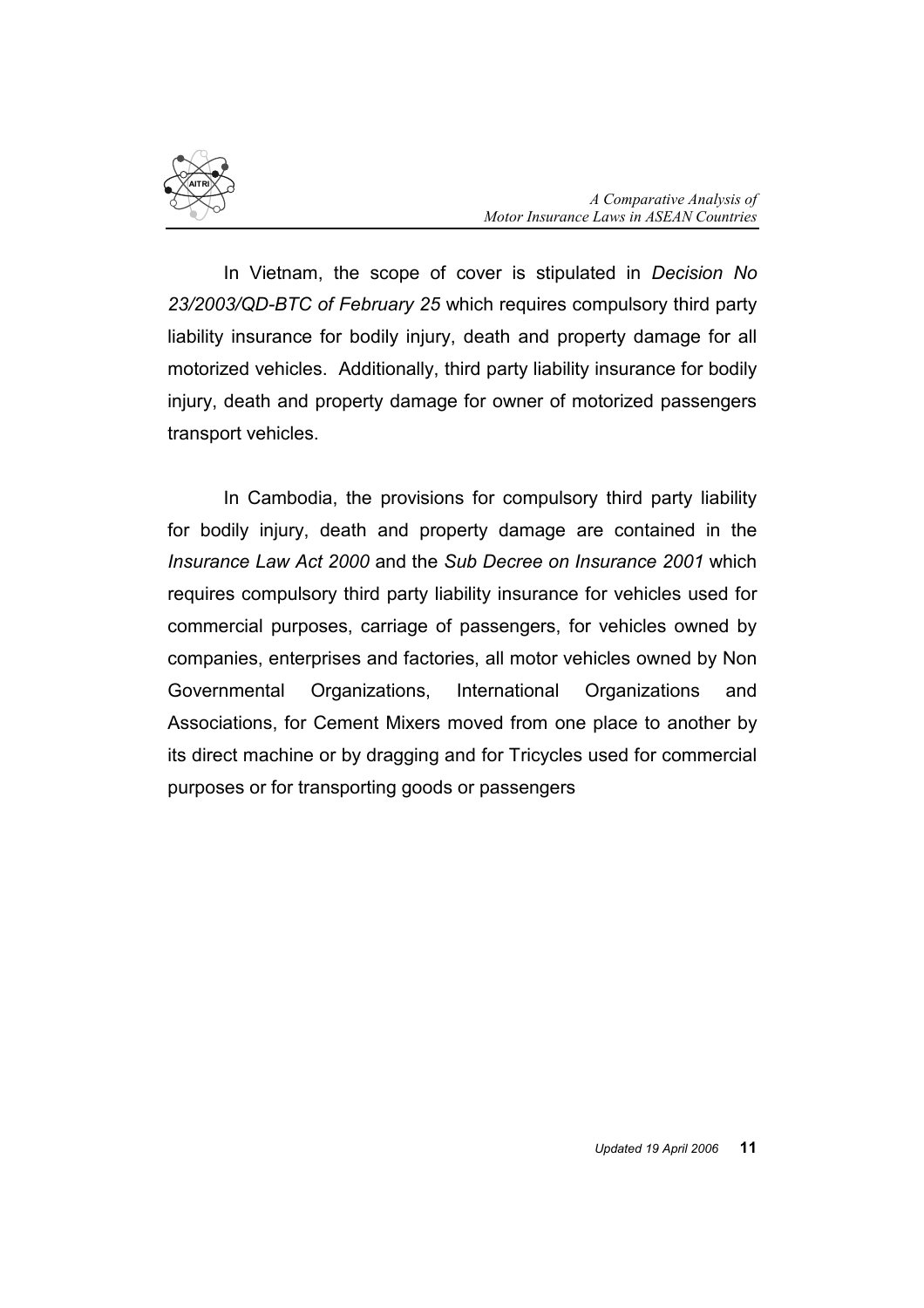

### Basis of Liability

Liability for causing death or personal injury to third parties is ascertained in accordance to the principles of the law of 'tort' in Malaysia, Singapore and Brunei. Liability incurred can be either intentional or, as is more often the case, negligent liability. To establish negligence, the driver must have owed a duty of care to the third party, breached the said duty of care by failing to meet the standard of care required of a reasonably competent driver under the circumstances and thereby caused death or personal injury to the third party.<sup>18</sup> In Indonesia, the concept of negligence is also accepted. However, in Philippines there is no need to prove fault or negligence of any kind for claims up to ten thousand pesos per victim.<sup>19</sup> Principles of tort (negligence) are only applicable for claims from ten thousand pesos up to fifty thousand pesos.

In Vietnam, third party liability as prescribed by the sub decree is based on the Vietnamese Civil Code and provides for conciliation between the parties before being brought before the courts. The sub decree also provides that damages for bodily injury will include reasonable expenses for treatment, funeral expenses and for income actually lost, and for property damage, the damages would be the actual damage suffered, but both are subject to the extent of the vehicles owners fault.

 $\overline{a}$ <sup>18</sup> Goh & Loh (2001). Insurance Law, Butterworths Asia at p.155

<sup>&</sup>lt;sup>19</sup> Sec. 378 of the Insurance Code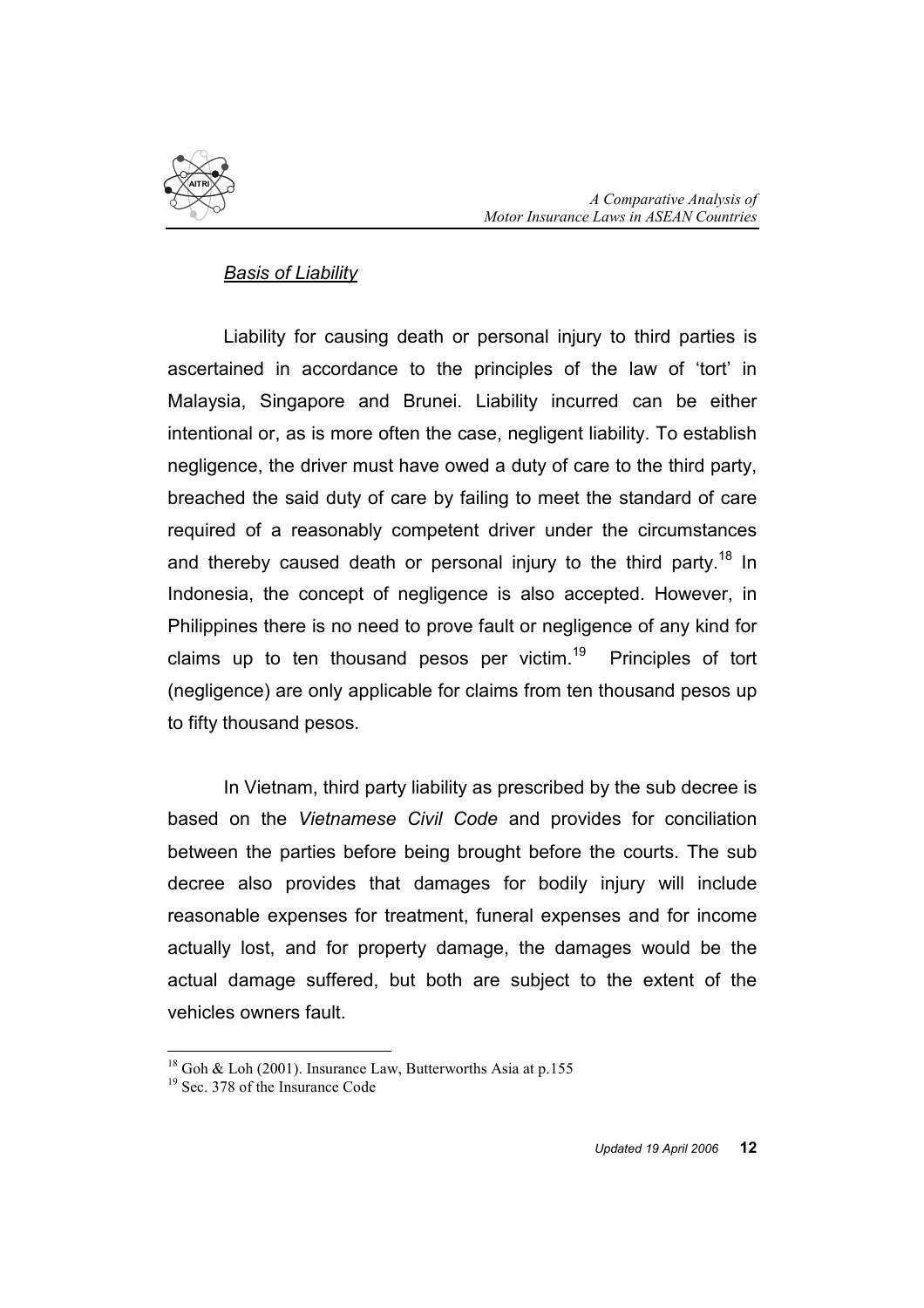

In Thailand, the motor third party bodily injury liability is a combination of no fault liability up to 15,000 Baht and fault based on the civil and commercial code for claims above that.

The third party liability for vehicle owners in Cambodia is based on their civil law (fault based) but the sub decree prescribes that the parties should attempt to agree between themselves based on the local traffic police findings prior to it being brought before the courts.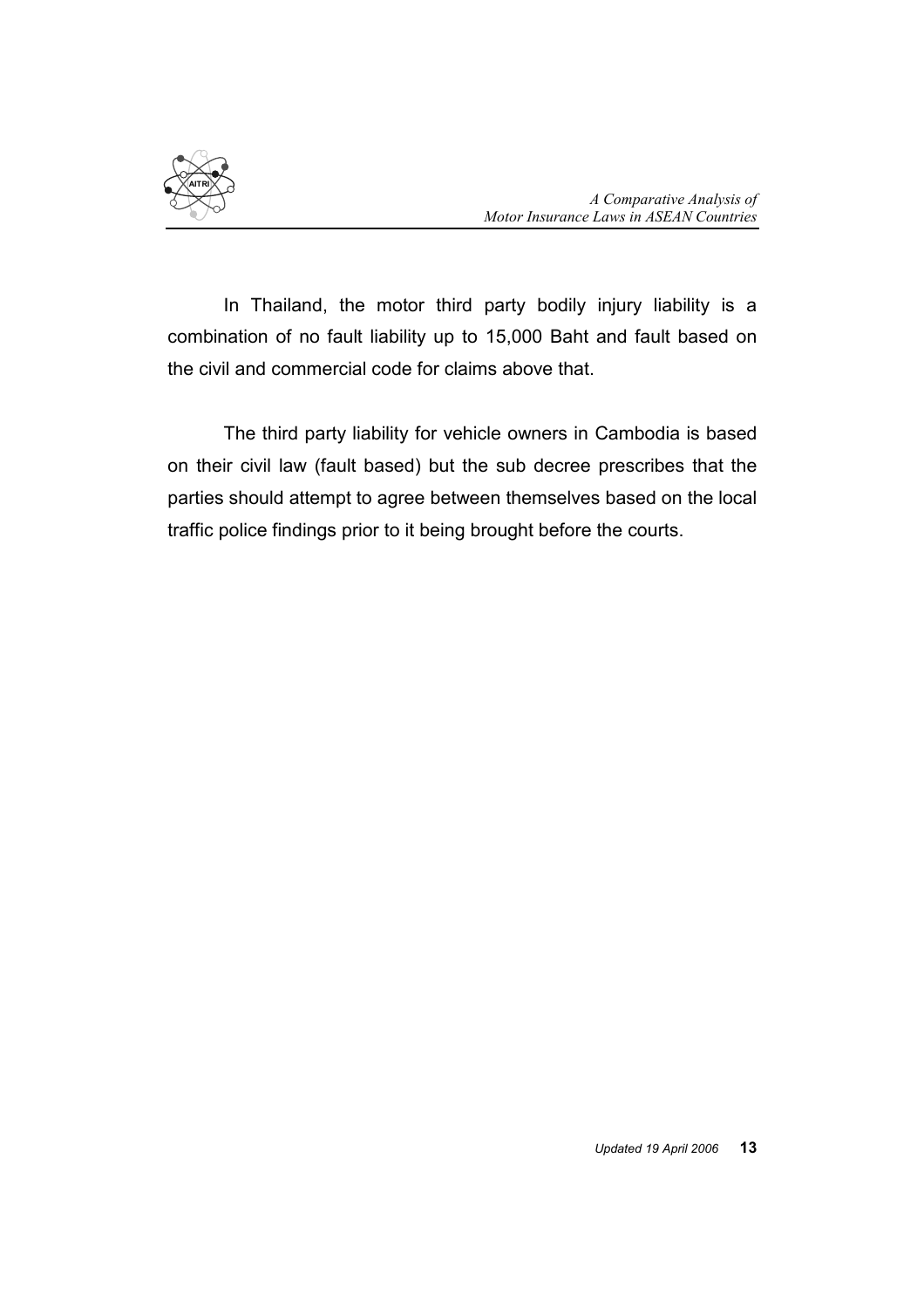

### 2. Organizational workflow

### Distribution Network

Insurance contracts are generally negotiated through insurance intermediaries who play a useful role in the sale and marketing of insurance products. There are two types of intermediaries in the insurance industry - agents and brokers. Insurance agents are those that are commissioned by the insurer to market insurance products, canvass sales for the insurer and generally act on behalf of the insurer and receive commission on sales. However, insurance brokers generally act on behalf the insured, are independent of any one insurer and are under a legal obligation to find the most appropriate cover on behalf of their client. Thus, he is directly answerable to the insured for negligence in the performance of his duty. On the other hand, an agent represents the insurer. He has to be licensed and receives commissions from the insurer for introducing business to the company. So in general, insurance agents act for the insurer whereas insurance brokers act for the insured.

In Philippines, every person, partnership, association or corporation duly authorized to transact insurance business in accordance to the Insurance Code may be an insure $r^{20}$  provided that

 $\overline{a}$ 

<sup>&</sup>lt;sup>20</sup> Sec.6 and Sec 184 of the Insurance Code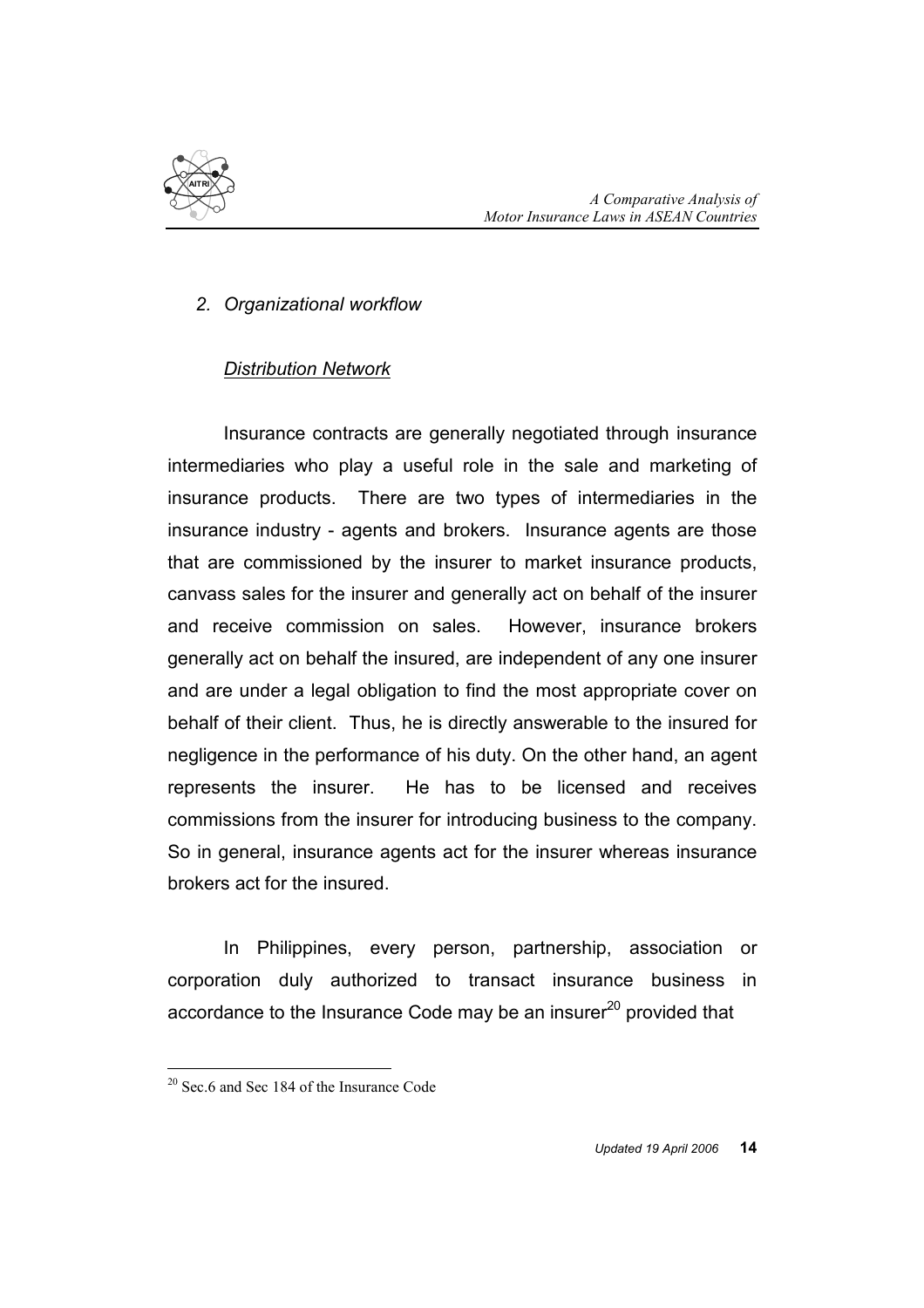

they possess the capital and assets required of an insurance company doing the insurance business. Otherwise, any person, partnership, association of persons can only transact any insurance business as an agent of a person or corporations authorized to do the said business in the Philippines.<sup>21</sup> This is in contrast with the Malaysian and Singapore provisions, whereby individuals are not allowed to apply for a license to carry out insurance business or insurance broking or adjusting business. In Malaysia, only a public company or corporate body can apply for a licence whereas in Singapore the applicant has to be a company as defined in the Companies' Act (Cap 50) or a company incorporated outside Singapore which has established base of business in Singapore or a society registered Co-operative Societies Act (Cap. 62).

In the Philippines, insurance agents and brokers, as well as nonlife company underwriters are required to obtain licenses before they can act as such. In Malaysia, licenses are issued for insurer, insurance brokers, adjustors and reinsures whereas in Singapore licenses are issued for direct insurers, reinsures, captive insurers and insurer brokers.

 $\overline{a}$ 

 $21$  Sec. 186 of the Insurance Code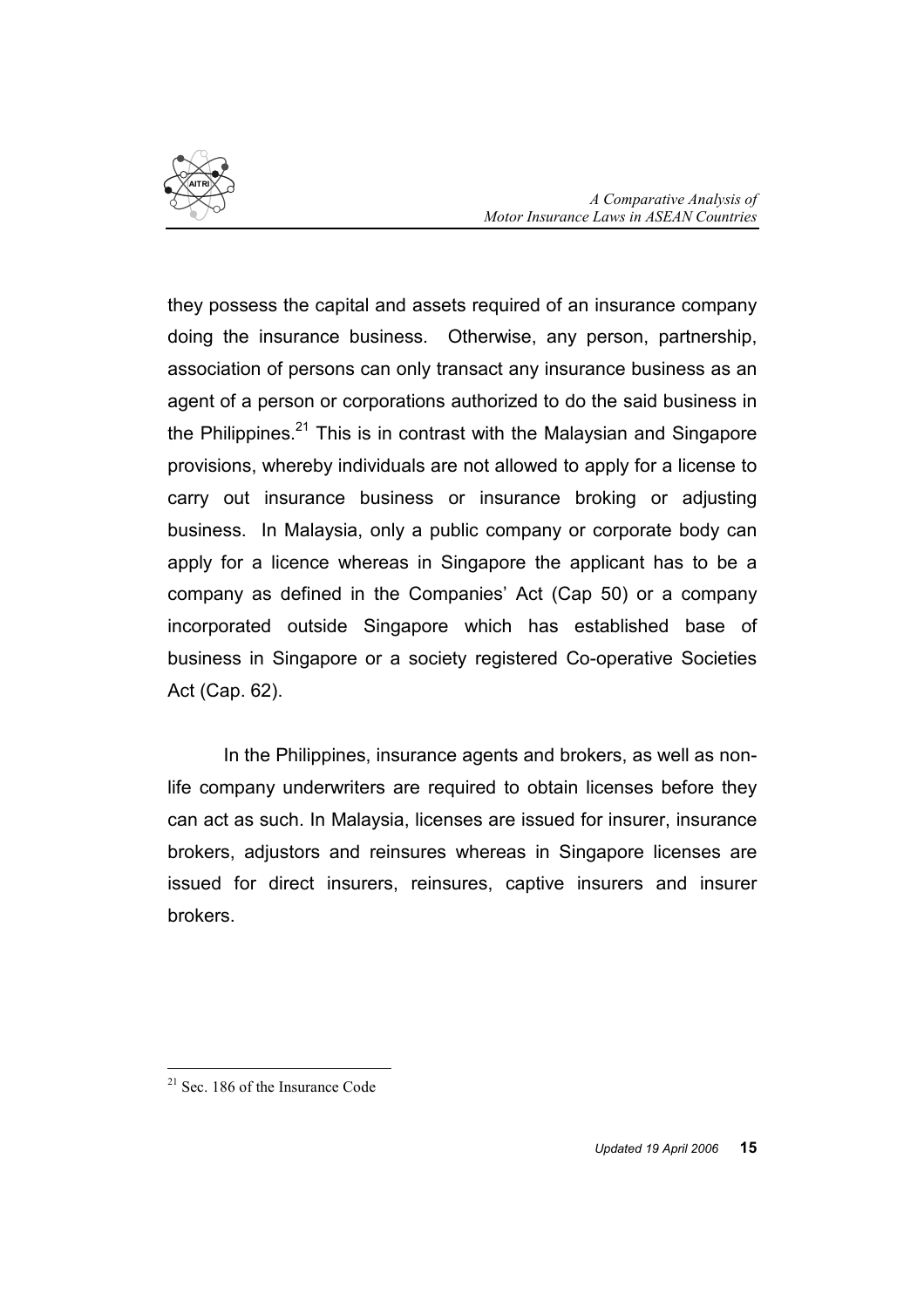

 $\overline{a}$ 

In Brunei, the insurance intermediaries are registered agents and brokers. For registered agents that represent general insurance, their general conduct comes within the purview and supervision of General Insurance Association of Negara Brunei Darussalam and the Ministry of Finance. Brokers are under the purview and supervision of the Ministry of Finance.

In Thailand, insurers, agents and brokers are licensed by the Ministry of Commerce, and supervision is carried out by the Department of Insurance under the Ministry of Commerce. Insurance agents and brokers, as well as non-life company underwriters are required to obtain licenses before they can act as such in Philippines.

In Indonesia, individual agents and corporate agents act as intermediaries. Individual agents are allowed to represent one principal whereas corporate agents may represent up to maximum of three principals. Apart from the agents, insurance brokers are also available whose interests are represented by the The Asosiasi Broker Asuransi Indonesia  $(ABAI).^{22}$  The relevant provisions governing these intermediaries are stipulated in the Law No. 2, Year 1992 of the Republic of Indonesia and Implementation Rules on Insurance **Business** 

 $22$  AXCO Report (December 2001), Insurance Market Report on Indonesia – Non Life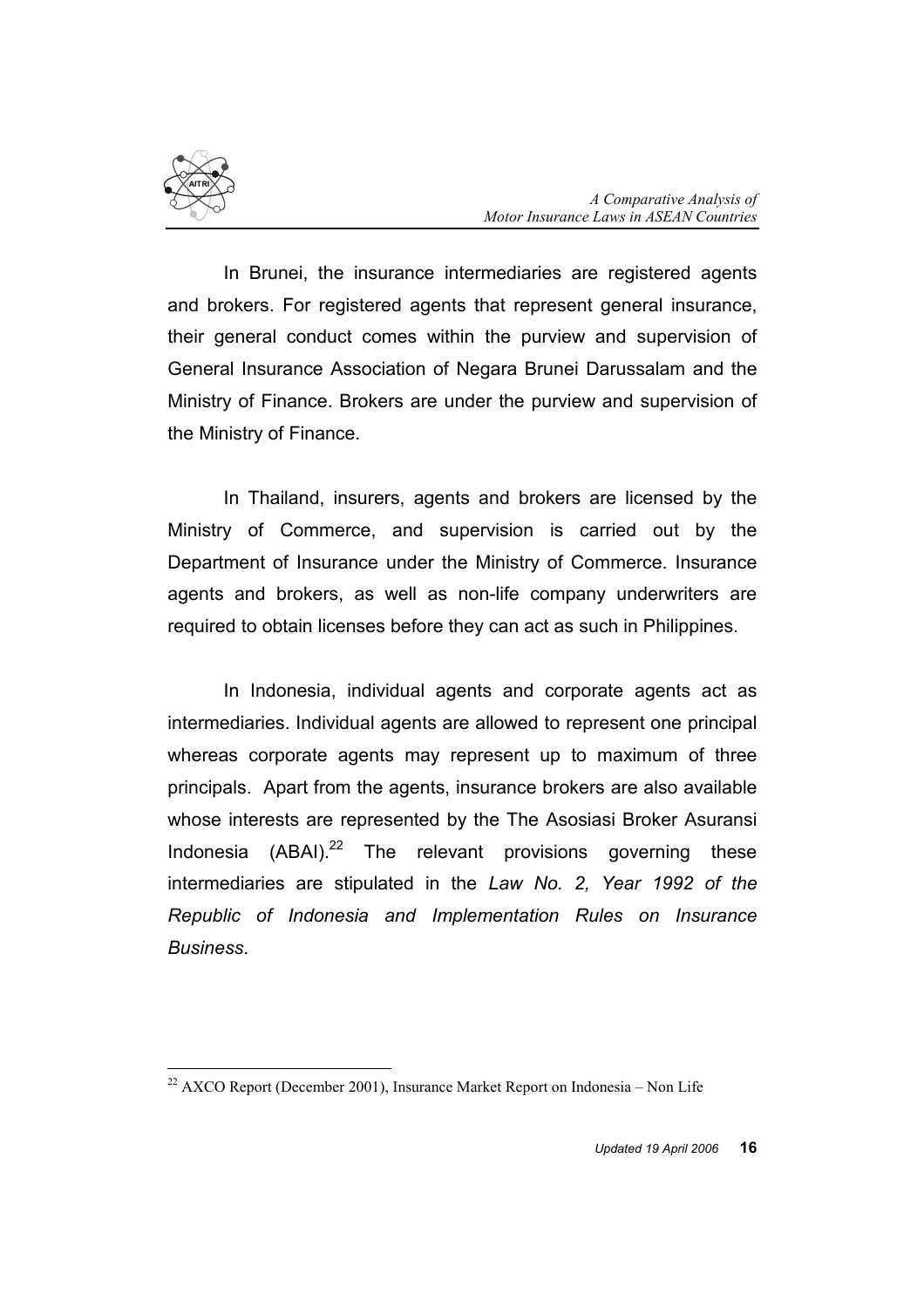

In Vietnam, Insurance Enterprises, agents and brokers are required to obtain licenses from the Ministry of Finance before they can operate. The supervision is also carried out by the Ministry of Finance. In Cambodia, the Insurance companies, agents and brokers are required to be registered and licensed by the Ministry of Economy and Finance and is supervised by the Financial Industry Department of the Ministry.

The insurance industry in Malaysia has established the Malaysian Motor Insurance Pool (MMIP) to ensure the availability of motor insurance covers. Since the risks underwritten by the MMIP are the risks, which have been rejected by the insurers in Malaysia, the imposition of additional loading and the application of excess above market levels are allowed. In Singapore, in view that there are certain risks with high level of hazards, the insurance industry has set up a Special Risks Pool to provide at least compulsory insurance coverage for motor tankers and other specialized motor risks which individual insurers are not willing to take up. $^{23}$ 

 $\overline{a}$ <sup>23</sup> OECD Proceedings (1999). Insurance Regulation & Supervision in Asia, p.65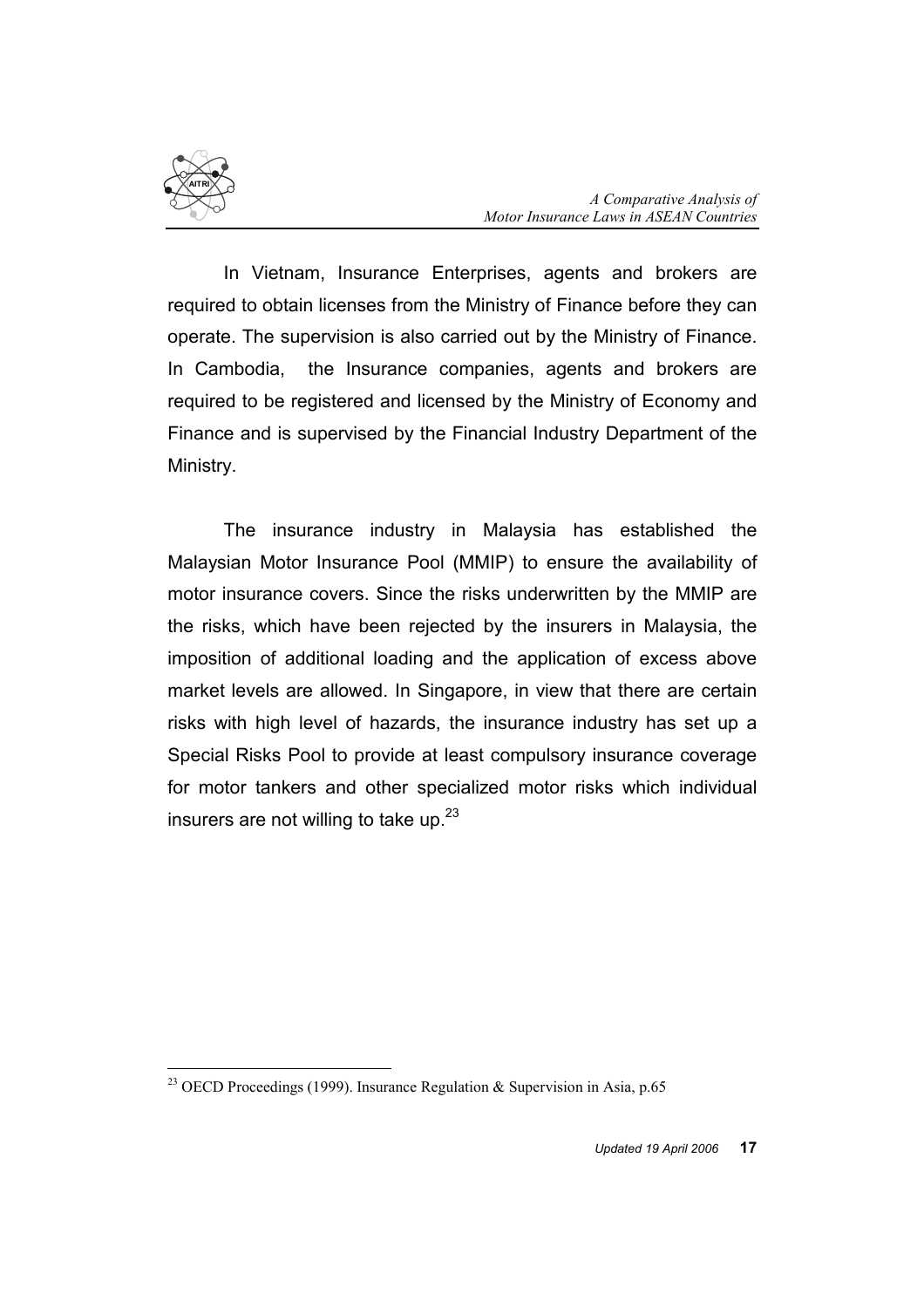

### Acceptability of policies

In terms of formalities, compulsory motor insurance legislation requires that there be a valid policy of insurance that complies with statutory requirements and that a certificate of insurance be issued by the insurer and delivered to the insured policyholder.

The policies must have been issued by an authorised motor insurer who is lawfully carrying on the business of motor insurance within the jurisdiction. Section 91(1) of the Malaysian Act provides that a policy of (motor) insurance must be a policy which is issued by a person who is an "authorized insurer" within the meaning of the Act. Similarly, section 4(1) of the Singapore Act provides that a policy of insurance must be a policy, which is issued by a person who is an "authorized insurer" in accordance to the meaning of the said Act. A person issuing a policy under the Act shall be liable to indemnify the persons or class of persons specified in the policy in respect of any liability arising therein. $^{24}$ 

In Brunei, Section 4(a) Motor Vehicle Insurance (Third Party Risks) Act, Chapter 90 requires an Insurer to be approved by the relevant Minister. However, if the Insurer does not reside within Brunei, no approval shall be given unless the Minister is satisfied that provision

 $\overline{a}$ <sup>24</sup> Section 91(3) of the Road Traffic Act and section 4(8) of the Motor Vehicles Act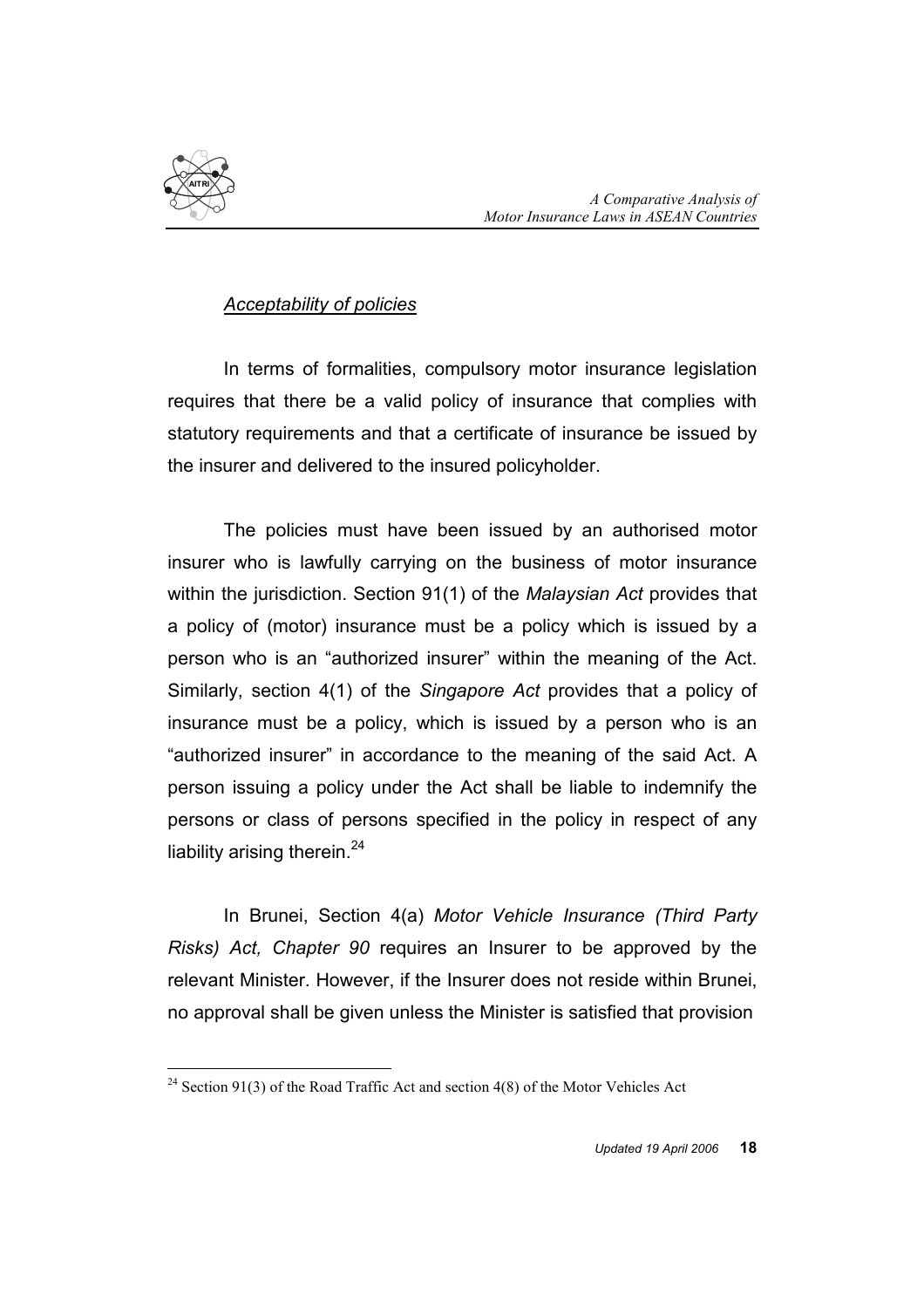

of subsection (1) and (2) of Section 18 Motor Vehicle Insurance (Third Party Risks) Act, Chapter 90 is complied with. In Indonesia, any person or legal entity intending to carry out insurance business activity must obtained a licence from the Minister as Article 9 of the Law No. 2 Year 1992 of the Republic of Indonesia and Implementation Rules on Insurance Business.

Both the Acts of Malaysia and Singapore has provided that the insured should ensure that he receives a certificate of insurance in the prescribed form containing the conditions subject to which the policy is issued and other prescribed matters, failing which the policy is rendered ineffective <sup>25</sup>

In the Philippines, a valid policy of insurance or surety bond may only be issued by the insurance companies approved by the Insurance Commissioner. Additionally, any land transportation operator or owner of a motor vehicle has the option of making a cash deposit to the Insurance Commissioner in such amount as required by the Insurance Code to indemnify the death, body injury of a third party or passenger.<sup>26</sup>

 $\overline{a}$ 

<sup>&</sup>lt;sup>25</sup> Section 91(4) of the Road Traffic Act and section 4(9) of the Motor Vehicles Act

<sup>&</sup>lt;sup>26</sup> Sec 374 to Sec 377 of the Insurance Code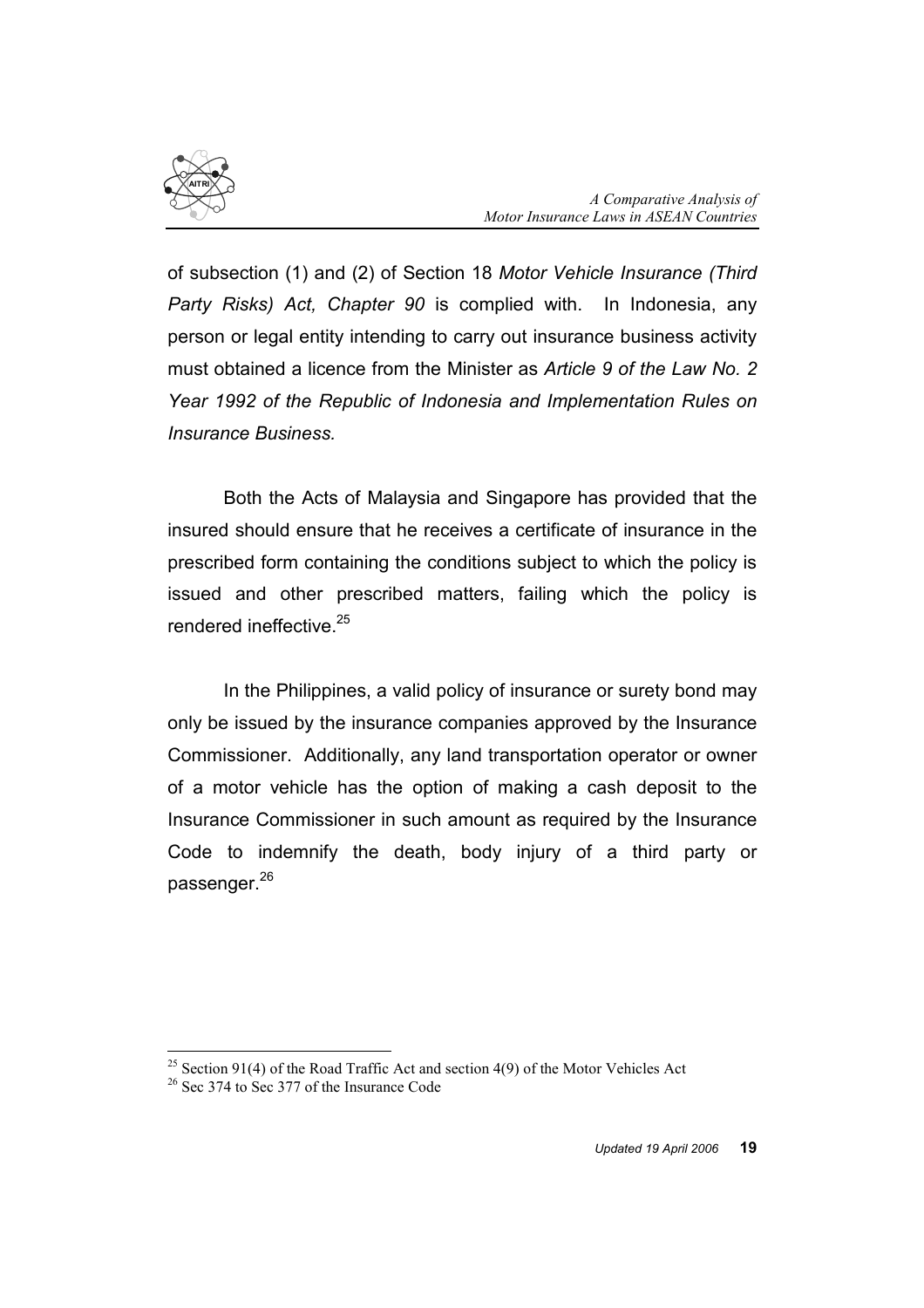

In Thailand, the legislation requires all motor vehicle owners and users including foreign owned vehicles to purchase the compulsory coverage from an authorised insurer in Thailand.

In Vietnam, only insurance certificates issued by insurance enterprises registered and approved by the Ministry of Finance are accepted.

The act and sub decree in Cambodia requires that the compulsory motor liability insurance is issued by an insurance company which is duly registered and licensed to operate in Cambodia and there is currently only the state owned Cambodia National Insurance company.

Policies of insurance issued in Malaysia covers the geographical area of Malaysia, Singapore and Brunei. However those policies issued in Singapore cover all of Singapore and West Malaysia and that part of Thailand within 50 miles (80.5km) of the West Malaysian border (not the whole of Malaysia alone). On the other hand, policies, which are issued in Brunei, extend to cover the geographical area of Sabah, Sarawak and Labuan in Malaysia. In respect of Indonesia the policies are domestic.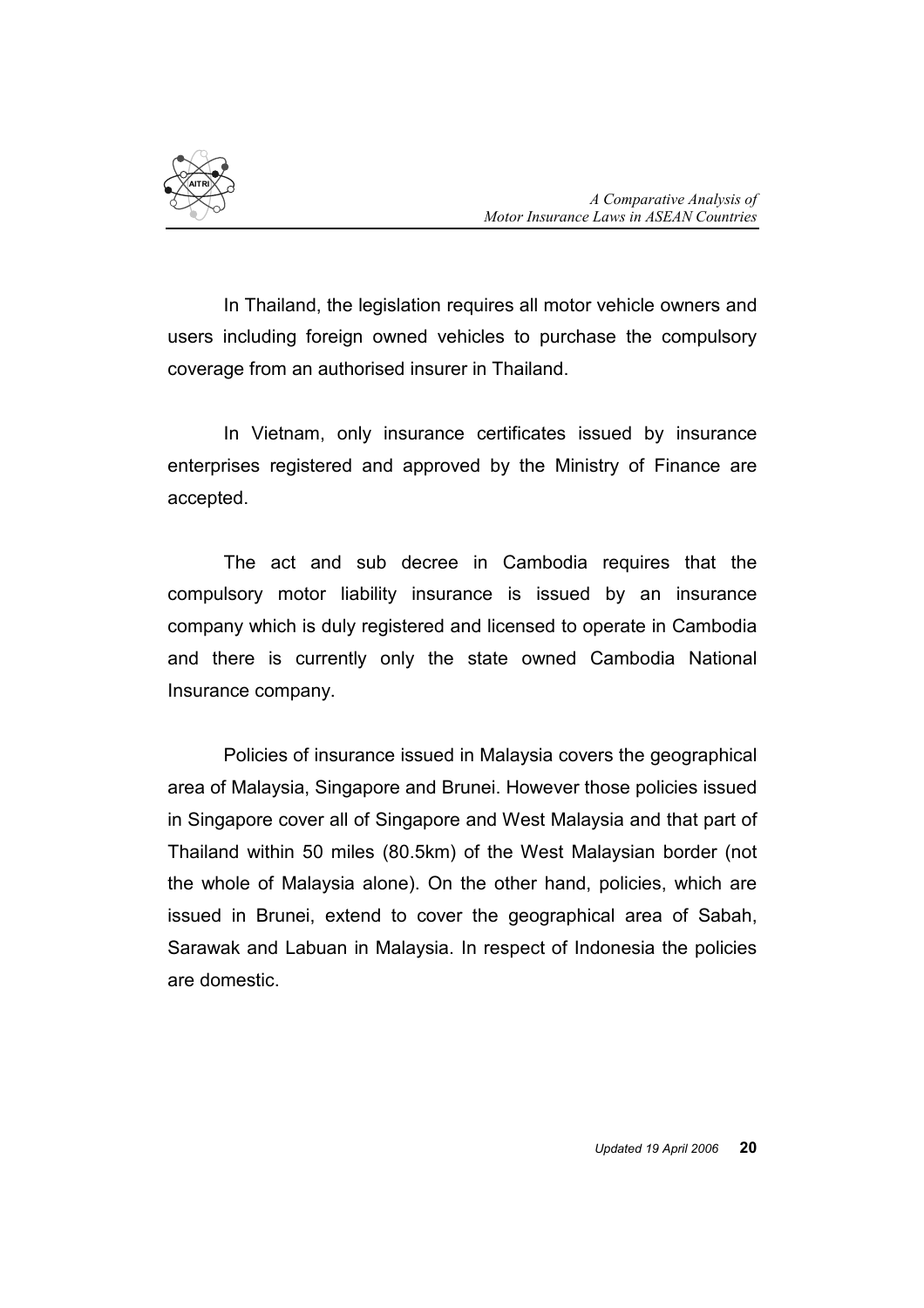

 $\overline{a}$ 

### 3. Adjudication

### Enforcement of Laws (Jurisdiction, reciprocity)

In view of the reciprocal enforcement of the Commonwealth Judgement Act between Commonwealth countries, judgements awarded by Superior Courts<sup>27</sup> in Malaysia would be enforceable in any of the commonwealth countries including Singapore and vice-versa provided the same is registered at the respective Superior Courts. However, at present all claims in Malaysia involving death or bodily injury comes within the jurisdiction of the Session Courts, which is a Subordinate Court. Likewise in Singapore they are heard in a similar way by the District Courts.<sup>28</sup> Given this, judgments obtained in respect of these claims are not enforceable by reason of reciprocity. In Brunei, claims arising from death or bodily injuries to third parties are filed and heard in either the Magistrate, Intermediate or High Court depending on the amount claimed and as such there is a possibility for the provisions of the Reciprocal Enforcement of Foreign Judgment Act Chapter 177 to apply where it relates to High Court judgments.

 $27$  Superior Court judgments are defined as judgments of High Court and above

<sup>&</sup>lt;sup>28</sup> The lower courts are not Court of Records therefore judgments obtained in lower courts cannot be registered in another commonwealth country.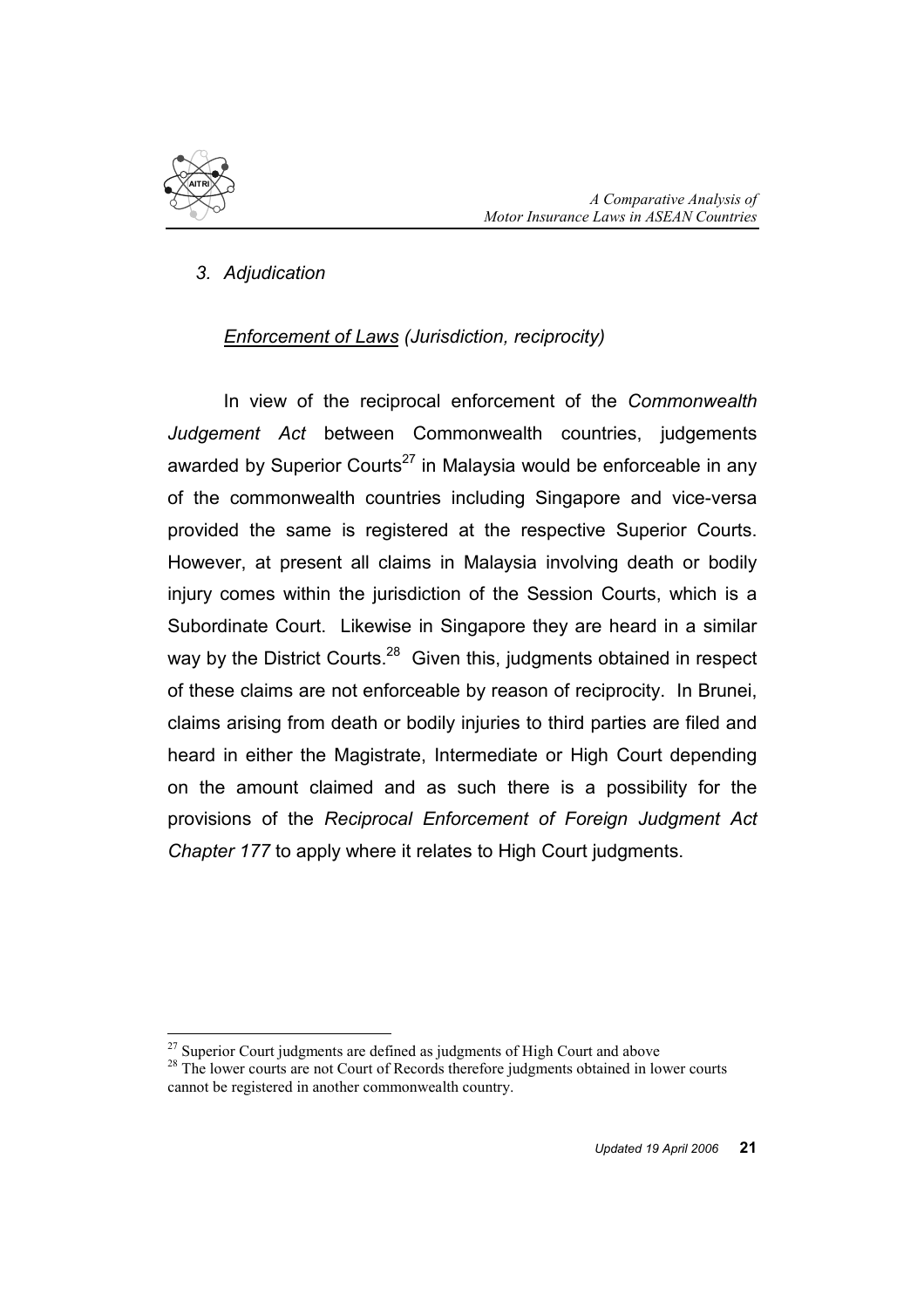

In view of the changes effected in relation to subject matter and monetary jurisdiction of the Courts in these countries, perhaps the definition of 'superior courts' judgments ought to be reviewed.

In Philippines, the court judgements awarded by other countries are not enforceable. Only judgements awarded by the courts of Philippines are acceptable in the Philippines jurisdiction.

In Indonesia court, judgments awarded by other countries are not enforceable. Moreover, Indonesia, like Philippines is not a signatory to the reciprocal arrangement for the purposes of enforcing judgments. Chapter 32 Law No.14 Year 1992 dealing with Road Traffic and Transport provided that each public transport shall be insured: either the vehicle itself or for any loss suffered by third party caused by the vehicle's operation. After the reform era in 1997, many improvements have been made in terms of the enforcement of the laws of Indonesia.

 Notwithstanding this, P.T. Jasa Raharja, a state-owned company administers two main insurance programs: (a) Insurance for public transport passengers in the event of traffic accidents under the Law No. 33 Year 1964 on the Mandatory Insurance Fund for Passenger Accidents; and (b) Third party legal liability insurance against motor vehicle accidents under the Law No.34 Year 1964 on the Fund for Road Traffic Accidents. The benefits under the said laws are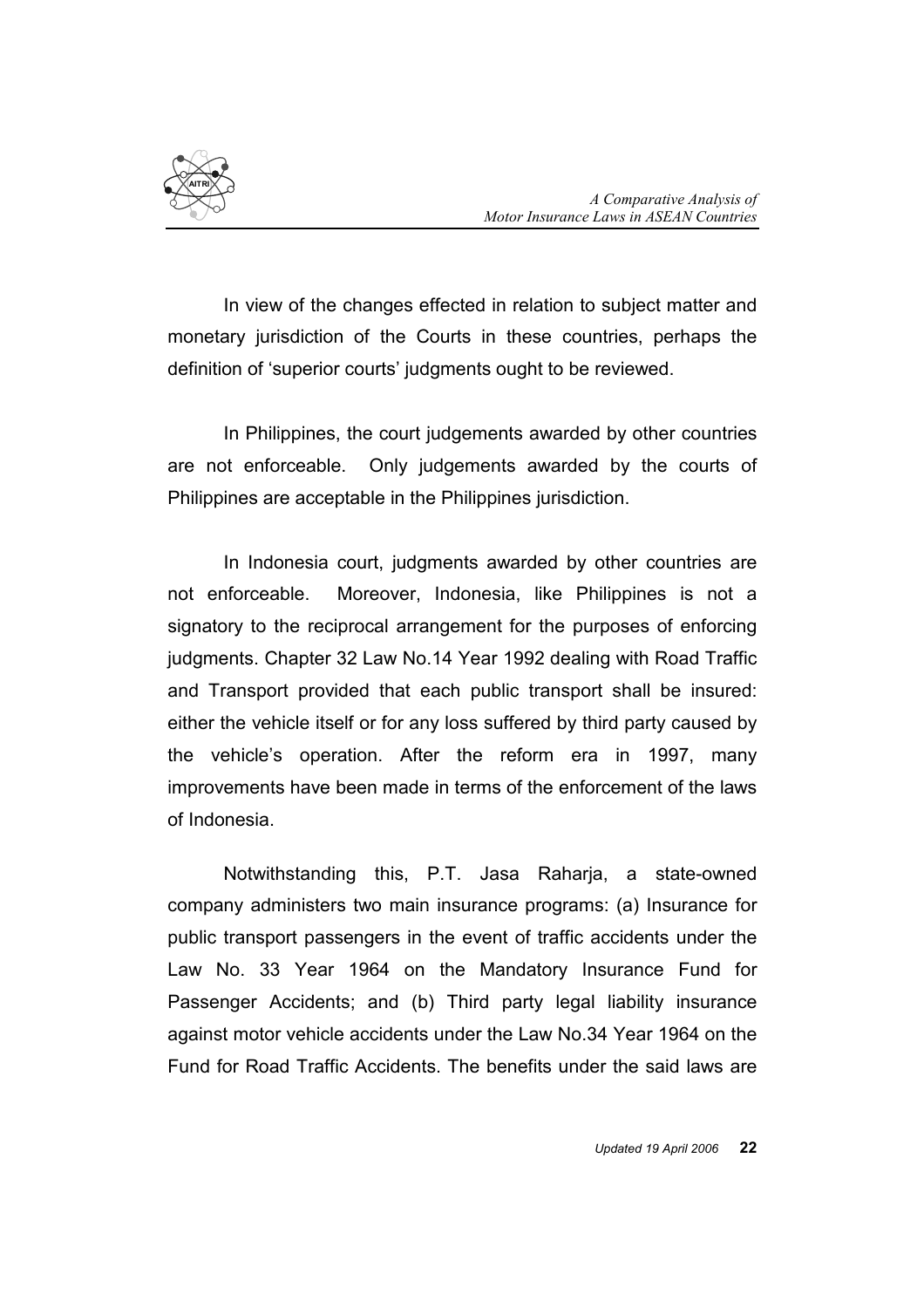

provided in the form of reimbursements for medical treatment and compensation for invalidity and death. Claims arising therein are generally administered and settled by this state owned company.

The Indonesian legal system has evolved over the years through a system introduced during their colonized period by the Dutch together with a mixture of unwritten indigenous and Islamic laws respectively. Whilst interestingly, the concept of negligence is accepted, strictly liability and punitive damages to date remain unrecognized and the enforcement of court judgments awarded by other countries unlike that which is seen between Malaysia and Singapore is not recognized nor enforceable.

Singaporean accident victims may lodge their claims against Malaysian insurers. The General Insurance Association of Malaysia may render assistance should there be any difficulty in respect to such claims. Similarly, claims against Singaporean insurers can be lodged by the Malaysian accident victims and the General Insurance Association of Singapore will assist the claimants by liasing with the General Insurance Association of Malaysia.

In Vietnam, Thailand and Cambodia the legislation provides that only decisions made by the courts in the respective countries are recognised.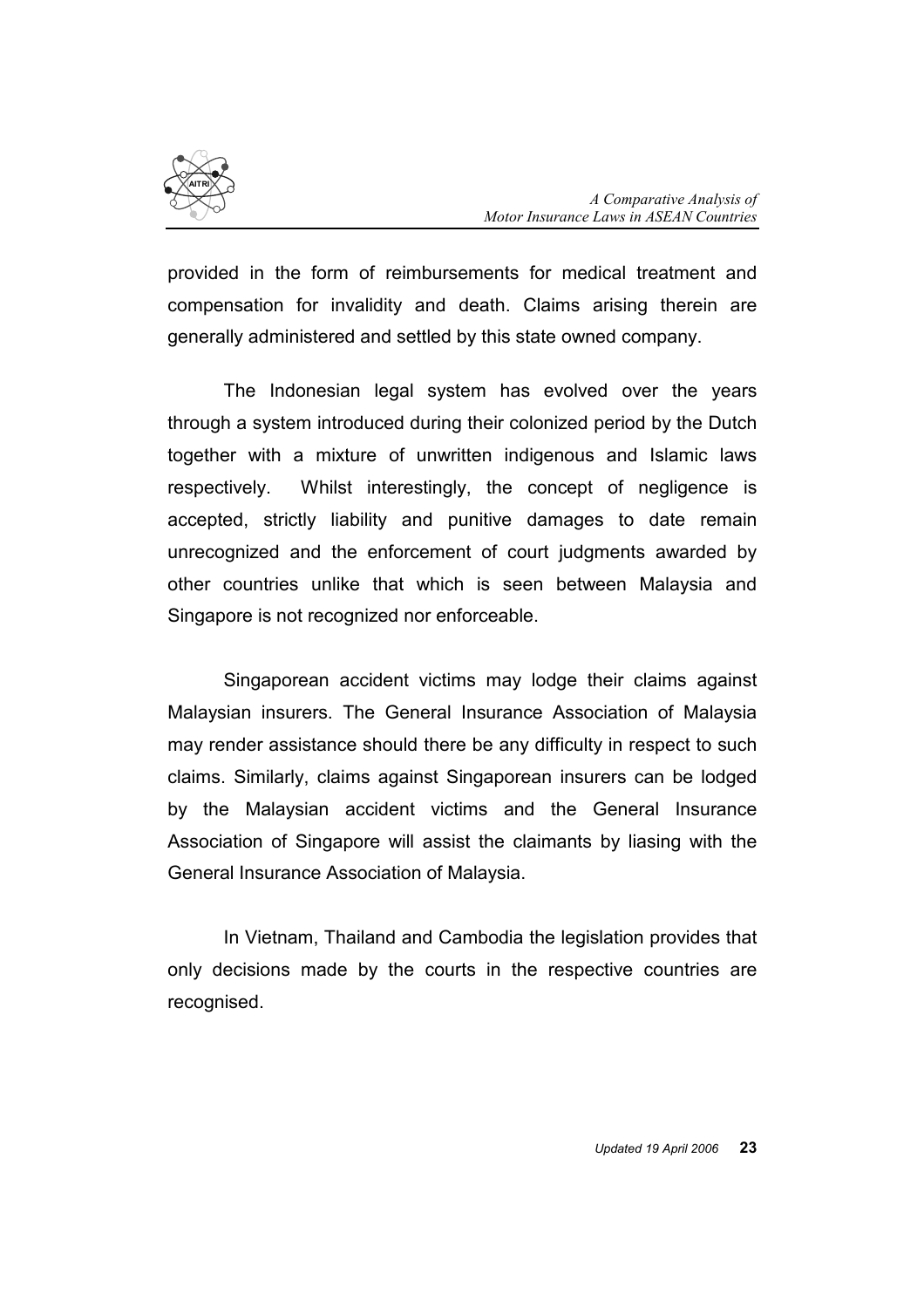

### **Limitations**

(i) Limitation Period: There are statutory rules limiting the time within which civil actions must be brought in respect of claims arising from death or personal injury. However, it is apparent that periods stipulated vary, based on the types of claim and applicable jurisdiction.

In West Malaysia, the limitation period for an action founded on tort is governed by Limitation Act 1953 (Act 254). The provisions therein provide an aggrieved party to institute legal proceedings within 6 years from the date of accrual of cause of action. Whereas in East Malaysia, the Limitation Ordinance provides a period of 3 years for the same cause of action. Additionally, the Civil Law Act 1956 (Act 67) has further classified death claims into two categories with differing limitation period:

- (i) Claims filed by the dependants of deceased third party<sup>29</sup> 3 years from the date of accrual of cause of action.
- (ii) Claims filed by the estate (non dependants) of deceased third party $30 - 6$  years from the date of accrual of cause of action.

 $\overline{a}$ <sup>29</sup> Section 7 of the Civil Law Act 1956 (Act 67)

<sup>30</sup> Section 8 Civil Law Act 1956 (Act 67)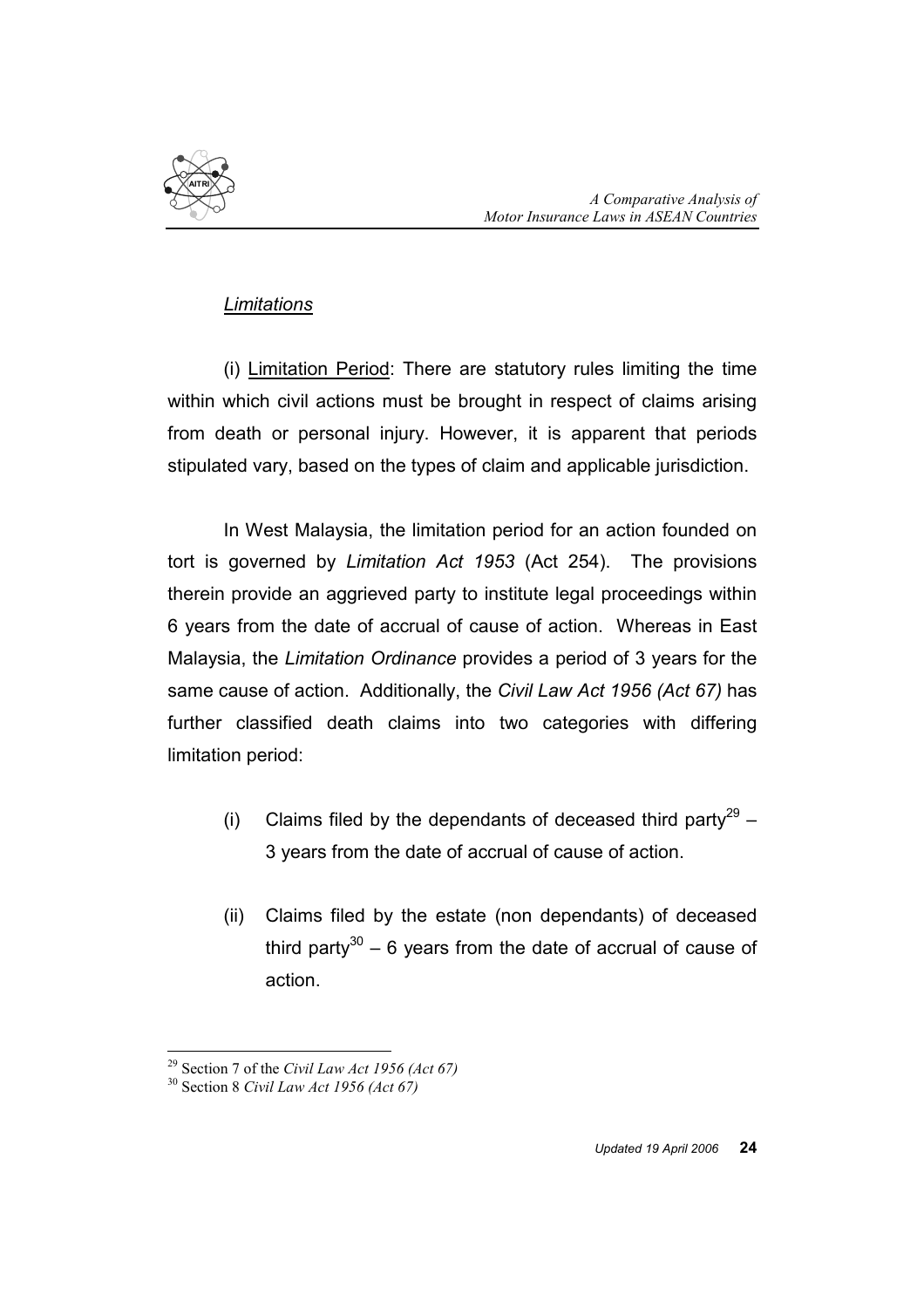

In Singapore, the Limitation Act (Chapter 163) provides that an action shall not be brought after the expiration of 3 years for such claims. The position in Brunei appears to be the same as in Singapore bearing in mind both their respective legislations governing the limitation period is based on the United Kingdom model.

In Philippines, claims relating to bodily injuries must be made within reasonable time from the date of the accident, otherwise the claim will be deemed waived. The Insurance Code also provides provisions for action on suit for recovery of damage due to injury to be brought with the Insurance Commissioner or the Courts. However, this action must be filed within one year from denial of the claim. $31$ 

In Indonesia, civil cases are deemed time barred after 30 years from the date of an occurrence, which appears to be an exceptionally long period compared to their ASEAN counterparts. The implications, therefore, are obviously far and wide. Whilst there are however a few known exceptions to this rule, for instance, commercial cases have a limitation period of 5 years, further study is required in this area before a comprehensive comparative analysis can be sufficiently provided.

 $\overline{a}$ 

<sup>&</sup>lt;sup>31</sup> Sec 384 of the Insurance Code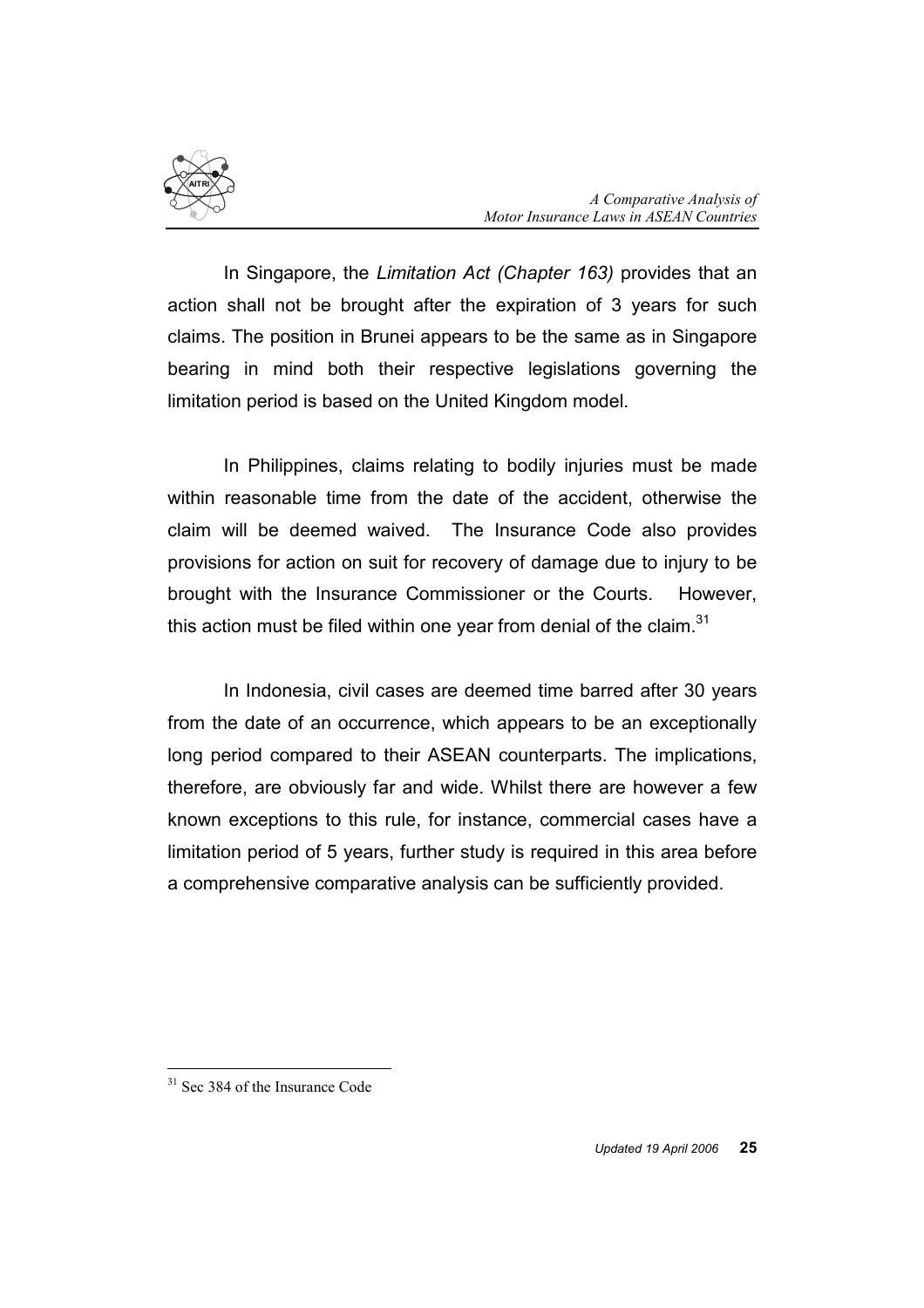

In Thailand, the victim is required to submit his application for preliminary compensation within 180 days from the date the injury occurs and the insurers have to make the payment within 7 days of receiving the application. The legislation, however, does not stipulate any limitation period in respect of claims for sums above the preliminary compensation.

In Vietnam, the vehicle owners must make their claims within one year from the date of the accident. Decision 23/2003/QB-BTC also provides that the statute of limitation for initiating lawsuits regarding the insurance compensation is 3 years from the date the insurance enterprise pays or refuses to pay the indemnity.

In Cambodia the Insurance law states that the statute of limitation must be stated in the insurance policy but shall not exceed 3 years from the date of the occurrence of the risk.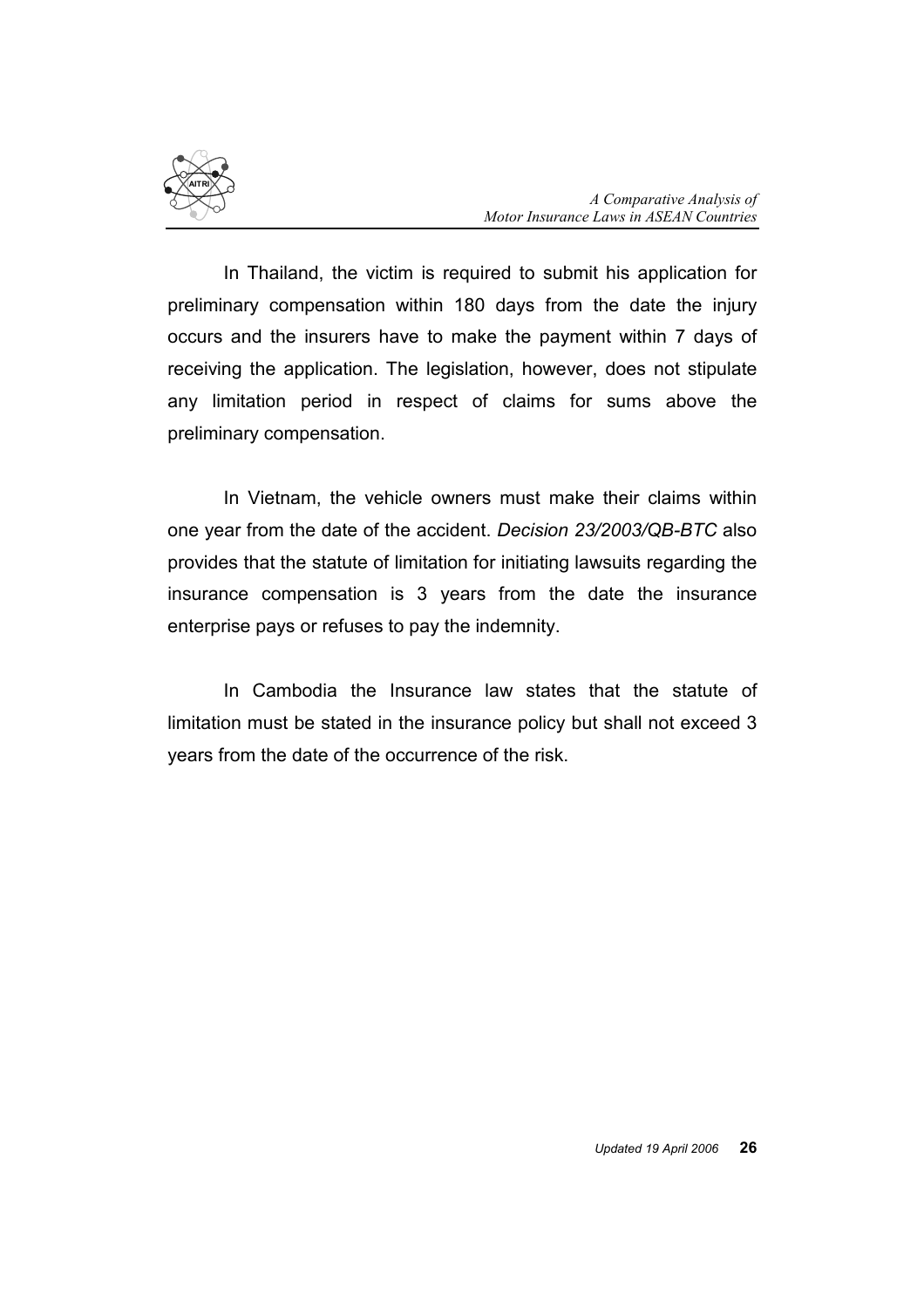

(ii) Limits of Liability: Both in Malaysia and Singapore, there is unlimited liability for claims in respect of third party bodily injury or death in accordance to the principles of tort law. However, the provision of cover for third party property damage in Malaysia is limited to RM 3 million with the option to extend the limit up to RM 20 million with respect to commercial vehicles. In Brunei, there are no limits for claims involving death and/or bodily injury. $32$  The policies carry limits in respect of third party property damage for commercial vehicle minimum BD100,000 and private vehicle minimum BD200,000.

Sec 378 of the Insurance Code of Philippines set a limit of 10,000 pesos per person for claims related to death or injury to any passenger or third party without the necessity of providing fault or negligence by the parties involved. If no agreement can be reached between the insurer and the claimant, with the regards to the extent and truth of the claim, the insurer is only require to pay the "no fault" indemnity in accordance to Sec 378. This, however, does not prevent the claimant from pursuing his claim further through the Insurance Commissioner or the Courts. $33$  The maximum amount which can be claim for third party bodily injuries<sup>34</sup> and for passenger liability is  $50,000$ 

 $\overline{a}$ 

<sup>&</sup>lt;sup>32</sup> Motor Vehicle Insurance (Third Party Risks) Act, Chapter 90

<sup>&</sup>lt;sup>33</sup> Sec 384 and 385 of the Insurance Code.

<sup>&</sup>lt;sup>34</sup> Sec 377(2) of the Insurance Code.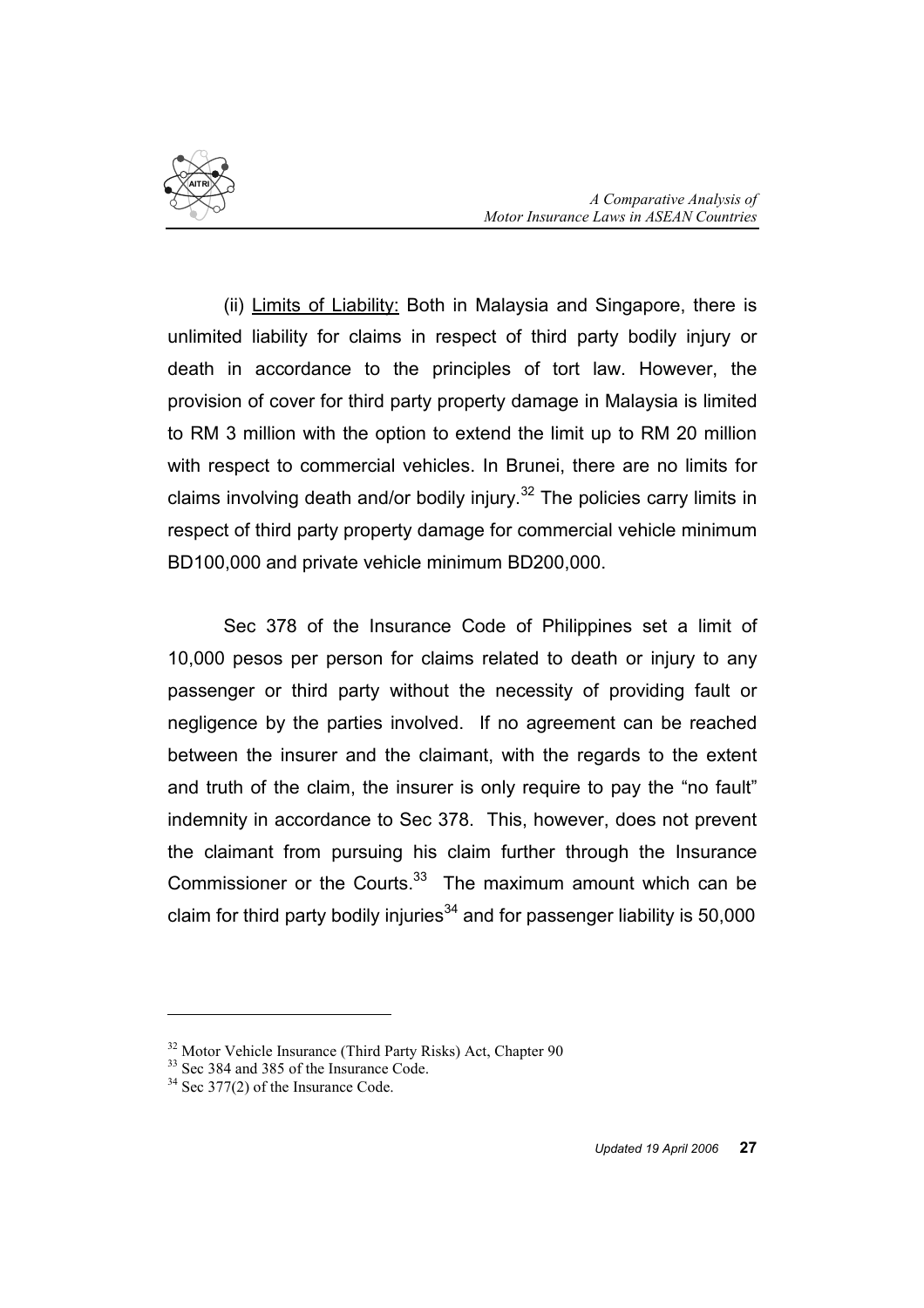

pesos respectively.<sup>35</sup> The Insurance Commissioner may set the limits of liability via the schedule of indemnity for the payment of claims for death or bodily injuries $36$  set forth in the motor vehicle policy.

This is another area where clearly there is much disparity in the laws amongst ASEAN countries. Whilst Malaysia, Singapore and Brunei have an unlimited liability for claims in respect of third party bodily injury or death in accordance to the principles of tort law, Philippines, Indonesia, Thailand and Vietnam, all appear to have some from of framework limiting liability.

In Indonesia, there are legislative provisions limiting liability. The limits of liability are generally determined by the terms of the insurance contract, if at all.

In Thailand, the Protection for Motor Vehicle Accident Victims Act B.E.2535 (1992) provides that the maximum liability for bodily injury is limited to 80,000 Baht per person, and 5 million Baht per accident. The provisions in Cambodia do not specify any maximum or minimum limits of liability.

 $\overline{a}$ 

 $35$  Sec 377(1) of the Insurance Code.

 $36$  Sec 377(2) of the Insurance Code.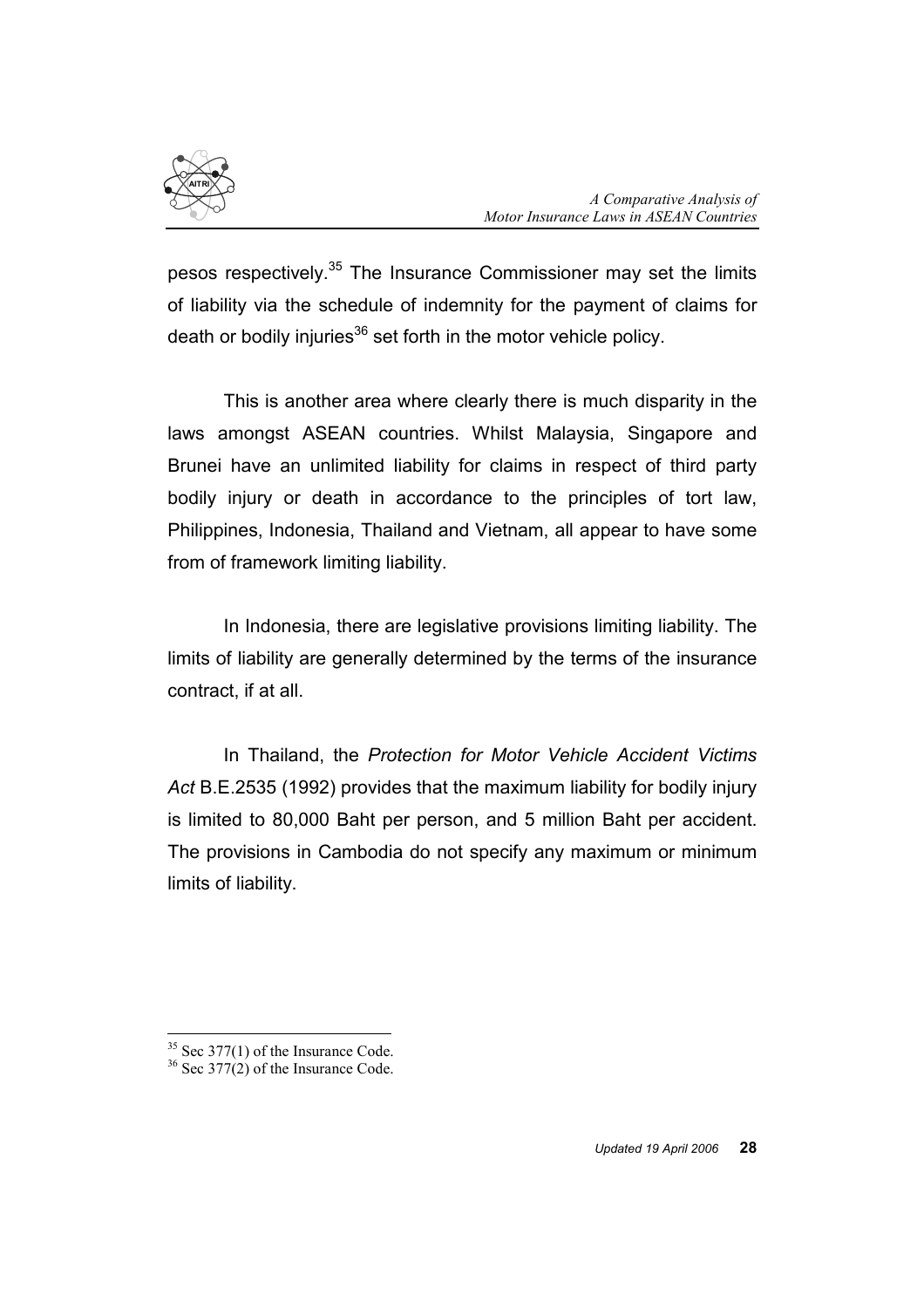

 In Vietnam, the maximum liability for third party liability as prescribed by legislation i.e., Decision No.23/2003/QD-BTC is VND 12 million per person for bodily injury, VND 30 million per case for property damage.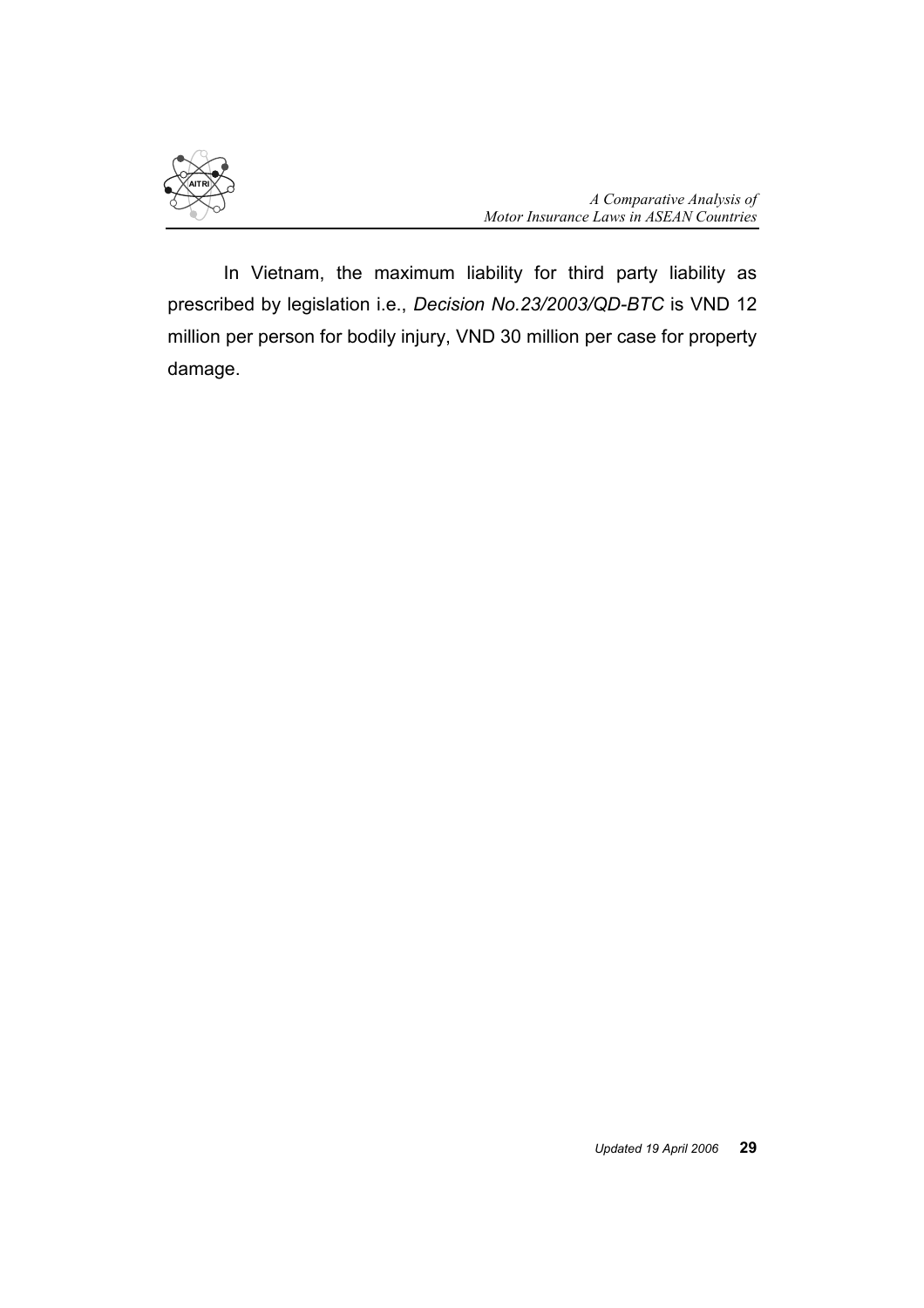

 $\overline{a}$ 

## 4. Rights in terms of subrogation

In an indemnity contract, the insurer is entitled to every right of the insured, including his rights against third parties who might be responsible for the loss. After the insurer has paid the insured for the loss, he can proceed to sue the third party in the name of the insured or take an assignment of the insured's right of action and sue the third party in his own name. This is the principle of subrogation, that is, the insured's rights are subrogated to the insurer who can make use of the remedies available to him. Subrogation is a well-known doctrine in insurance law, which gives the rights to the insurer to step into the shoes of the insured to pursue recovery against the party responsible for the loss suffered, arising from an accident. Subrogation may have its origins in the common law contract. However, its equitable nature cannot be denied as it seeks to prevent unjust enrichment of the insured and may compel the insured to allow his name to be used by the insurer in a legal proceeding against a wrongdoer. $^{37}$ 

There are several aspects relating to subrogation. The first aspect deals with a situation where the claimant may have received compensation for his loss, from his insurer, as well as a third party. In this case he is obliged to account to his insurer for the extra amount. The second aspect looks at the rights of the insurer vis-à-vis a wrongful

 $37$  Goh & Loh (2001). Insurance Law, Butterworths Asia at pp.215-216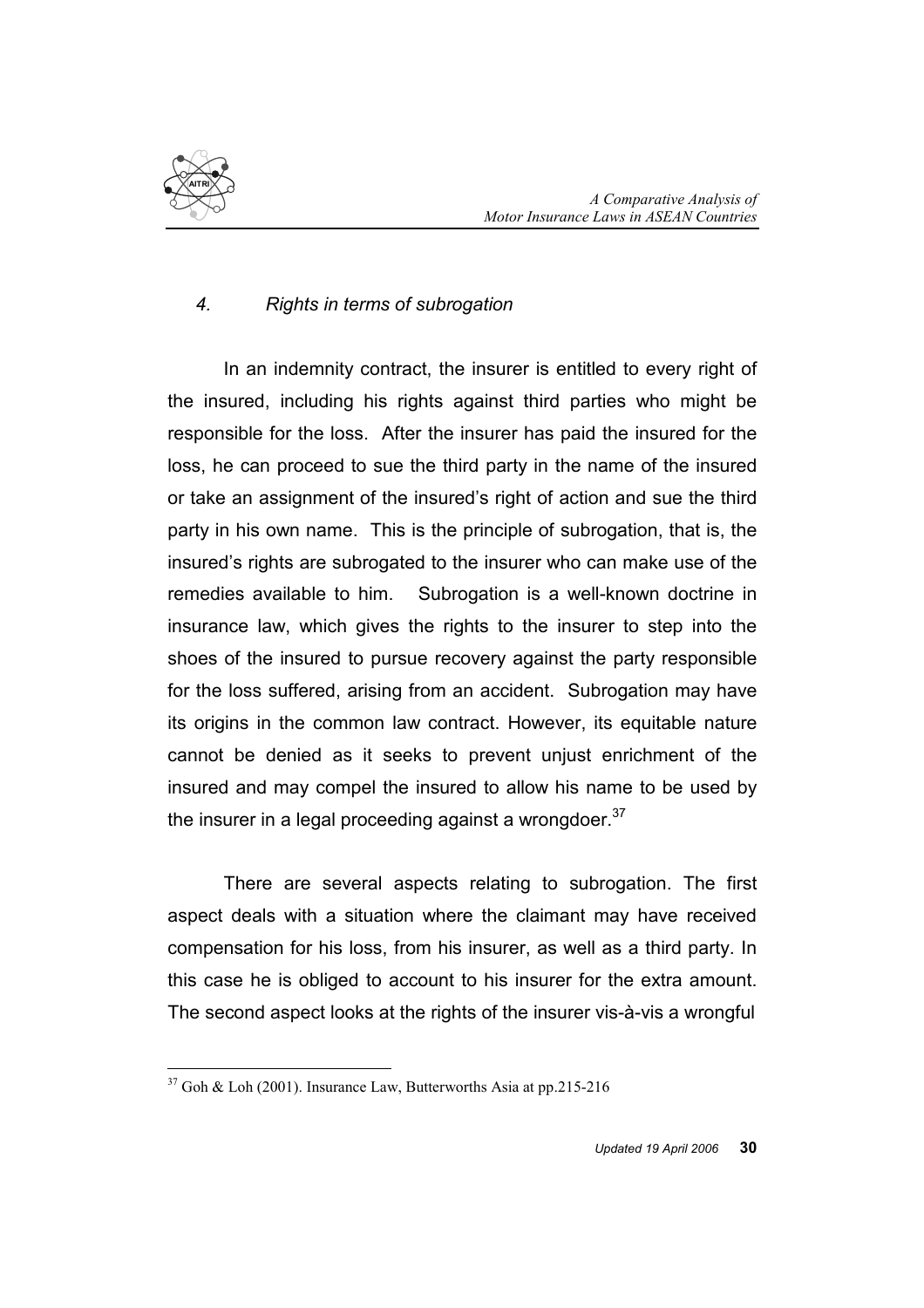

third party wherein the insurer that has fully indemnified the insured, obtains the right to step into the insured's shoes and in his name pursue any legal action against the third party who has caused the loss.

The right of subrogation currently enjoyed by the insurer is now entrenched as a legal principle. The standard insurance policy will invariably confirm the insurer's rights but specific contractual terms may also be included to extend these rights. In addition, statutes may require the right of subrogation to be given such as the Singapore Workmen's Compensation  $Act^{38}$  and the Malaysian Workmen's Compensation Act<sup>39</sup>

Both the Singapore and Malaysian provisions in relation to motor insurance does not specifically provide for the rights of subrogation. Specific insurers or groups of insurers have taken the initiative to waive their subrogation rights in certain circumstances. In Singapore, these groups were participants in the Knock-for-Knock Agreement which was later dissolved on 31 May 2003 and replaced with the Barometer of Liability Agreement (BOLA) on 1 August 2003. Alternatively, the courts have limited these rights on equitable grounds where it would not be just and equitable to do so.

 $\overline{a}$ <sup>38</sup> Goh & Loh (2001). Insurance Law, Butterworths Asia at pp. 217-218

<sup>&</sup>lt;sup>39</sup> Section 20 of the Workmen's Compensation Act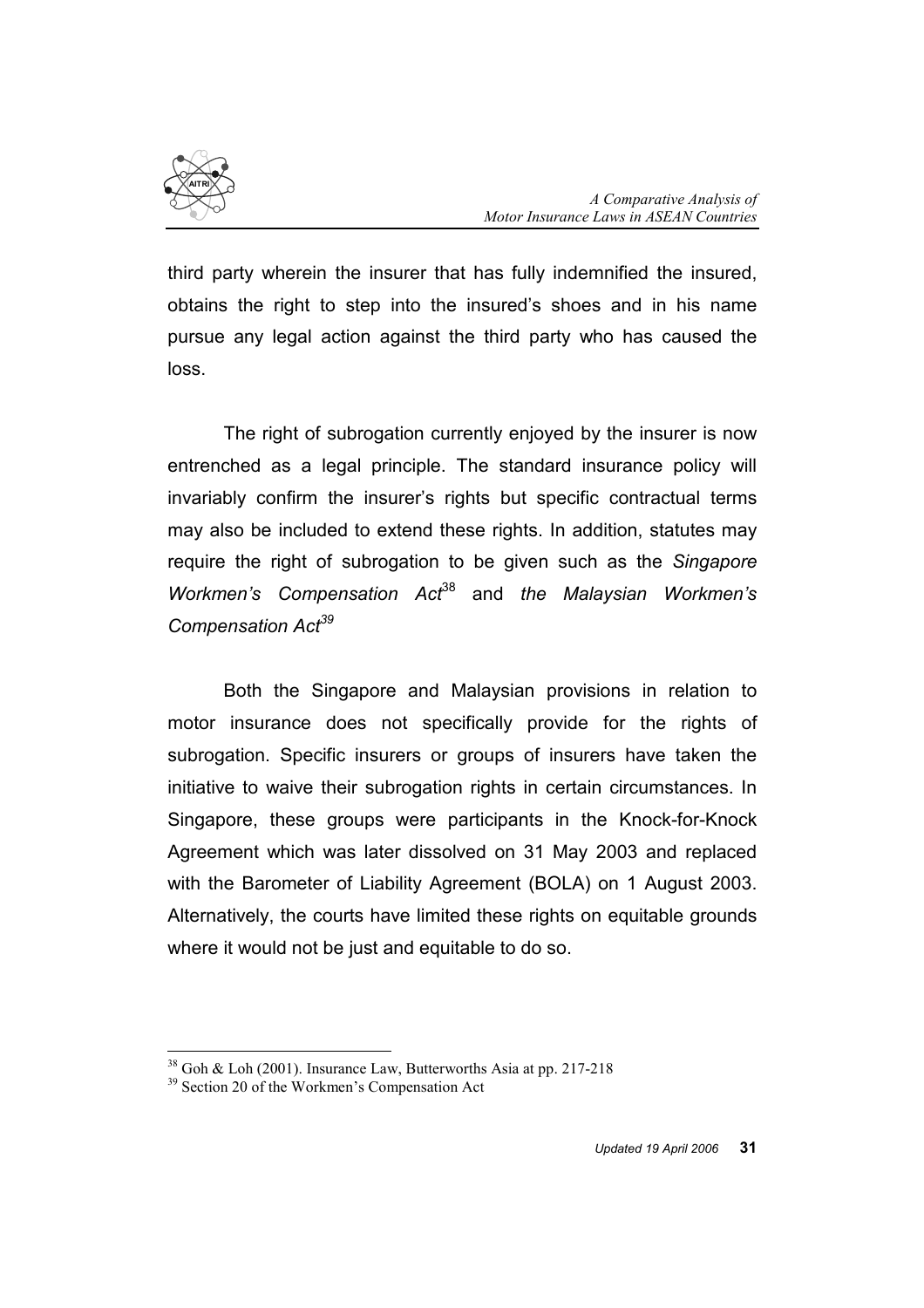

In the Philippines, the principle of subrogation is applied on the basis of equity wherein the insurer who pays claim is subrogated to the right of the insured to proceed against the wrongdoer. Said principle is provided under Article 2207 of the New Civil Code of the Philippines.

Although the rights of subrogation is a well entrenched doctrine of insurance law in Indonesia, it is not known whether its legal principle and practice are widely invoked or part of any governing laws or insurance contracts. Further research and analysis in this area is required.

In Vietnam, the rights of subrogation are stated in Article 7 of Decision 23. While in Cambodia, it is stated under Article 28 of the Insurance Law Act 2000. Section 31 of The Protection for Motor Vehicle Accident Victims Act provides the Insurer the right to recover the preliminary compensation paid where the injury is caused by a third party or the wilful negligence of the vehicle owner, driver or persons in the vehicle or even the victim from the person concerned.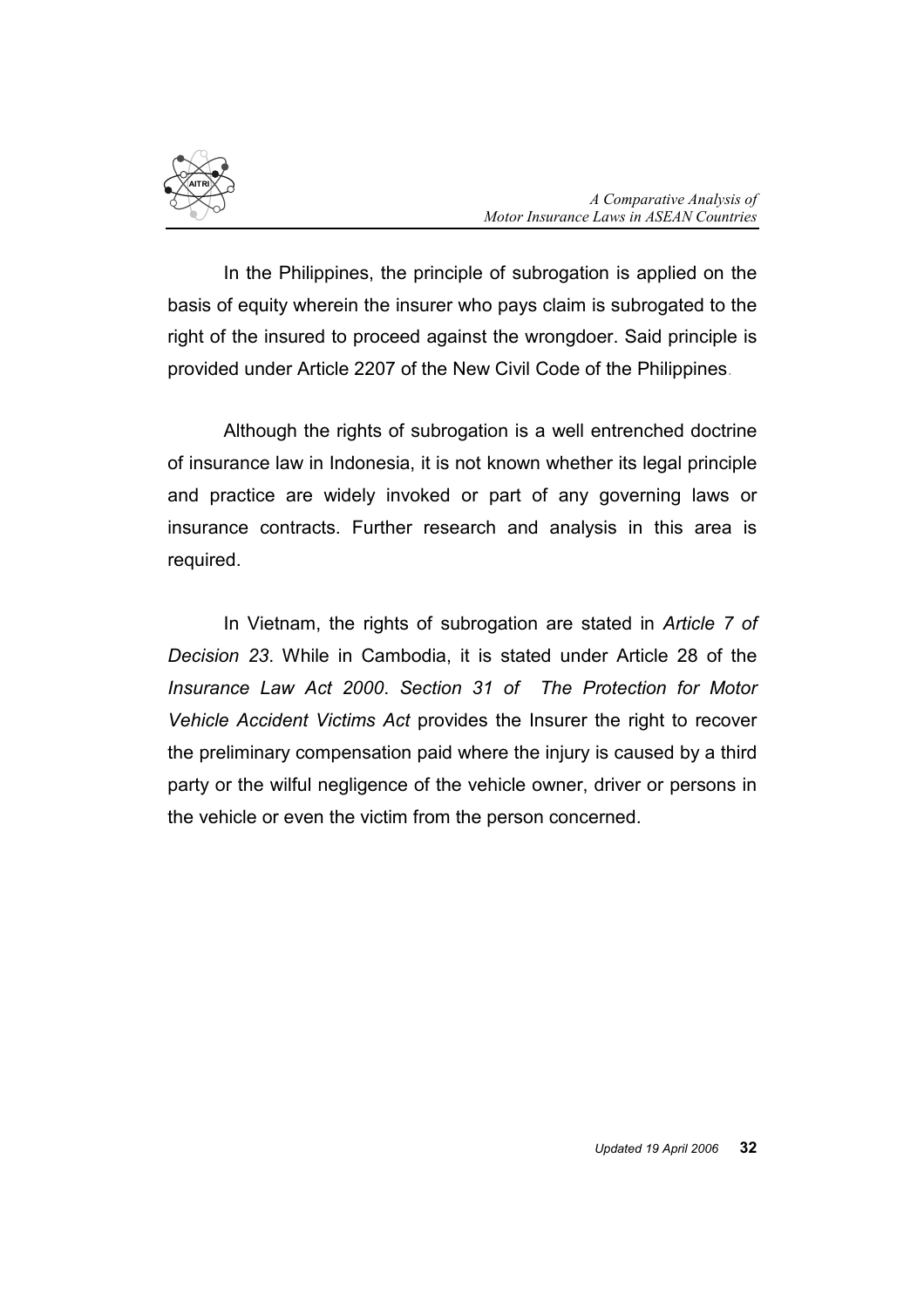

### 5. Uninsured vehicles

In Malaysia, in relation to third party bodily injury or death for accidents in Malaysia caused by uninsured vehicles or vehicles with ineffective insurance, the Motor Insurers' Bureau was established to secure compensation for third party victims of such road accidents. Where there is third party property damage caused by uninsured vehicles, the existing mechanism to compensate accident victims is to pursue claims against the owner of the vehicle.

In Singapore, the gap in the efficacy of the insurance law to ensure compensation for accident victims was eventually filled by the setting up of a scheme of social insurance, wherein a fund is set up to provide compensation to victims of road accidents who are unable to recover damages either from the negligent driver, or his motor insurer. The Motor Insurers' Bureau (MIB) manages the fund, the members of which are authorised motor insurers who contribute to the MIB fund on the basis of a levy on their annual motor insurance premium income. In order to enforce a claim against MIB where the driver is uninsured, the victim must first obtain judgement against the negligent driver and show that there is no compulsory insurance or the policy is ineffective for any reason (including the inability of the insurer to make payment).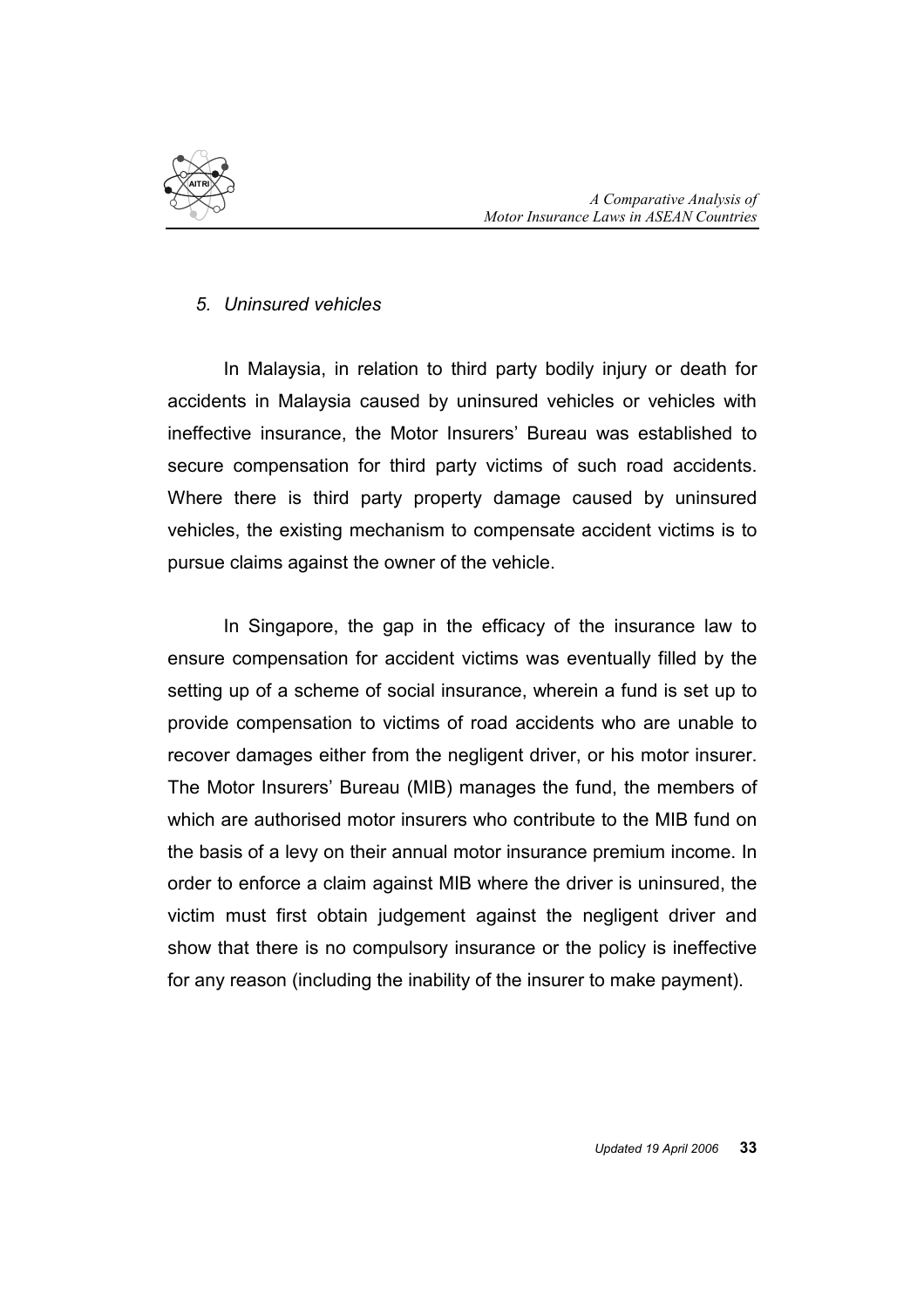

The MIB also compensates victims who are unable to trace any person responsible (or partly responsible) for death or injury.<sup>40</sup>

In Philippines, the only mechanism to compensate accident victims in the cases where there is third party property damage caused by uninsured vehicles is to pursue claims against the owner of the offending vehicle.

In Indonesia, there is no bad risk pool and victims of either hit and run accidents or uninsured vehicles are not provided for in any way through legislation although a limited scheme by PT. Jasa Raharja Putera, provides personal accident cover for the vehicle driver and passengers.

In Brunei, Vietnam and Cambodia there are no mechanisms within their respective legislations to compensate accident victims in cases where there is third party bodily injury or death for accidents caused by uninsured vehicles or vehicles with ineffective insurance.

In Thailand, the legislation however provides that The Victims Compensation Fund will pay preliminary compensation up to 15,000 Baht to victims of uninsured vehicles.

 $\overline{a}$  $40$  Ibid. at pp146-147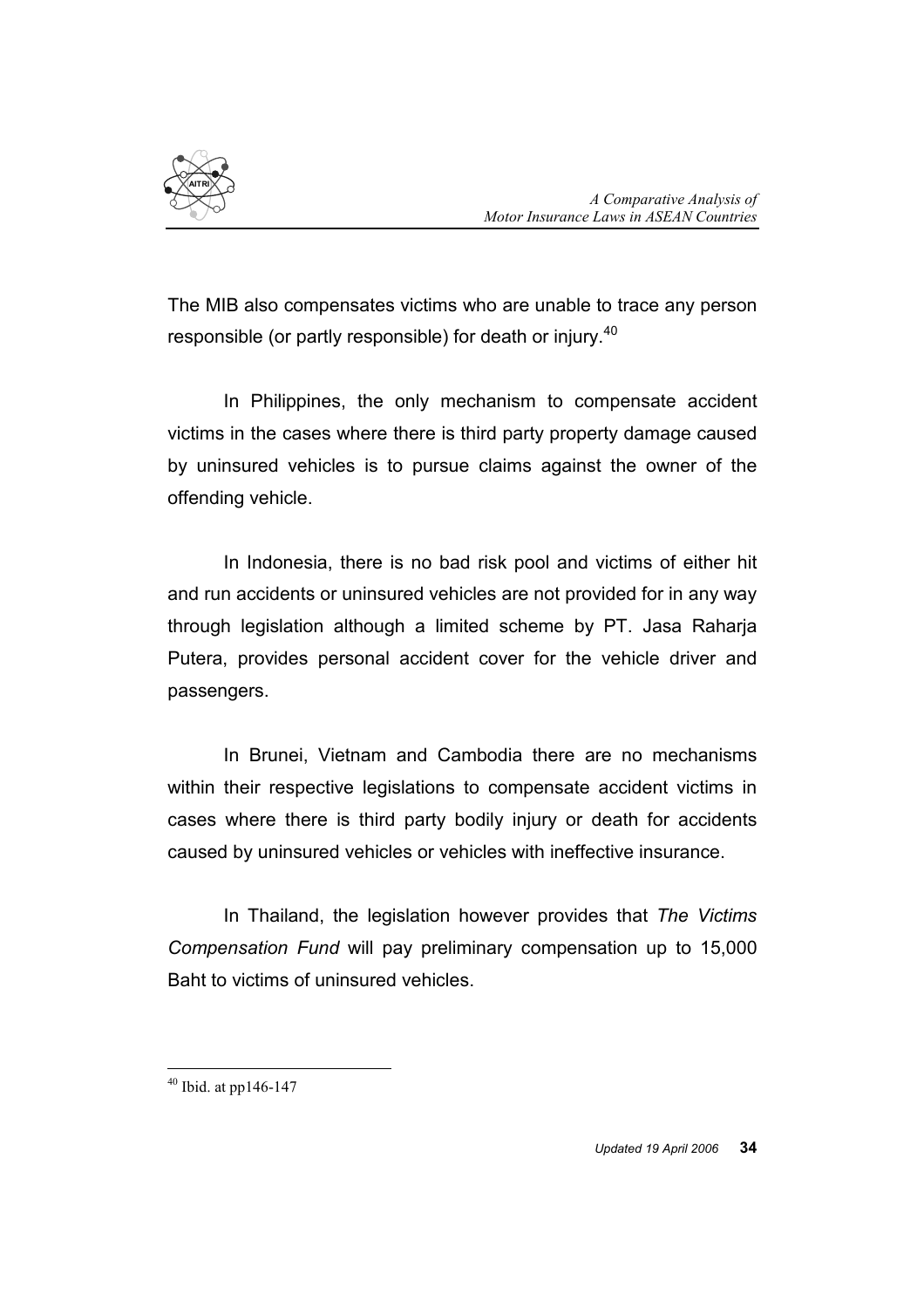

### 6. Related Issues

# Insurance Industry Associations and Alternative Dispute Resolution (ADR) mechanism

The General Insurance Association of Singapore (GIA) and the Insurance Authority of Singapore which is the Monetary Association of Singapore (MAS) impose regulations on their members in carrying out their obligations. Singapore also has the office of the Insurance Ombudsman which handles insurance complaints. Recently, in Singapore the Insurance Dispute Resolution Organization (IDRO) was set up to cater to ever rising consumer expectations by focusing on customer service and fair dealings. It ultimately provides customer with a one-stop service center for insurance-related enquires and complaints. It is jointly set up by Life Insurance Association of Singapore (LIA) and General Insurance Association of Singapore (GIA) on 7 February 2003. IDRO has now replaced the Insurance Ombudsman Bureau and the Tribunal for Motor Third Party Property Damage Claims. IDRO has a broadened scope of handling complaints and disputes on both market conduct and claims matters. In the case of any dispute, insurance companies are bound by IDRO findings, whereas consumers are still free to pursue other resolution options if they so choose.<sup>41</sup>

 $\overline{a}$ <sup>41</sup> MAS Insurance Report 2002 at

http://www.mas.gov.sg/singfinsec/download/InsRpt2002.pdf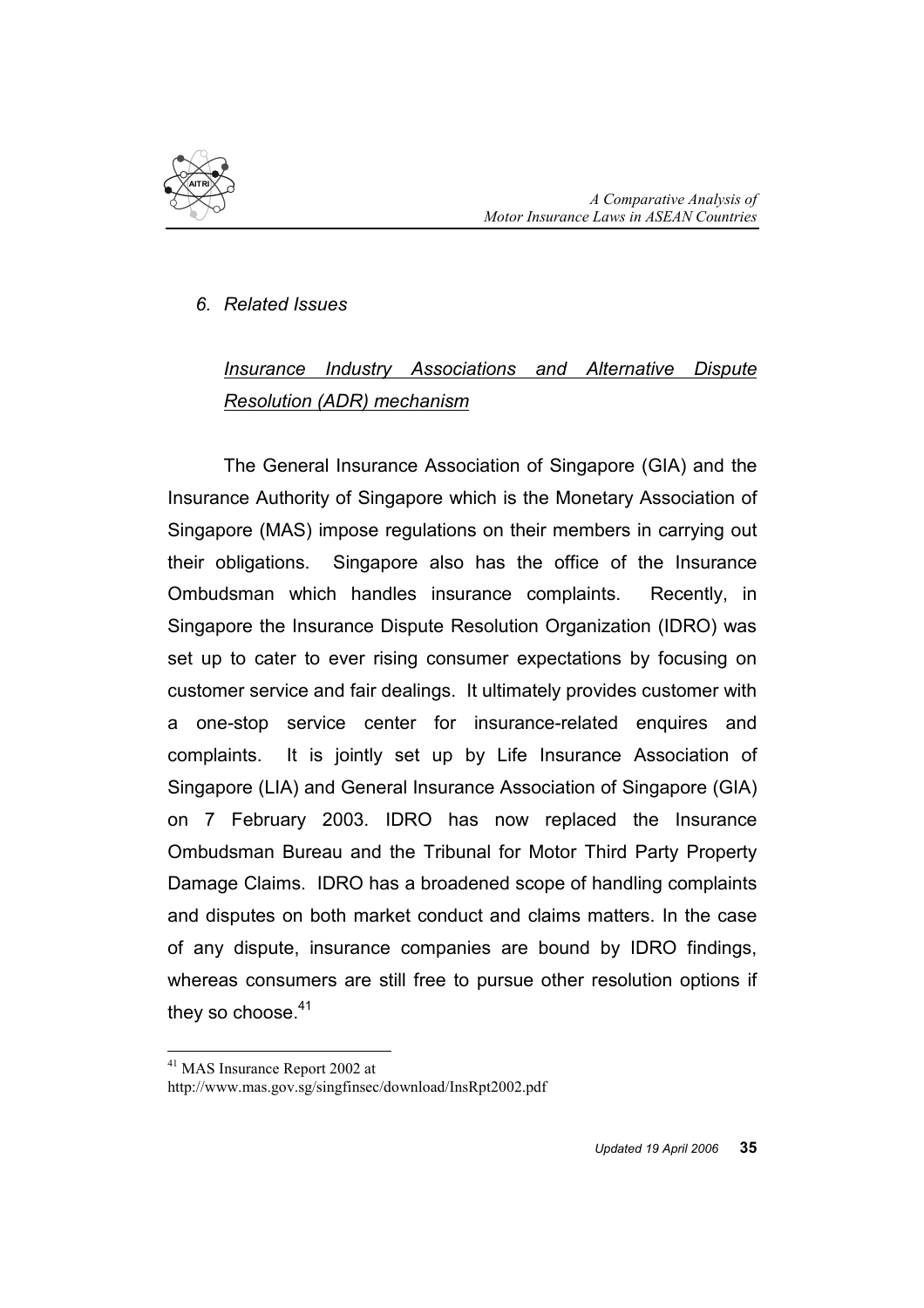

In the same way in Malaysia, the General Insurance of Malaysia (PIAM) and the Insurance Association of Malaysia which is Bank Negara Malaysia (BNM) impose guidelines and standards on insurers. The Insurance Mediation Bureau attends to direct claims, which are in dispute. Both BNM and PIAM also have facilities to address complaint.

In Brunei, the General Insurance Association of Negara Brunei Darussalam (GIAB) regulates the standards and performance of insurance contracts. GIAB acts as a mediator on matters which are in dispute within the insurance industry.

In Philippines, the Philippines Insurance Rating Association is a licensed organization for non-life insurance. It sets premium rates and policy wording of non-life insurance subject to the provisions of the Insurance Code.

In Indonesia, Dewan Asuransi Indonesia (DAI), which is the Insurance Council is responsible for the setting of standard policy form, setting up of adequate premium rate for motor and fire insurance and arbitration settlement. They also operate as the complaints division which handles disputes relating to insurance.

 Despite the infancy of the Indonesian insurance framework compared to other ASEAN countries, it is surprising to note that there exists an arbitration law and a national arbitration board. Although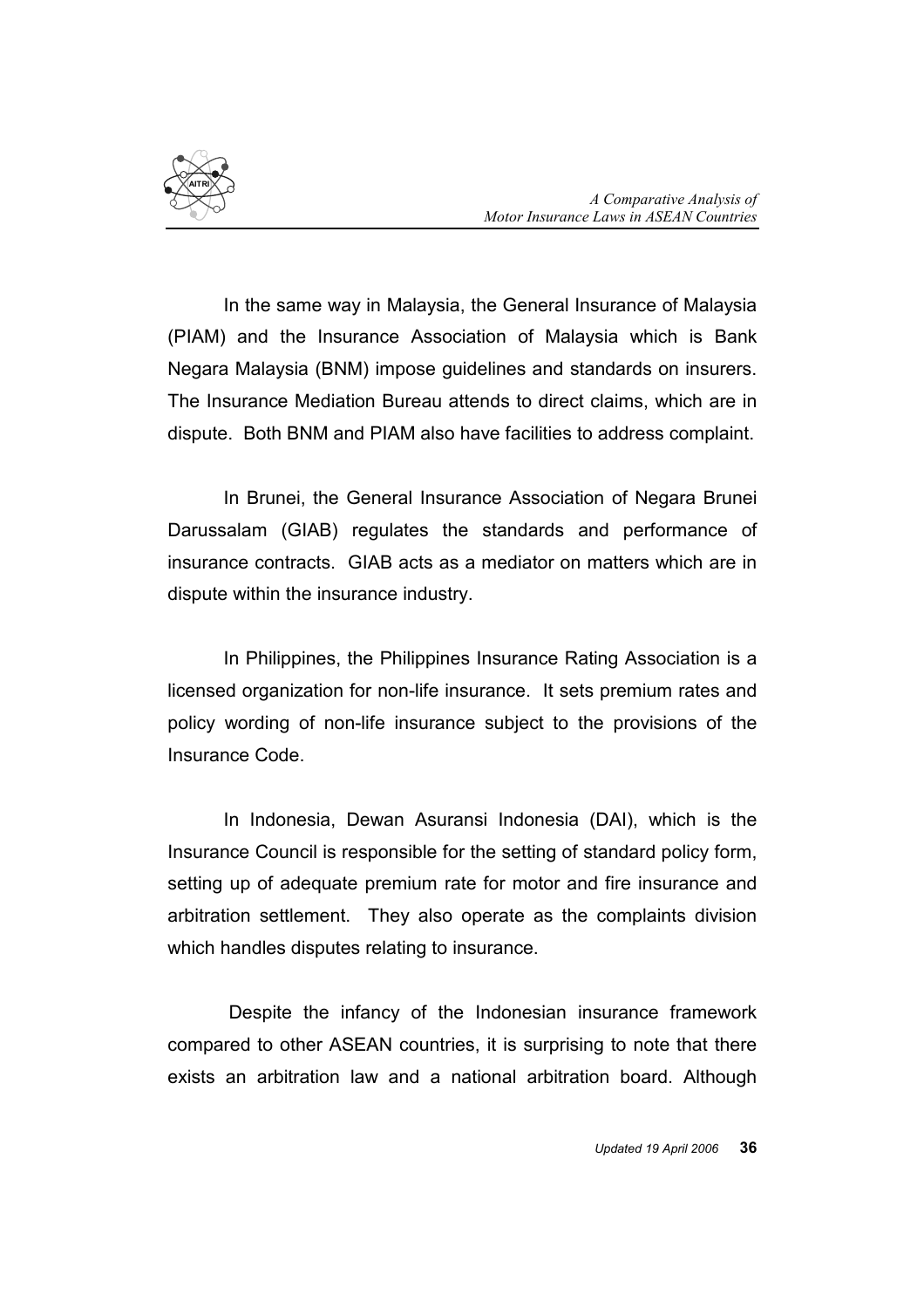

decision reached at arbitration is binding on parties involved, it is not a popular resolution forum as there is insistence within the governing quarters for Insurers to amend their contract to provide an avenue for complainants to opt for legal redress rather than be obliged to submit to arbitration if they so choose.

# Policy Wordings & Scope

Taking into consideration that the official languages of the respective countries are different, it is not surprising that the policy wordings in the different languages is bound to have different shades of meaning which has a direct impact on the interpretation of the policy. Besides the scope and the extent of which these policies purport to cover may also vary from country to country.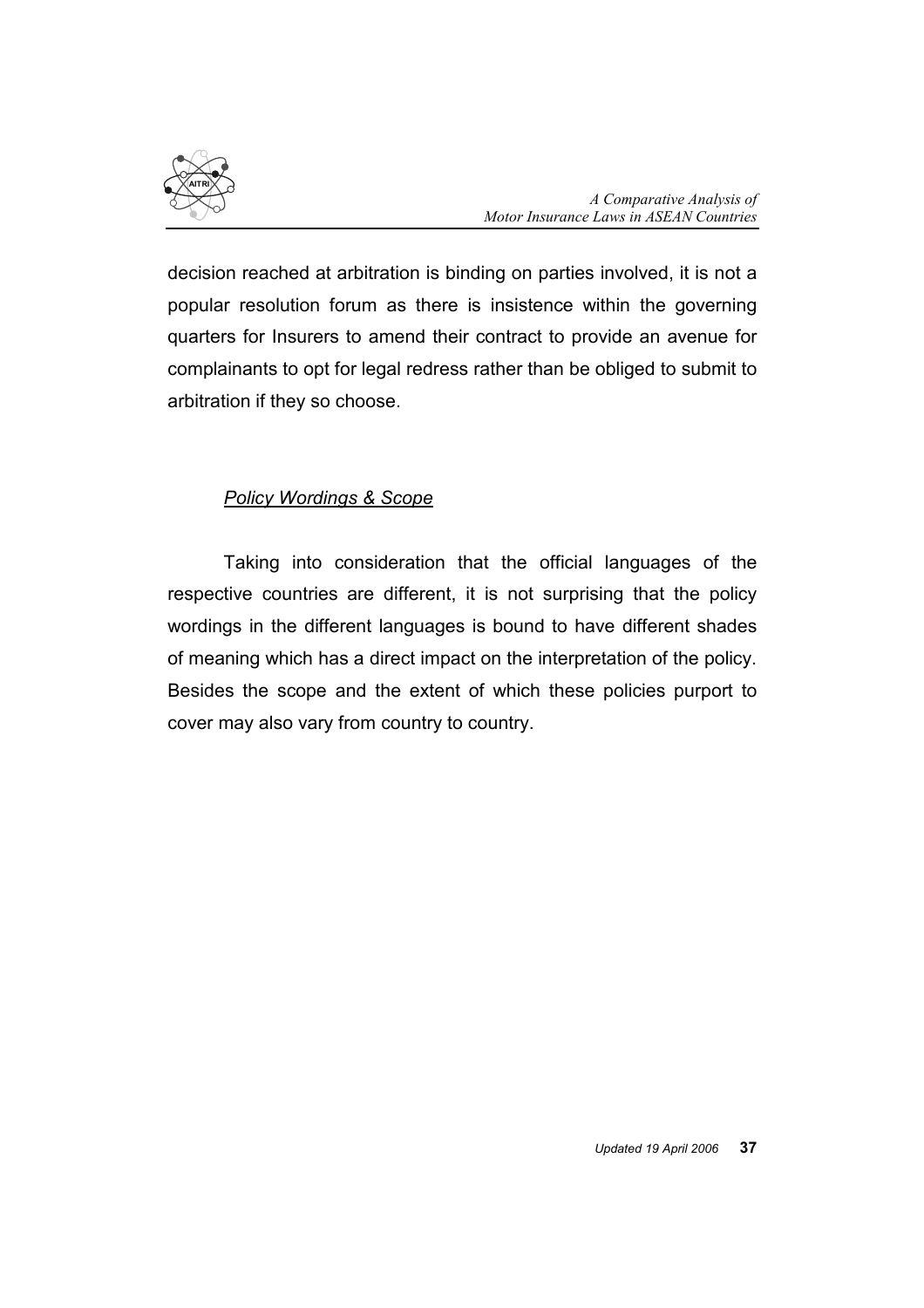

## Summary and Findings

This study examines the motor insurance laws and their supervisions in 8 countries of the ASEAN region namely: Malaysia, Singapore, Brunei, Philippines, Indonesia, Thailand, Vietnam and Cambodia. A comparative analysis shows that there are variations in key areas of motor insurance laws and practices across these countries which amongst others include:

- (a) Scope of compulsory cover:
	- (i) Out of the eight countries, all but Indonesia have compulsory motor vehicles third party liability cover.
	- (ii) The minimum cover required by legislations in the said countries is for third party bodily injury and death.
	- (iii) In Singapore the scope of compulsory cover has been extended to all passengers whereas; in Malaysia and Brunei, the passenger cover is limited to passengers travelling for hire/reward or by reasons of/or in pursuance of contract of employment. In the Philippines, Cambodia, Vietnam and Thailand land transport operators are required to obtained cover for passengers' liability.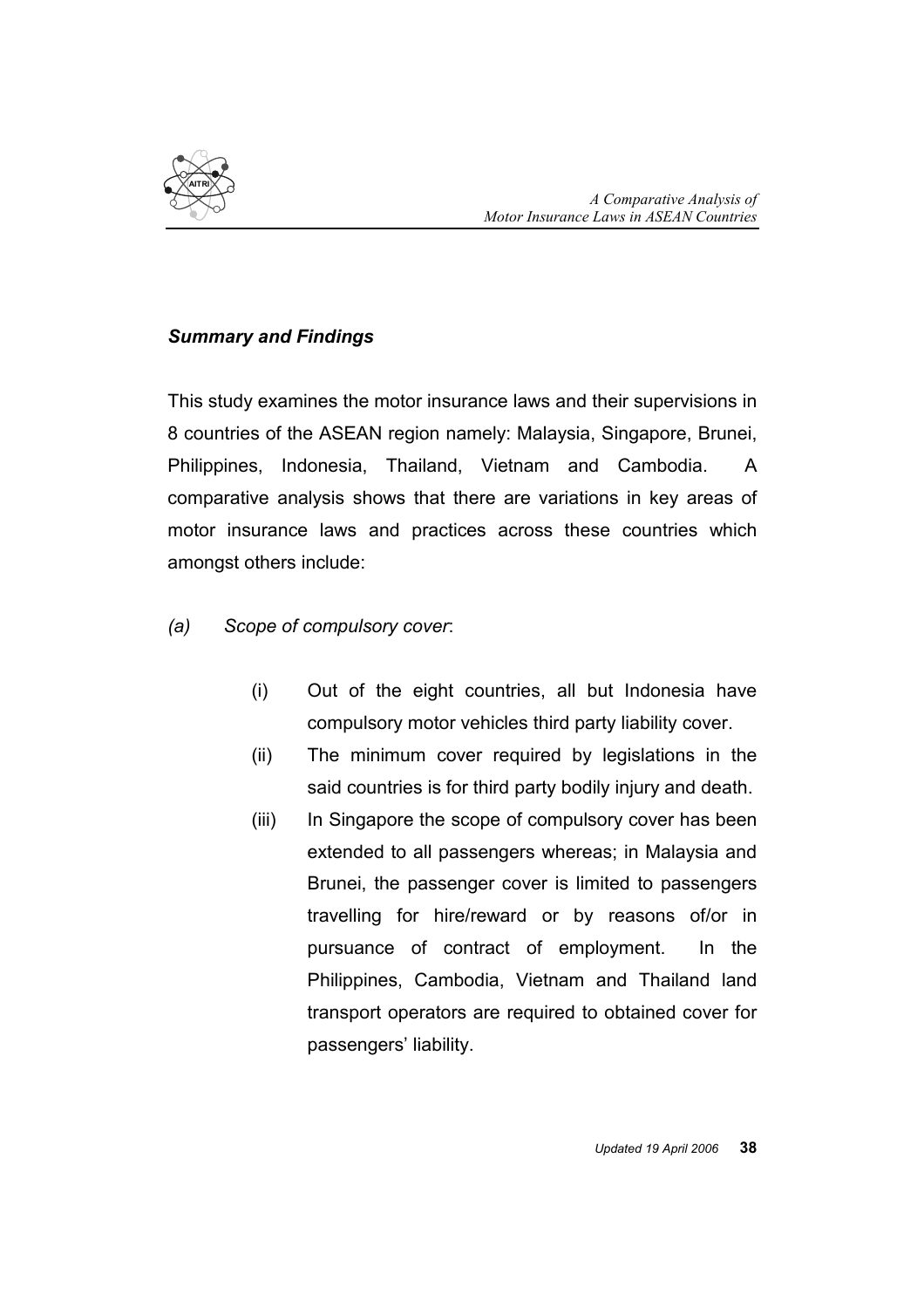

- (iv) Two out of the eight countries namely Cambodia and Vietnam also require third party property damage to be part of the compulsory insurance scheme.
- (b) Basis of liability: The basis of liability to third party in most countries is founded on the law of negligence. However, in Philippines and Thailand there is a provision for no fault liability which is determined by the limit of the value of the claim. Claims in excess of this limit are determined on the basis of the law of negligence.
- (c) Organizational workflow:
	- (i) Distribution network: The distribution network consists of insurers, brokers and agents in all countries of study. However, the definition of 'insurer' varies in each country.
	- (ii) Acceptability of policy: In all the countries of study, policies of insurance are only acceptable if issued by an authorized insurer of the respective countries.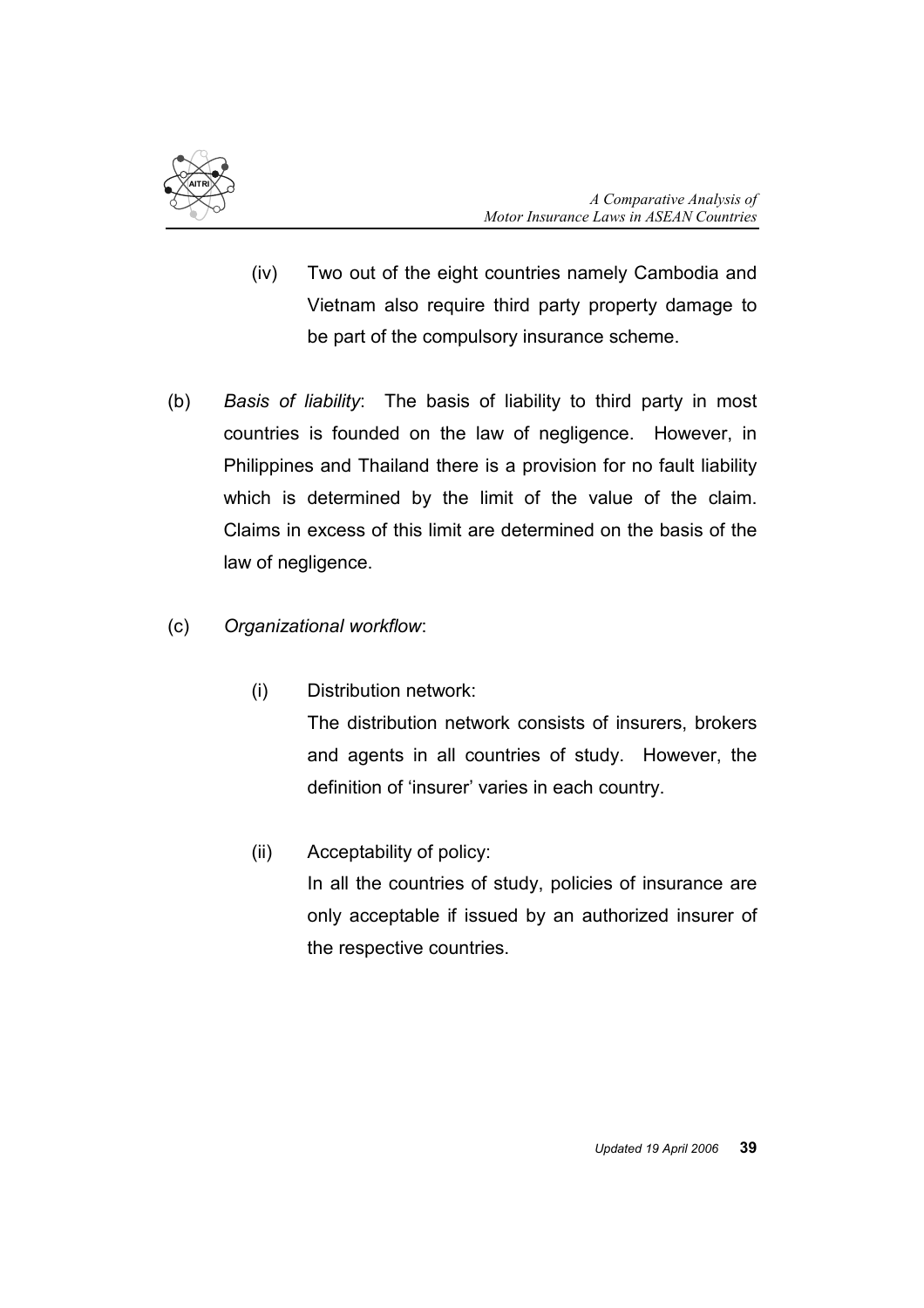

### (d) Adjudication:

(i) Enforcement of laws:

Current legal framework within each jurisdiction is based on their respective historical origins. With the exception of Thailand, all of these countries had been colonised by the

British, the Dutch, the French or the Americans and as such have inherited or have been largely influenced by their legal systems. By reason of such diversity, reciprocity in terms of enforcement of judgments, among others, may not exist between jurisdictions.

(ii) Limitation period:

Each jurisdiction has distinct limitation period with some jurisdictions sharing common time frame within which an action must be instituted. The limitation period is largely governed by the nature of claims.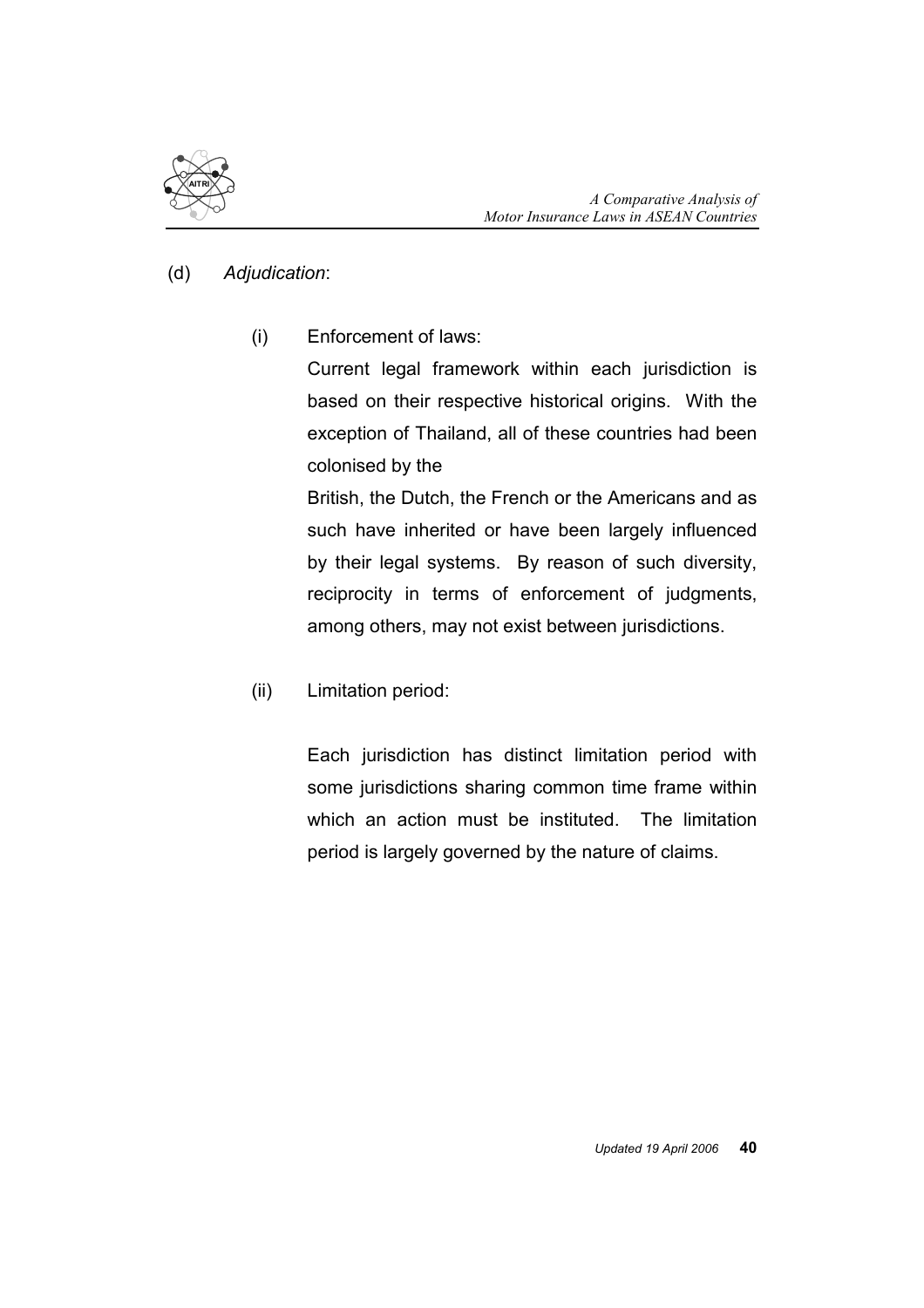

(iii) Limits of liability:

The limits on the liabilities of insurers are generally determined by the terms of the policy save for Philippines, Thailand and Vietnam where it is incorporated in their respective legislations.

(e) Rights in terms of subrogation:

These rights are generally provided for within the terms of the policy. In Philippines, Vietnam and Cambodia these rights are additionally recognised within the respective legislations.

(f) Uninsured vehicles:

With the exception of Thailand, legislation in the remaining countries under study does not provide for uninsured vehicles. However some of the countries do have mechanisms which protect victims involved in road accidents with vehicles that are uninsured or have ineffective cover through the relevant associations.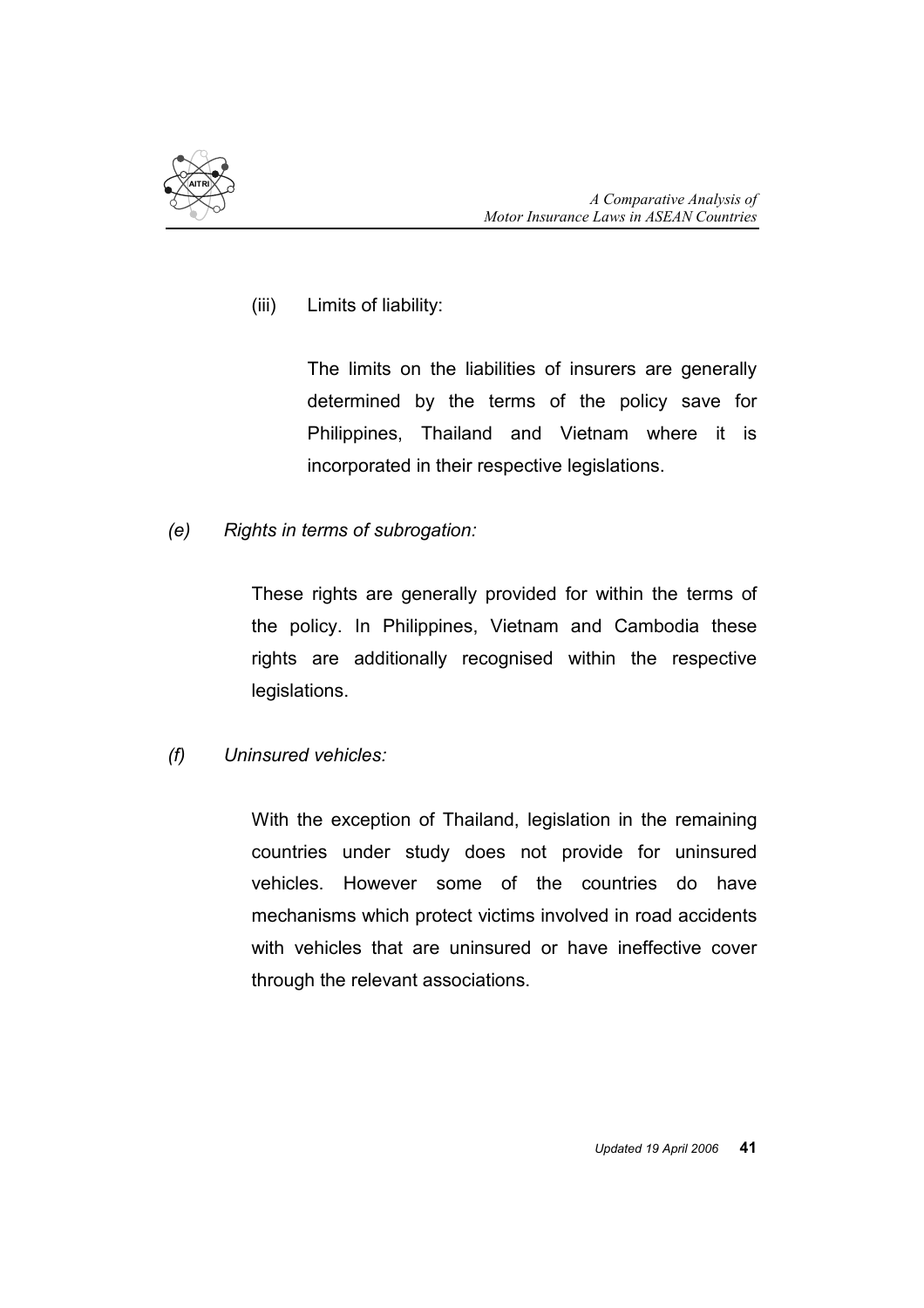

(g) Policy Wordings:

 Interpretation of policies is subject to the language and legislation of the country of origin.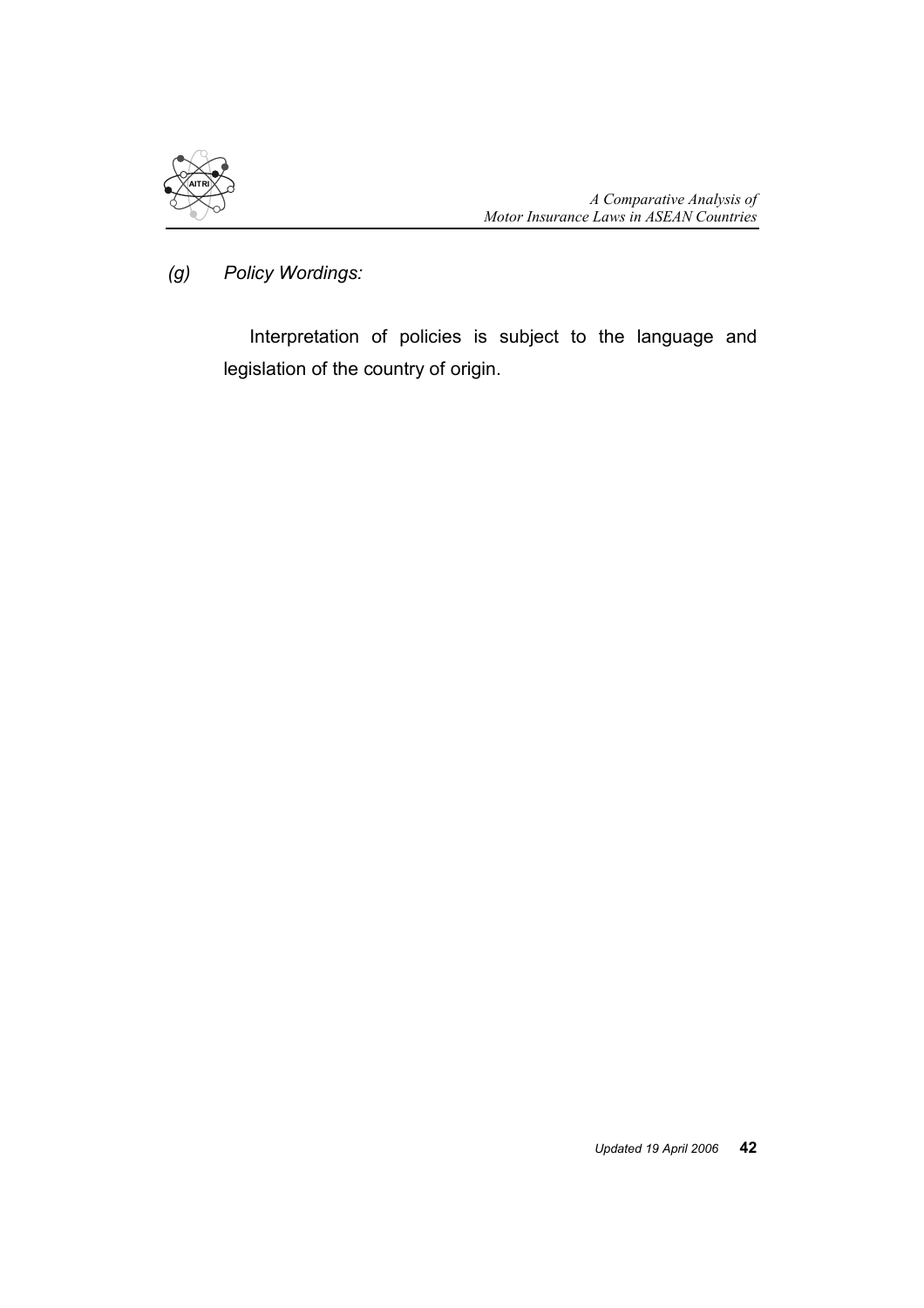

### Conclusion & Recommendations

The main aim of this comparative study is to provide an overview of the current motor insurance laws and practices in selected countries of the ASEAN region in order to facilitate the implementation of the ASEAN Scheme of Compulsory Motor Vehicle Insurance otherwise known as Protocol 5. With this in mind, the harmonization of laws, regulations and practices in this area is inevitable. However, to embark on the process of harmonization it is imperative to reconcile the differences that exist across the borders to overcome the impediments and constraints that may obstruct the successful implementation of Protocol 5.

It should also be noted that the scope and objectives of the Protocol 5 in its current form is confined to Transit Transport Operators and Road Transit Transport Vehicles in respect to death or bodily injuries and/or property damage arising from road traffic accidents in the respective member countries. It is recommended that the scope of Protocol 5 be extended to include all classes of motor vehicles crossing the borders.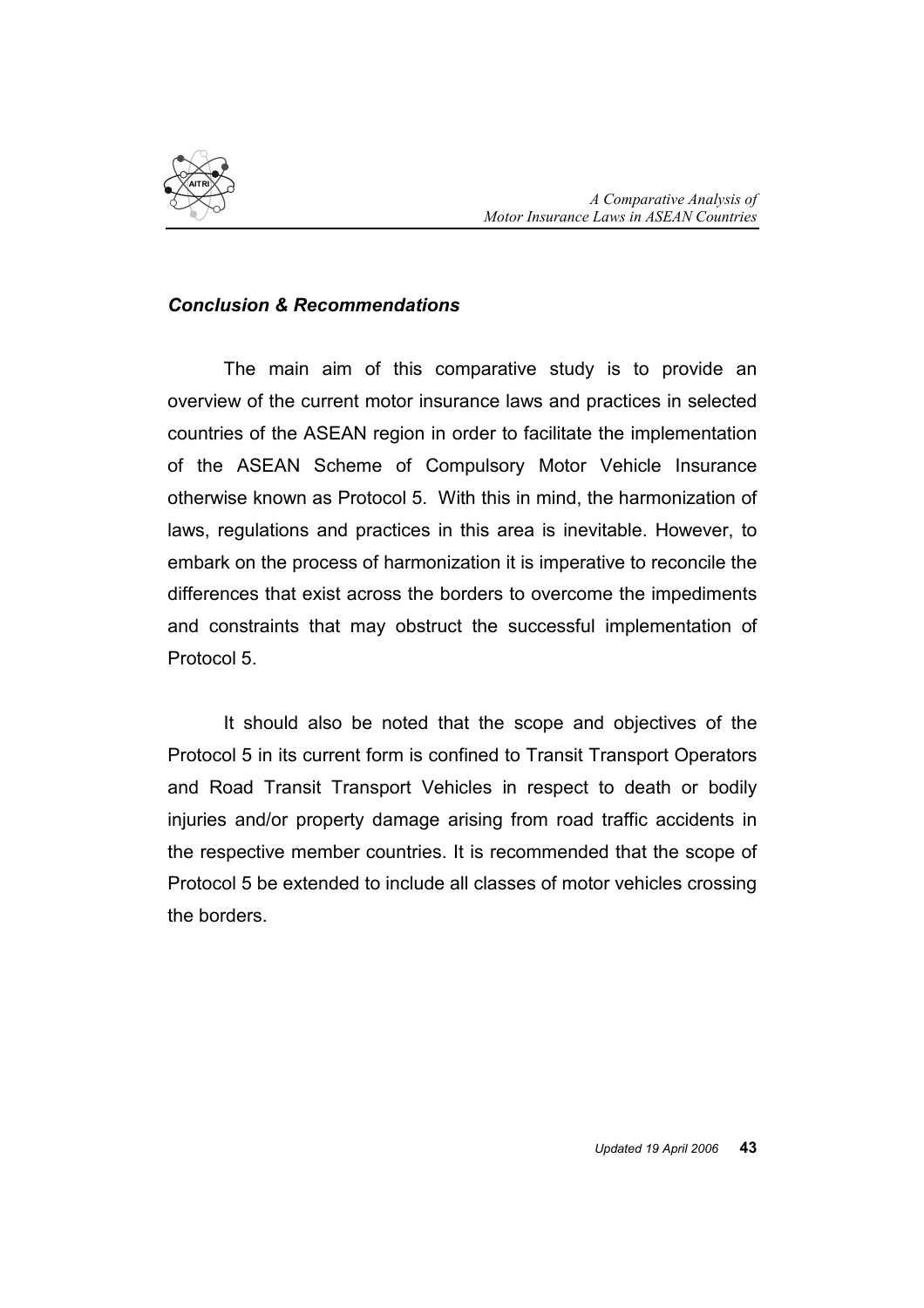

 The successful implementation of Protocol 5 necessitates the establishment of a common system for motor vehicle liability insurance applicable throughout the member countries of the region. The proposed system requires standardization of minimum compulsory cover, effective coordination and integration of the administrative and legal machineries in general and the insurance industries in particular of the respective jurisdictions. Notwithstanding this, it is imperative that any changes to be instituted ought not to disrupt the current operations and should require minimal legal and administrative changes only.

In view of this, some of the issues that need to be addressed are:

- $\div$  Applicable law: law of the country where the accident occurred ( lex loci) OR law of the country of the residence of the victim (lex damni);
- Availability and Scope of the Blue Card: Is the card available only to nationals of member countries or is it also extended to nationals of non-ASEAN member countries;
- $\div$  Scope of cover: It is necessary to consider compulsory cover for passenger liability and third party property damage.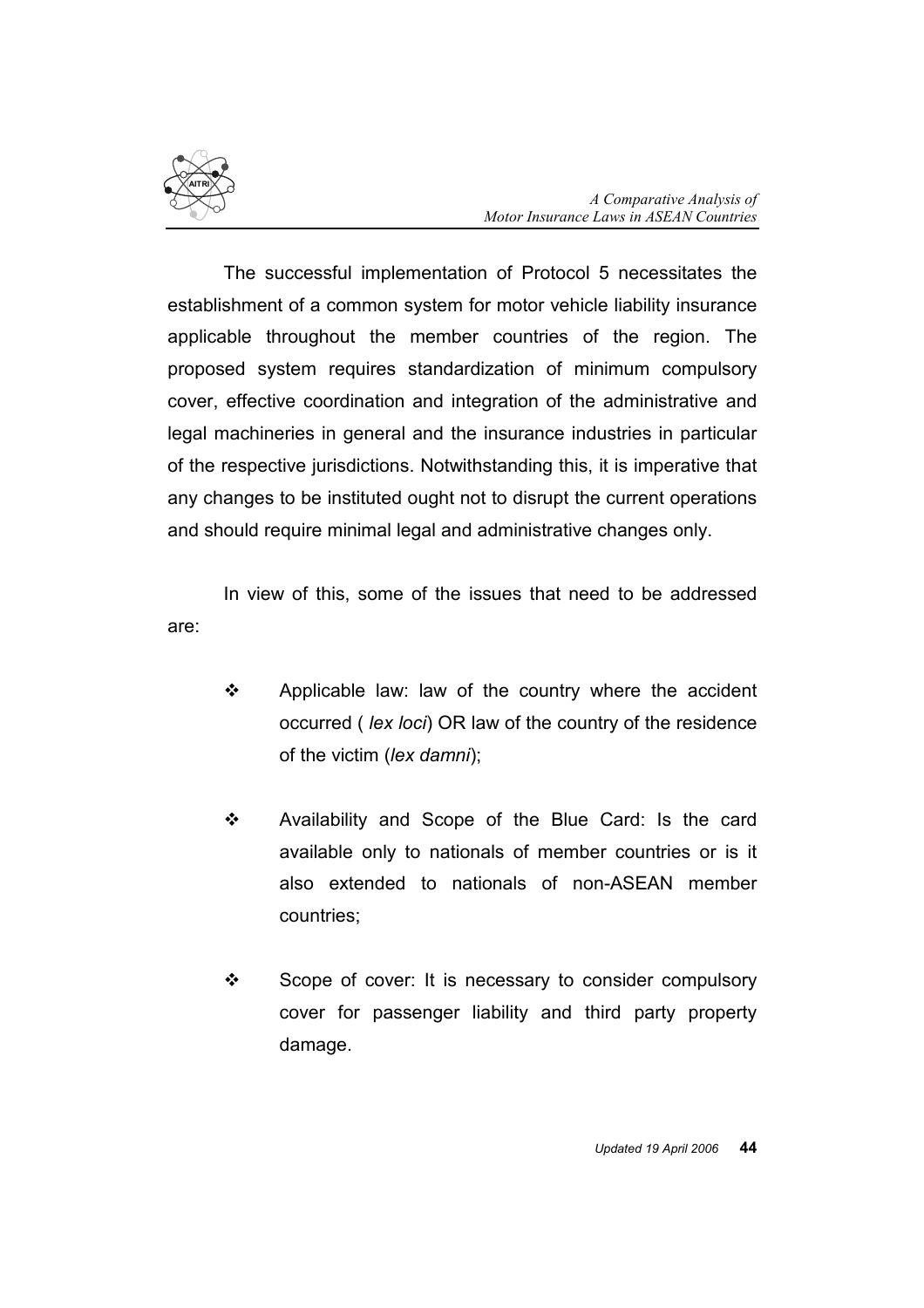

- $\div$  Basis of liability: There is a need to decide on whether to adopt the concept of fault (negligence) or no fault;
- $\div$  Limits to liability: To determine and standardize the limits for third party death, bodily injury and property damage;
- Limitation period of claims instituted: standard time frame to be determined;
- \* To consider the creation of a Schedule of Injuries with pre-determined quantum;
- $\div$  To create a tariff for premiums to be charged;
- $\div$  National Bureaux to set up an authorised workshop scheme;
- Create standard guidelines on claims procedures and settlements.

The issues raised herein are pertinent in so far as it relates to the implementation of Protocol 5. Whilst harmonization of laws and practices governing cross border traffic and motor insurance scheme is necessary, the logistic aspects on introducing a Blue card must be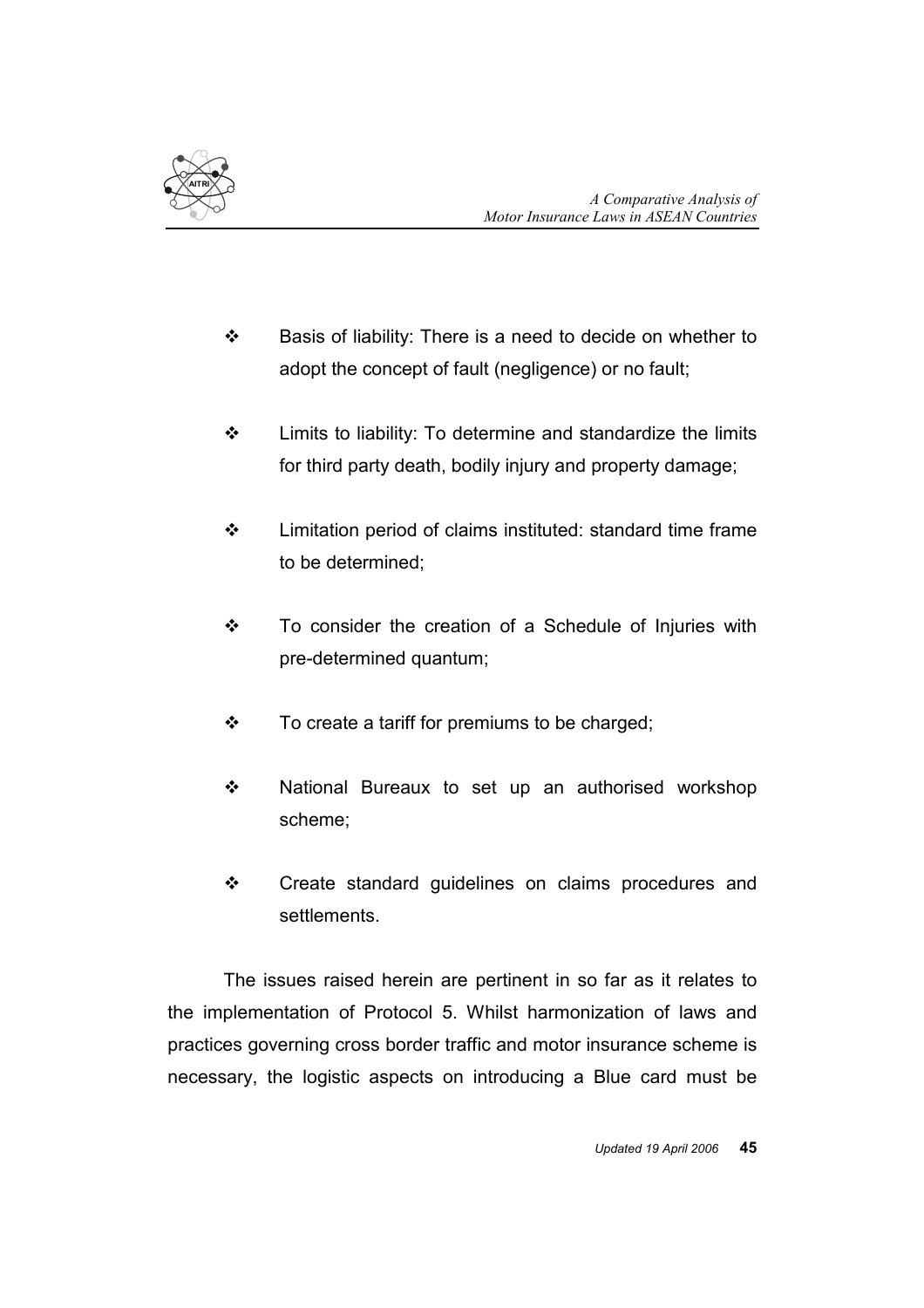

carefully considered bearing in mind the uniqueness of the national features of each country in the ASEAN region.

Presently the Council of Bureaux has been set up to coordinate and supervise the legal, technical, administrative and financial operations of the national bureaux of member countries who are signatories to Protocol 5. However it would seem that their functions are limited to making recommendations in respect to the ASEAN Scheme of Compulsory Motor Vehicle Insurance. In order to establish a common system for motor vehicle liability insurance, the broader issues such as those identified above will have to be addressed. However the Council of Bureaux is not empowered to ensure compliance of their recommendations by the respective signatories to Protocol 5. Consequently a body clothed with the necessary authority should be established for the purposes of issuing of directives, regulations and guidelines resulting from the deliberations of the recommendations made by the Council.

The spirit and objectives of Protocol 5 can only be realised by addressing the key areas identified herein with particular reference to the integration of the respective motor insurance industries and their governing laws and regulations with a view to establish a common insurance market within the ASEAN region. To this end in-depth research should be undertaken to ascertain a suitable model for the region akin to that of the European experience.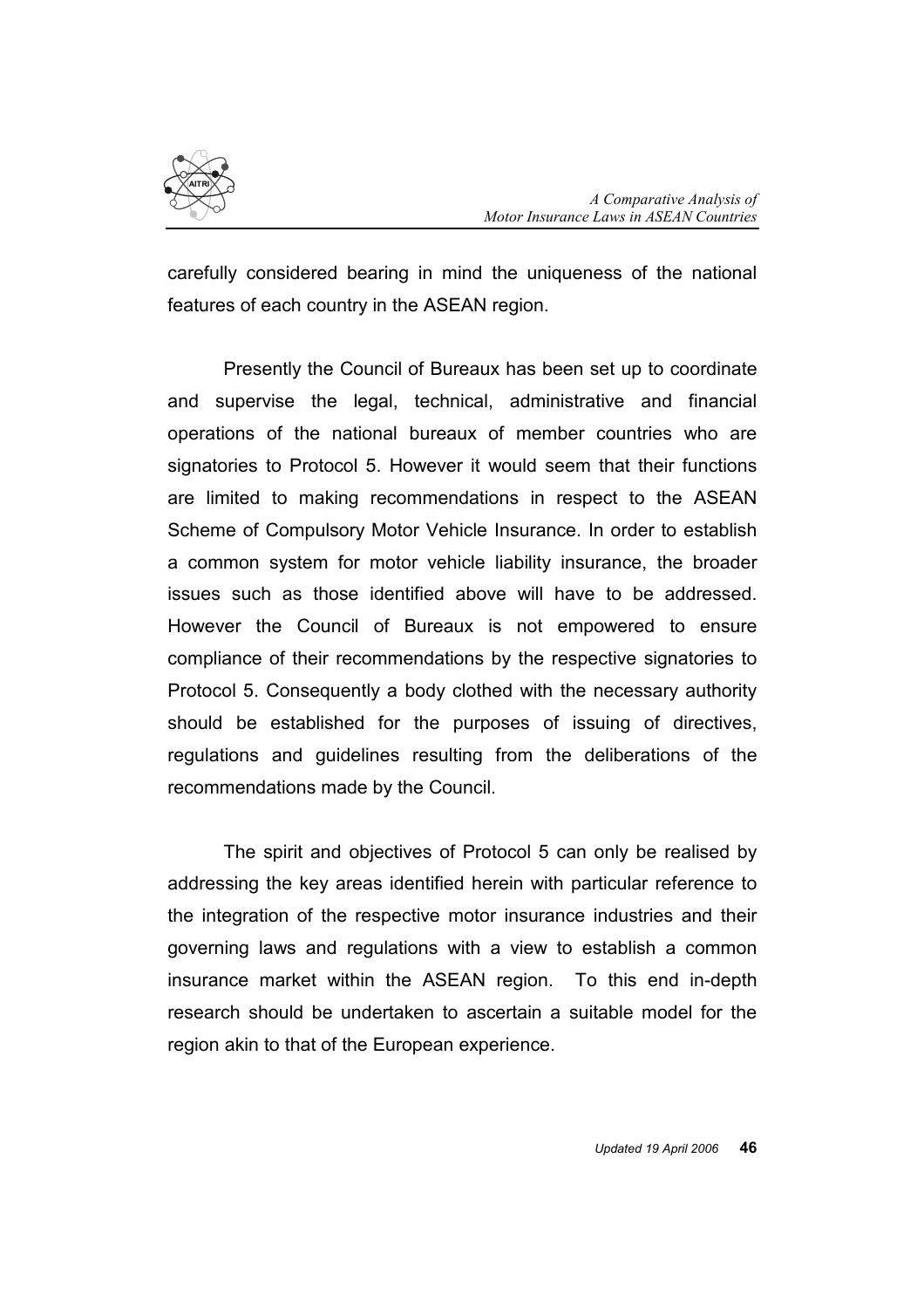

A Comparative Analysis of Motor Insurance Laws in ASEAN Countries

# MATRICES

# THE MOTOR INSURANCE LAWS & THEIR SUPERVISION IN SELECTED ASEAN COUNTRIES: A COMPARATIVE ANALYSIS

Updated 19 April 2006 47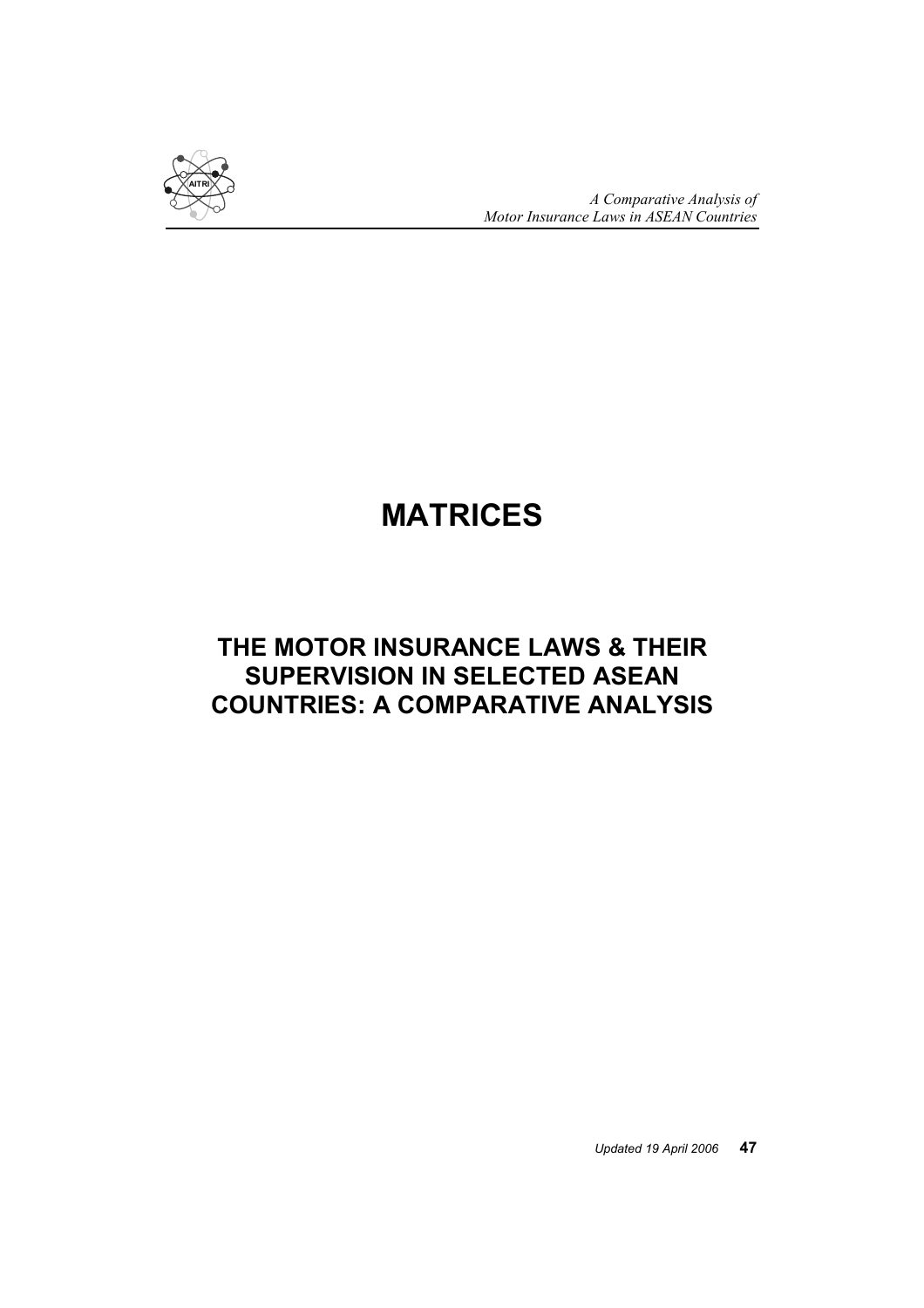| <b>Areas of</b><br><b>Study</b>              | <b>Malaysia</b>                                                                                       | <b>Singapore</b>                                                                                         | <b>Philippines</b>                                                                                       | <b>Brunei</b>                                                                                         | <b>Indonesia</b>                                                                    | <b>Thailand</b>                                                                                  | <b>Vietnam</b>                                                                                                              | <b>Cambodia</b>                                                                                       |
|----------------------------------------------|-------------------------------------------------------------------------------------------------------|----------------------------------------------------------------------------------------------------------|----------------------------------------------------------------------------------------------------------|-------------------------------------------------------------------------------------------------------|-------------------------------------------------------------------------------------|--------------------------------------------------------------------------------------------------|-----------------------------------------------------------------------------------------------------------------------------|-------------------------------------------------------------------------------------------------------|
| a) Scope and<br>limits and<br>types of cover | Compulsory<br>1)<br>cover for third<br>party bodily<br>injury and<br>death for all<br>motor vehicles. | Compulsory<br>1)<br>cover for<br>third party<br>bodily injury<br>and death for<br>all motor<br>vehicles. | 1)<br>Compulsory<br>cover for<br>third party<br>bodily injury<br>and death for<br>all motor<br>vehicles. | 1) Compulsory<br>cover for<br>third party<br>bodily injury<br>and death for<br>all motor<br>vehicles. | 1) No<br>compulsory<br>coverage<br>except for<br>passenger<br>carrying<br>vehicles. | 1) Compulsory<br>cover for<br>victim bodily<br>injury and<br>death for all<br>motor<br>vehicles. | 1) Compulsory<br>cover for third<br>party bodily<br>injury (TPBI)<br>or death and<br>property<br>damage (TPP)<br>liability. | 1) Compulsory<br>cover for<br>third party<br>bodily injury<br>and death for<br>all motor<br>vehicles. |
|                                              | 2)<br>Compulsory<br>passenger<br>liability<br>required for<br>vehicles used<br>for<br>hire/reward.    | 2) Compulsory<br>passenger<br>liability for all<br>vehicles.                                             | 2)<br>Compulsory<br>passenger<br>liability for<br>land<br>transportation<br>operators.                   | Compulsory<br>2)<br>passenger<br>liability<br>required for<br>vehicles<br>used for<br>hire/reward.    |                                                                                     |                                                                                                  | 2) Passenger<br>bodily injury<br>(PBI) or death<br>liability.                                                               | 2) Compulsory<br>insurance for<br>Contractor's<br>General<br>Liability.                               |
|                                              |                                                                                                       |                                                                                                          |                                                                                                          |                                                                                                       |                                                                                     |                                                                                                  |                                                                                                                             | 3) Compulsory<br>Insurance of<br>Passenger<br>Transports.                                             |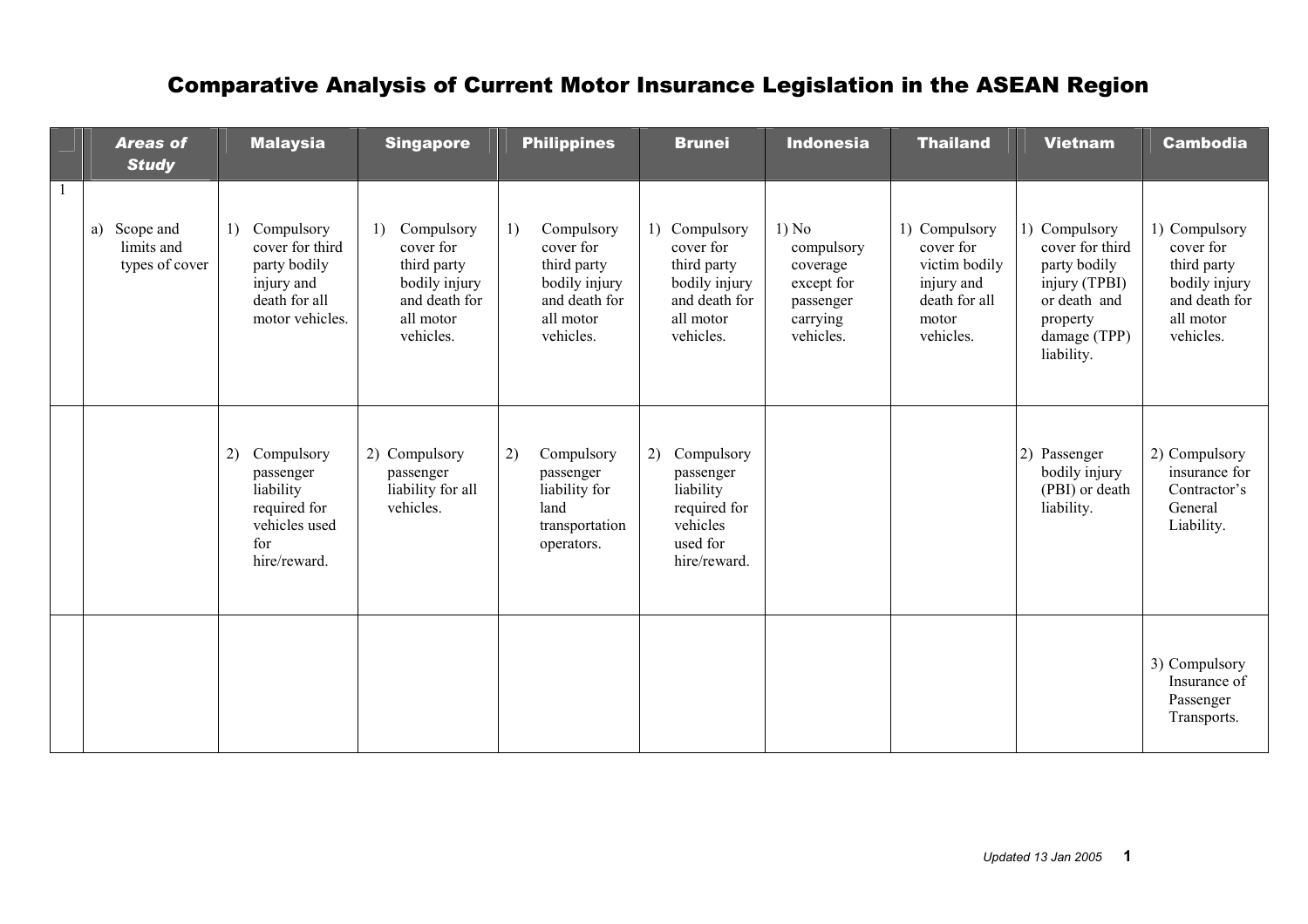| <b>Areas of</b><br><b>Study</b> | <b>Malaysia</b>                                                          | <b>Singapore</b>                                                         | <b>Philippines</b>                                                                                                                                                                          | <b>Brunei</b>                                                            | <b>Indonesia</b>                                                         | <b>Thailand</b>                                                                                                                                                                                                                                                                                                                                                                                                                                                                                                                                             | <b>Vietnam</b>                                         | <b>Cambodia</b> |
|---------------------------------|--------------------------------------------------------------------------|--------------------------------------------------------------------------|---------------------------------------------------------------------------------------------------------------------------------------------------------------------------------------------|--------------------------------------------------------------------------|--------------------------------------------------------------------------|-------------------------------------------------------------------------------------------------------------------------------------------------------------------------------------------------------------------------------------------------------------------------------------------------------------------------------------------------------------------------------------------------------------------------------------------------------------------------------------------------------------------------------------------------------------|--------------------------------------------------------|-----------------|
| b) Basis of<br>liability        | According to the<br>Principles of the<br>Law of Tort i.e.<br>negligence. | According to the<br>Principles of the<br>Law of Tort i.e.<br>negligence. | 'No-fault' basis for<br>claims up to 10,000<br>pesos<br>(USD182).<br>Principles of the<br>Law of Tort for<br>claims with the<br>maximum statutory<br>limit of 50,000<br>pesos<br>(USD 912). | According to the<br>Principles of the<br>Law of Tort i.e.<br>negligence. | According to the<br>Principles of the<br>Law of Tort i.e.<br>negligence. | 'No-fault' basis<br>by paying<br>preliminary<br>compensation for<br>claims up to<br>15,000 Baht<br>$(USD359)$ for<br>bodily injury and<br>35,000 Baht<br>$(USD 838)$ for<br>death.<br>Fault based on<br>Civil and<br>Commercial<br>Code for claims<br>in excess of<br>15,000<br>Baht(USD 359)<br>up to 50,000<br>Baht<br>$(USD 1,197)$ for<br>bodily injury and<br>in excess of<br>35,000 Baht<br>$(USD 838)$ up to<br>100,000 Baht<br>$(USD 2,393)$ for<br>permanent<br>disability and<br>death (already<br>included 50,000<br>Baht for bodily<br>injury). | To conform with<br>the regulation of<br>the Civil Law. | Fault based.    |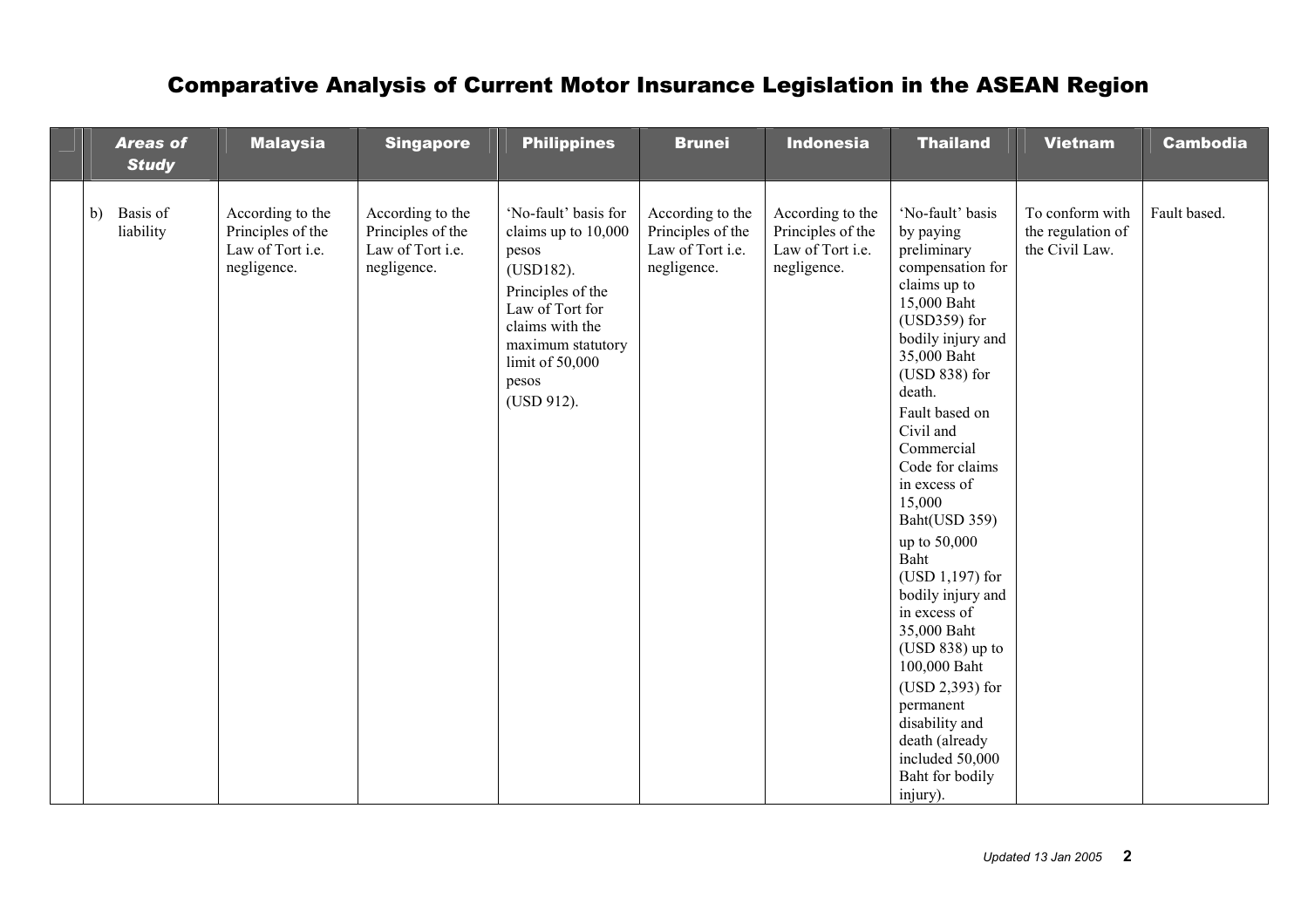|                | <b>Areas of</b><br><b>Study</b>                           | <b>Malaysia</b>                                                                        | <b>Singapore</b>                                                                                                                          | <b>Philippines</b>                                                                              | <b>Brunei</b>                                                              | <b>Indonesia</b>                                             | <b>Thailand</b>                                             | <b>Vietnam</b>                                                                                                                                                                                                                   | <b>Cambodia</b>                                                                 |
|----------------|-----------------------------------------------------------|----------------------------------------------------------------------------------------|-------------------------------------------------------------------------------------------------------------------------------------------|-------------------------------------------------------------------------------------------------|----------------------------------------------------------------------------|--------------------------------------------------------------|-------------------------------------------------------------|----------------------------------------------------------------------------------------------------------------------------------------------------------------------------------------------------------------------------------|---------------------------------------------------------------------------------|
| $\overline{c}$ | a) Organizational<br>workflow:<br>distribution<br>network | <b>Brokers</b><br>1)<br>2)<br>Agents<br>3)<br><b>MMIP</b><br>4)<br>General<br>Insurers | <b>Brokers</b><br>1)<br>2)<br>Agents<br>3)<br>General<br>insurers                                                                         | <b>Brokers</b><br>1)<br>2)<br>Agents<br>3)<br>Non-life<br>company<br>underwriters               | <b>Brokers</b><br>1)<br>2)<br>Agents                                       | 1) Brokers<br>2)<br>Agents                                   | $\left( \right)$<br><b>Brokers</b><br>2)<br>Agents          | 1)<br><b>Brokers</b><br>2)<br>Agents                                                                                                                                                                                             | <b>Brokers</b><br>1)<br>2)<br>Agents                                            |
|                | b) Issuance of<br>policies                                | Only those issued<br>by licensed insurer.                                              | Only those issued<br>by an authorized<br>insurer.                                                                                         | Only those issued<br>by insurance<br>companies<br>approved by the<br>Insurance<br>Commissioner. | Only those<br>issued by an<br>authorized<br>insurer.                       | Only those<br>issued by an<br>authorized<br>insurer.         | Only those<br>issued by an<br>authorized<br>insurer.        | All vehicle<br>owner including<br>foreign vehicles<br>must have the<br>compulsory<br>insurance of civil<br>liabilities issued<br>by insurer<br>licensed by the<br>Ministry of<br>Finance to<br>provide<br>insurance<br>services. | Only those<br>issued by an<br>authorized<br>insurer.                            |
|                | c) Geographical<br>area /<br>territorial<br>limits        | Policies of<br>insurance issued<br>covers Singapore<br>and Brunei.                     | Policies of<br>insurance issued<br>covers West<br>Malaysia and that<br>part of Thailand<br>within 50 miles of<br>the Malaysian<br>border. | Policies of<br>insurance issued<br>covers only<br>Philippines                                   | Policies of<br>insurance issued<br>covers Sabah,<br>Sarawak and<br>Labuan. | Policies of<br>insurance issued<br>covers only<br>Indonesia. | Policies of<br>insurance issued<br>covers only<br>Thailand. | Policies of<br>insurance issued<br>covers only<br>Vietnam                                                                                                                                                                        | Policies of<br>insurance issued<br>covers only in<br>the Kingdom of<br>Cambodia |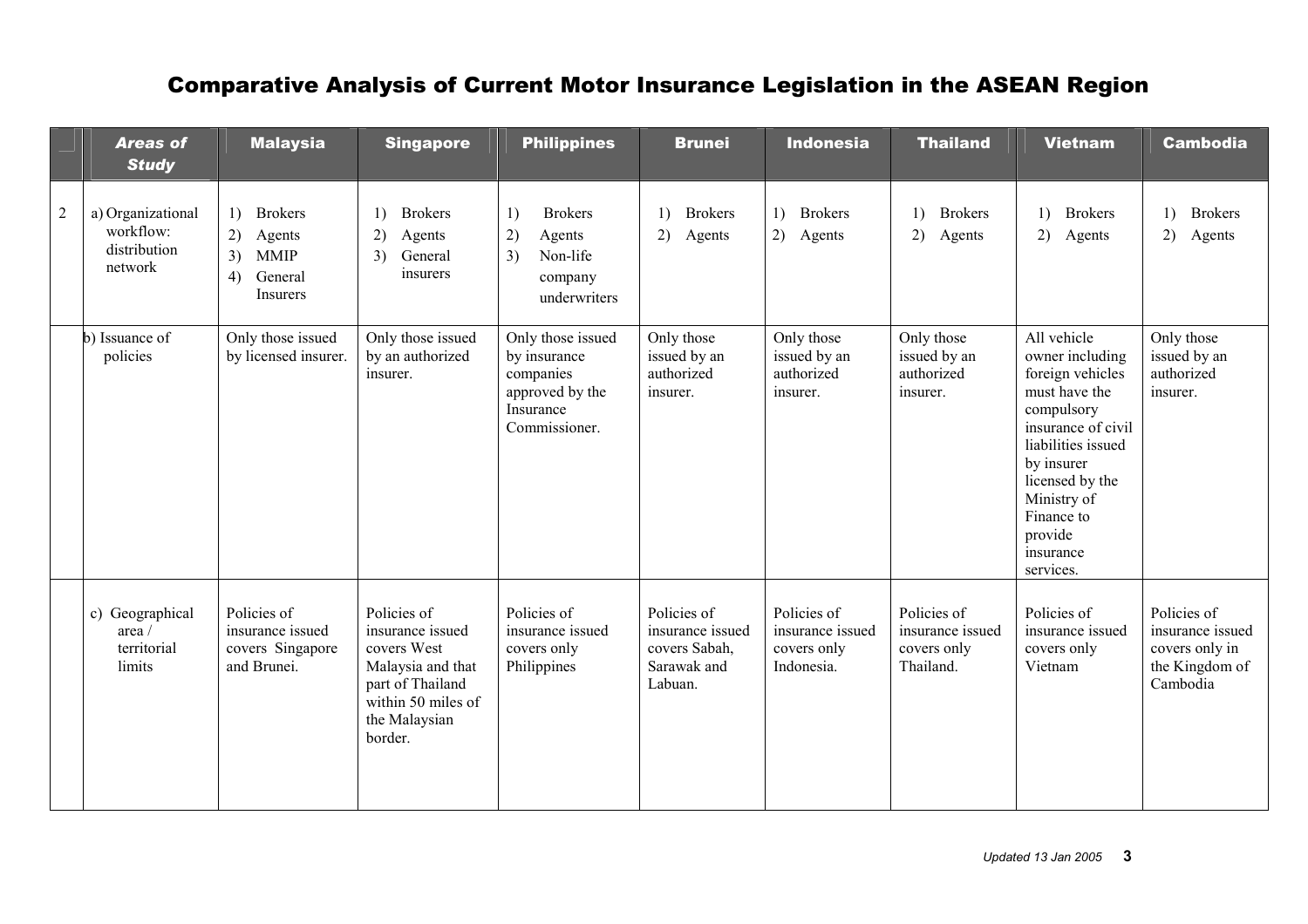|                | <b>Areas of</b><br><b>Study</b>               | <b>Malaysia</b>                                                                                  | <b>Singapore</b>                                                                                 | <b>Philippines</b>                                                                          | <b>Brunei</b>                                                                                                 | <b>Indonesia</b>                  | <b>Thailand</b>                                                                                  | <b>Vietnam</b>                                            | <b>Cambodia</b>                                                                    |
|----------------|-----------------------------------------------|--------------------------------------------------------------------------------------------------|--------------------------------------------------------------------------------------------------|---------------------------------------------------------------------------------------------|---------------------------------------------------------------------------------------------------------------|-----------------------------------|--------------------------------------------------------------------------------------------------|-----------------------------------------------------------|------------------------------------------------------------------------------------|
| $\overline{3}$ | Adjudication<br>Relevant<br>a)<br>legislation | 1)<br>Road<br>Transport<br>Act 1987<br>(Act 333)                                                 | 1) Motor Vehicles<br>(Third-party<br>Risks and<br>Compensation<br>Act)<br>(Chapter 189)          | 1) Chapter VI,<br><b>Insurance Code</b><br>& Land<br>Transportation<br>and Traffic<br>Code. | 1) Motor Vehicle<br>Insurance<br>(Third Party<br>Risks) Act,<br>Chapter 90                                    | 1) Law No.33<br>and 34 1964       | Protection<br>1)<br>for Motor<br>Vehicle<br>Accident<br>Victims Act<br><b>B.E.2535</b><br>(1992) | Government<br>1)<br>Decree 1997                           | 1) Insurance<br>Law Act<br>2000<br>$(6^{th}$ . July 2000)                          |
|                |                                               |                                                                                                  |                                                                                                  |                                                                                             |                                                                                                               |                                   |                                                                                                  | (2)<br>Decision of<br>the Minister<br>of Finance<br>2003. | 2) Sub Decree<br>on Insurance<br>2001<br>$(6^{th}$ October<br>2001                 |
|                |                                               |                                                                                                  |                                                                                                  |                                                                                             |                                                                                                               |                                   |                                                                                                  |                                                           | 3) Instruction<br>Circular on<br>Issuance of<br>Temporary<br>Insurance<br>License. |
|                | b) Enforcement of<br>laws                     | Only enforceable<br>in Commonwealth<br>countries provided<br>it is a Superior<br>Court Judgment. | Only enforceable<br>in Commonwealth<br>countries provided<br>it is a Superior<br>Court Judgment. | Only enforceable in<br>Philippines.                                                         | Only<br>enforceable in<br>Commonwealth<br>countries<br>provided it is a<br><b>Superior Court</b><br>Judgment. | Only enforceable<br>in Indonesia. | Only enforceable<br>in Thailand.                                                                 | Only enforceable<br>in Vietnam.                           | Only enforceable<br>in Cambodia.                                                   |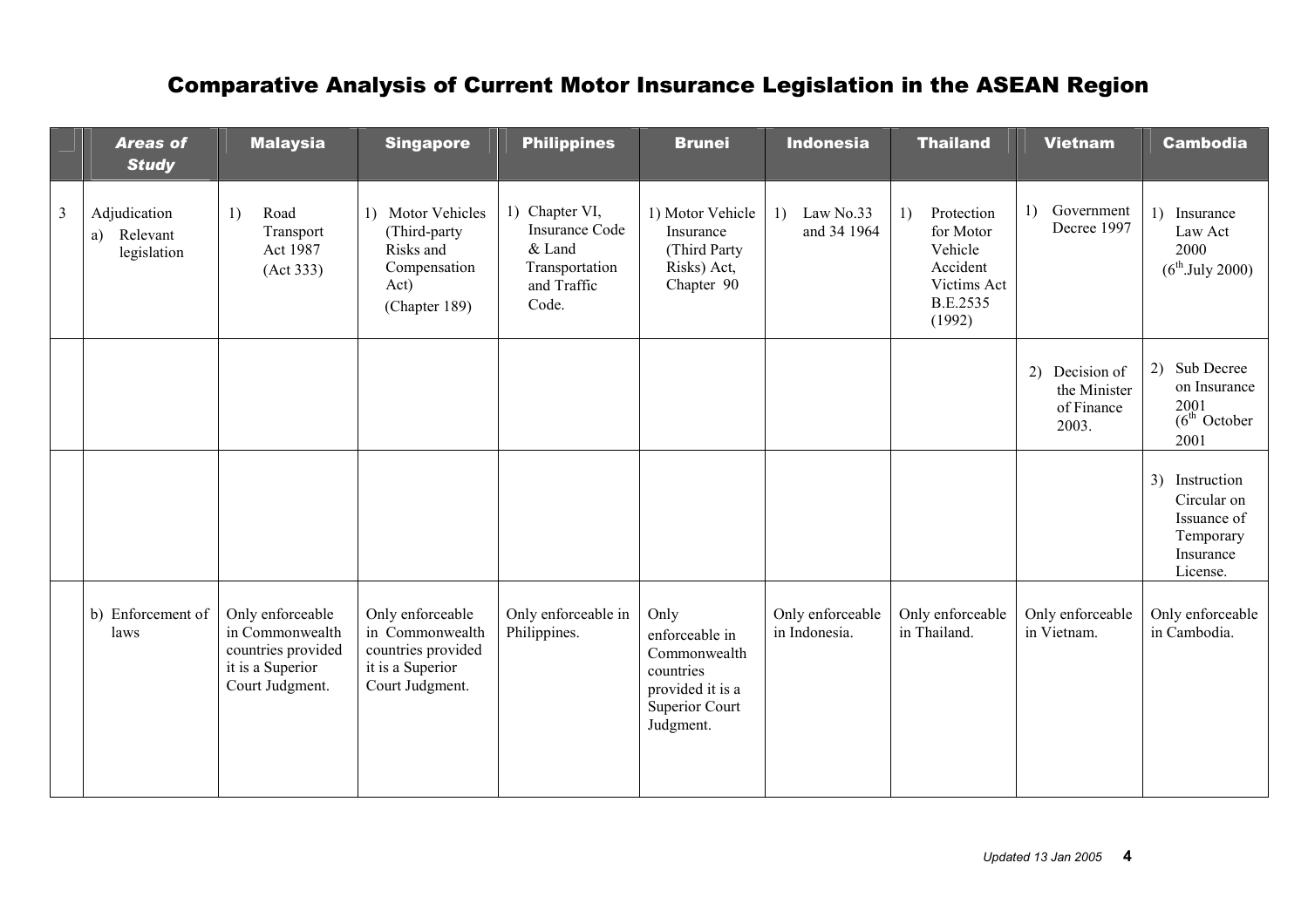| <b>Areas of</b><br><b>Study</b> | <b>Malaysia</b>                                                                        | <b>Singapore</b>                                                | <b>Philippines</b>                                                            | <b>Brunei</b>                                                       | <b>Indonesia</b> | <b>Thailand</b>                                                                                                                                                                  | <b>Vietnam</b> | <b>Cambodia</b> |
|---------------------------------|----------------------------------------------------------------------------------------|-----------------------------------------------------------------|-------------------------------------------------------------------------------|---------------------------------------------------------------------|------------------|----------------------------------------------------------------------------------------------------------------------------------------------------------------------------------|----------------|-----------------|
| Limitations:<br>c)<br>i) Period | 6 years for claim in<br>tort (W. Malaysia<br>and 3 years in E.<br>Malaysia)            | 3 years for claims<br>relating to personal<br>injuries or death | To be filed within<br>one year from<br>denial of the claim<br>by the insurer. | 3 years for<br>claims relating to<br>personal injuries<br>or death. | 30 years         | 180 days for<br>preliminary<br>compensation<br>from the date of<br>incident;                                                                                                     | One year       | 3 years.        |
|                                 | In cases of death, 3<br>years for<br>dependency claim<br>& 6 yrs for estate<br>claims. | 6 years for<br>property damage                                  |                                                                               | 6 years for<br>property damage                                      |                  | 2 years for<br>claims relating to<br>personal injury<br>or death beyond<br>preliminary<br>compensation<br>based on Civil<br>and Commercial<br>Code from the<br>date of incident. |                |                 |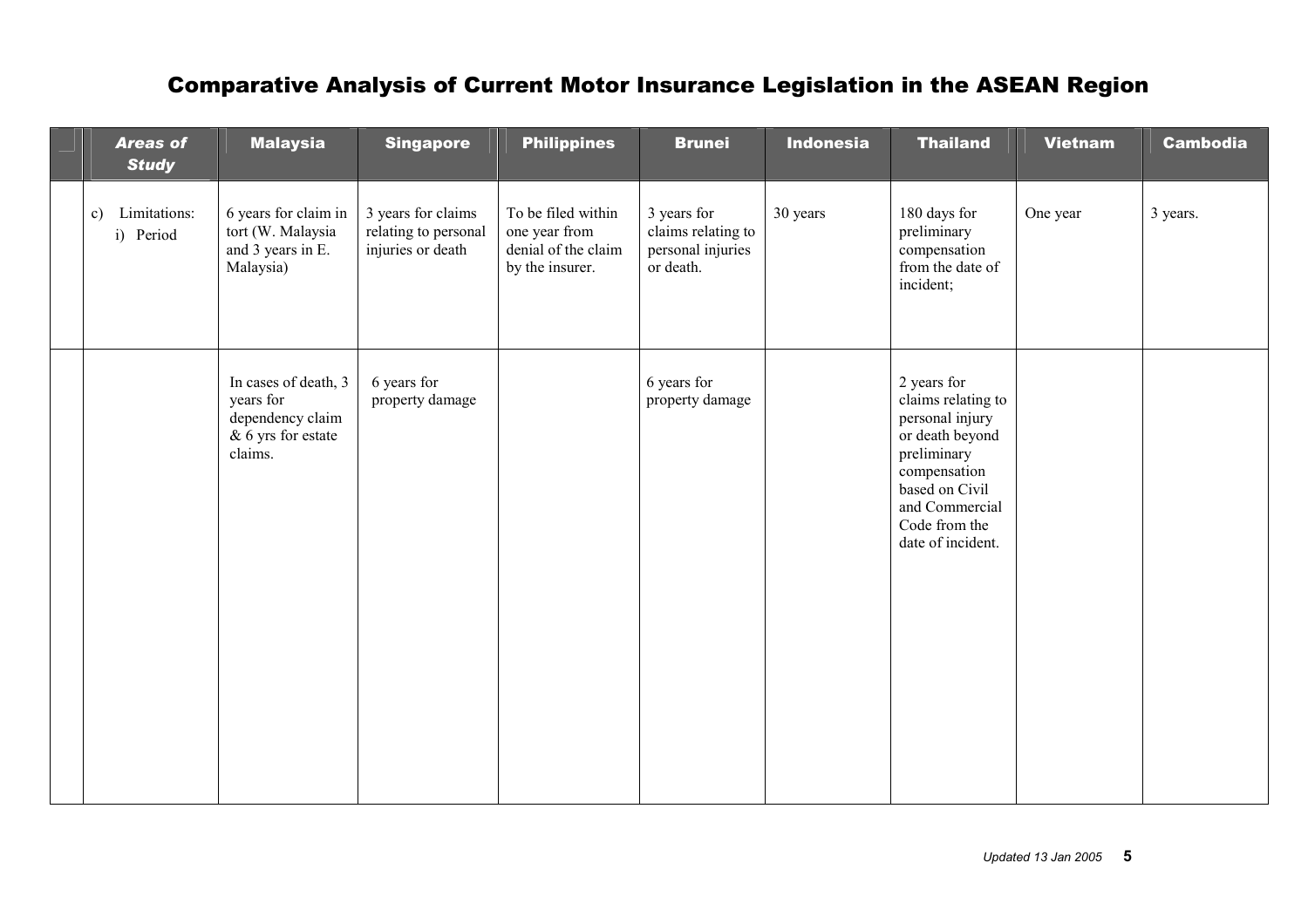| <b>Areas of</b><br><b>Study</b> | <b>Malaysia</b>                                                         | <b>Singapore</b>                                       | <b>Philippines</b>                                     | <b>Brunei</b>                                            | <b>Indonesia</b>                                   | <b>Thailand</b>                                                                                                                                                                                                                                                                                                                                                                                                                        | <b>Vietnam</b>                                                                                                                          | <b>Cambodia</b>                                                                                                                                                            |
|---------------------------------|-------------------------------------------------------------------------|--------------------------------------------------------|--------------------------------------------------------|----------------------------------------------------------|----------------------------------------------------|----------------------------------------------------------------------------------------------------------------------------------------------------------------------------------------------------------------------------------------------------------------------------------------------------------------------------------------------------------------------------------------------------------------------------------------|-----------------------------------------------------------------------------------------------------------------------------------------|----------------------------------------------------------------------------------------------------------------------------------------------------------------------------|
| ii) Liability                   | Under the law<br>unlimited liability<br>with respect to<br>TPBI / death | Unlimited liability<br>with respect to<br>TPBI / death | 50.000 pesos (USD<br>912) for death to<br>TPBI / death | Unlimited<br>liability with<br>respect to TPBI/<br>death | No maximum<br>limit is prescribe<br>under the law. | Maximum<br>liability for<br>bodily injury<br>50,000 Baht<br>$(USD 1,197)$ per<br>person and<br>maximum<br>liability for<br>permanent<br>disability and<br>death and death<br>100,000 Baht<br>$(USD 2,393)$ per<br>person and 5<br>million Baht<br>(USD 119,666)<br>per accident for<br>motor vehicle<br>not exceeding 7<br>seats and 10<br>million Baht<br>(USD 239,332)<br>per accident for<br>motor vehicle<br>exceeding 7<br>seats. | <b>TPBI: 30</b><br>i)<br>million VN<br>dong<br>TPP: 30<br>$\overline{ii}$ )<br>million VN<br>dong<br>iii) PBI: 30<br>million VN<br>dong | No maximum<br>liability limit is<br>prescribed under<br>the law.<br>Minimum<br>Passenger and<br>Third party<br>Libilites for<br>bodily injury or<br>death is<br>US\$5,000. |